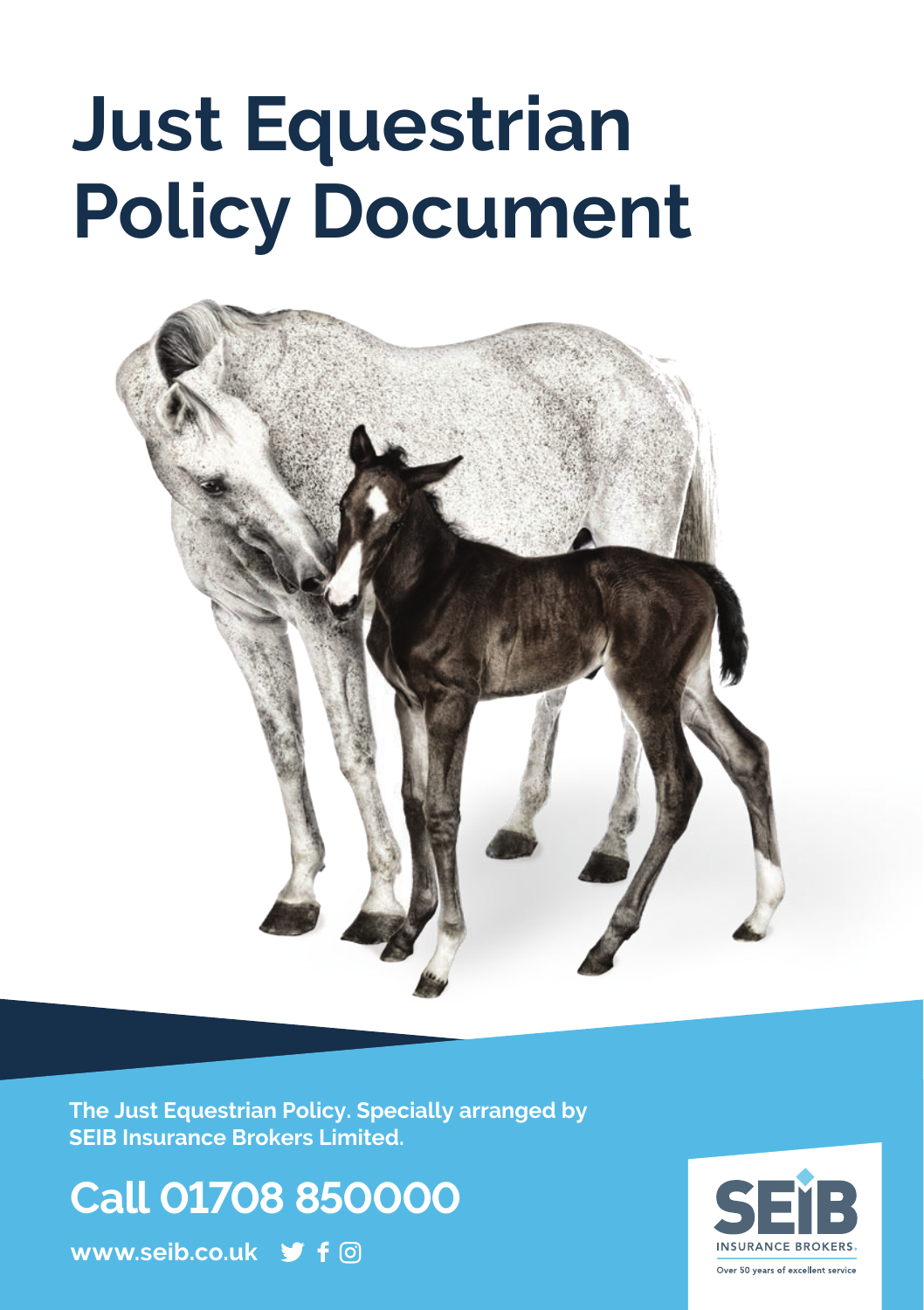# **Table of Contents**

| WHAT IS COVERED <b>COVERED</b> 26 |  |
|-----------------------------------|--|
|                                   |  |
|                                   |  |
|                                   |  |
|                                   |  |
|                                   |  |
|                                   |  |
|                                   |  |
|                                   |  |
|                                   |  |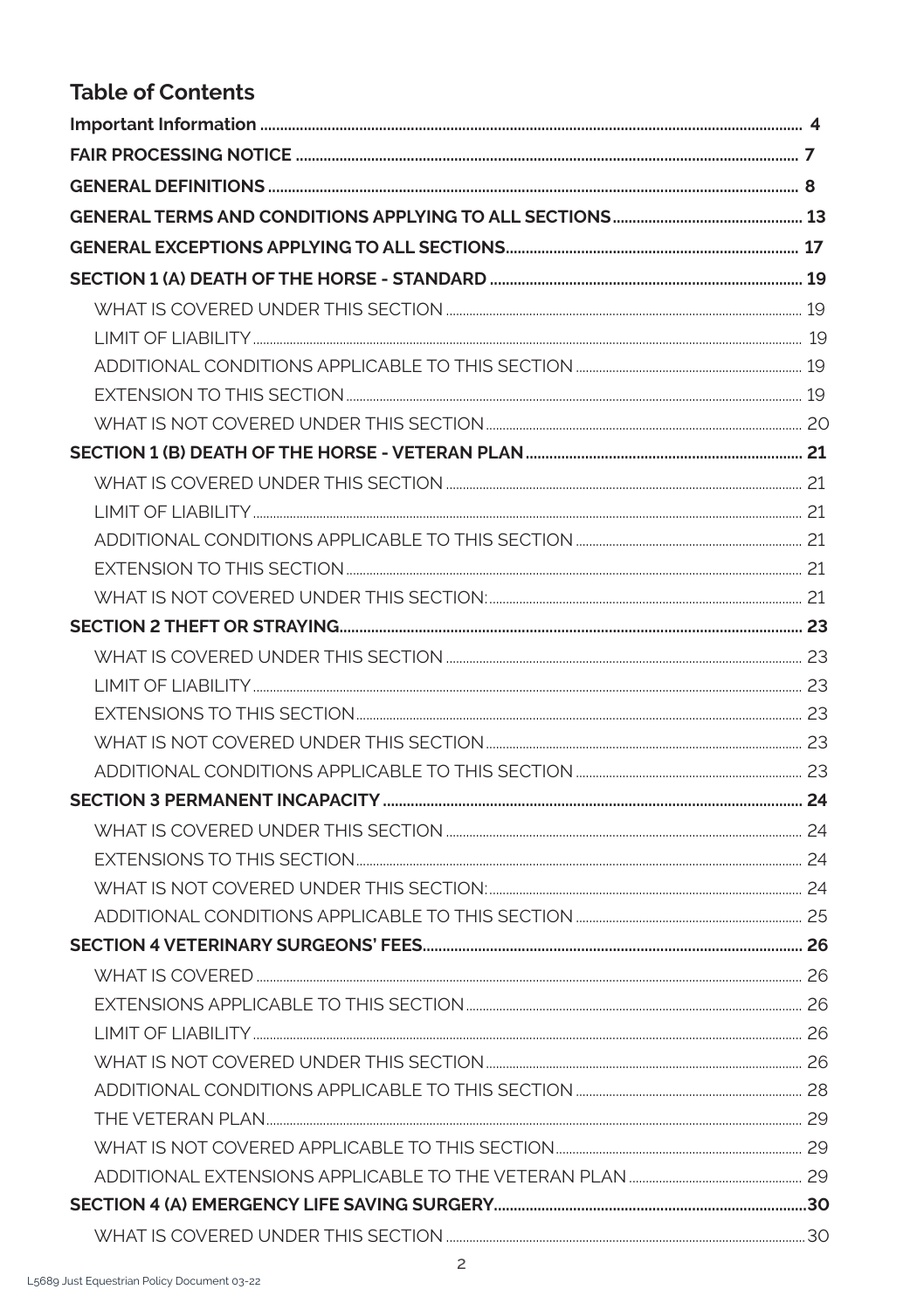| COMPLAINTS PROCEDURE 22 |  |
|-------------------------|--|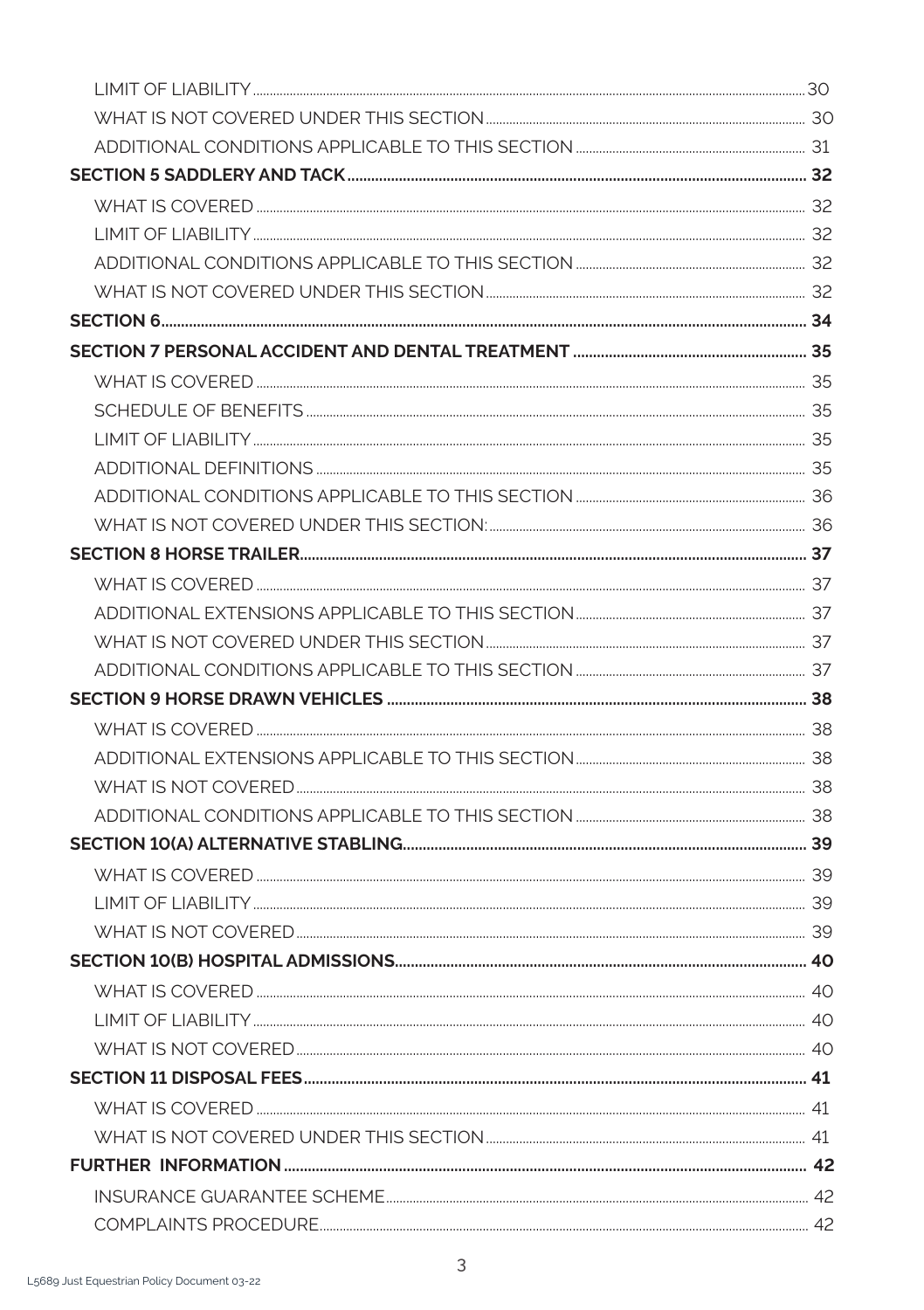# **Just Equestrian Policy Document**

# **Important Information**

# **INTRODUCTION**

This **Policy** is specially arranged by **SEIB** on **Our** behalf in accordance with the authorisation granted under the Contract Reference B0334SC3342020401 and any renewal thereof and amendments thereto.

This **Policy** consists of this document, the **Certificate of Insurance** and **Endorsements**, if any, all are to be read as one contract. In this **Policy**, certain words or phrases are specially defined. In deciding to accept this **Policy** and in setting the terms and **Premium We** have relied on the information which **You** have provided to **Us**.

**We** will, in consideration of the payment of the **Premium**, insure **You**, subject to the terms and conditions of this **Policy**, during the **Period of Insurance** or any subsequent period for which **We** agree to accept payment of **Premium**.

Please read this **Policy** carefully and make sure that it meets **Your** needs. If any corrections are necessary **You** should contact **SEIB** through whom this **Policy** was arranged.

Please keep this **Policy** in a safe place – **You** may need to refer to it if **You** have to make a claim.

## **ABOUT SEIB INSURANCE BROKERS LIMITED (SEIB)**

SEIB Insurance Brokers Limited (**SEIB**) is authorised and regulated by the Financial Conduct Authority (Firm Reference No 479477). **SEIB's** registered office is Benefact House, 2000, Pioneer Avenue, Gloucester Business Park, Brockworth, Gloucester, GL3 4AW. Registered in England No. 6317314.

# **ABOUT THE INSURER**

Syndicate 2003 is managed by AXA XL Underwriting Agencies Limited.

AXA XL Underwriting Agencies Limited is authorised by the Prudential Regulation Authority and regulated by the Financial Conduct Authority and the Prudential Regulation Authority (Firm Reference No. 204848). Further details can be found on the Financial Services Register at www.fca.org.uk.

AXA XL Underwriting Agencies Limited registered office 20 Gracechurch Street, London, EC3V 0BG. Registered in England - Company Number 1815126.

# **VETERAN PLAN**

Please note that, if **Your Horse** is insured on the **Veteran Plan**, this will be stated on **Your Certificate of Insurance** and cover will be restricted to the **Veteran Plan** sections of the **Policy**. There is no cover for **Colic Surgery** under the **Veteran Plan** unless **You** have opted for the Colic Extension and it is shown as operative in **Your Certificate of Insurance**. If **Your Horse** is insured with **Us** prior to its 21st birthday **Your Horse** will be automatically transferred onto the **Veteran Plan** following its 26th birthday. **We** reserve the right to transfer **Your Horse** to the **Veteran Plan**  at an earlier age if considered necessary for example due to the claims and/or medical history for **Your Horse**.

#### **INFORMATION YOU HAVE GIVEN US**

In deciding to accept this **Policy** and in setting the terms including **Premium We** have relied on the information which **You** have provided to **Us**. **You** must take care when answering any questions **We** ask by ensuring that any information provided is accurate and complete.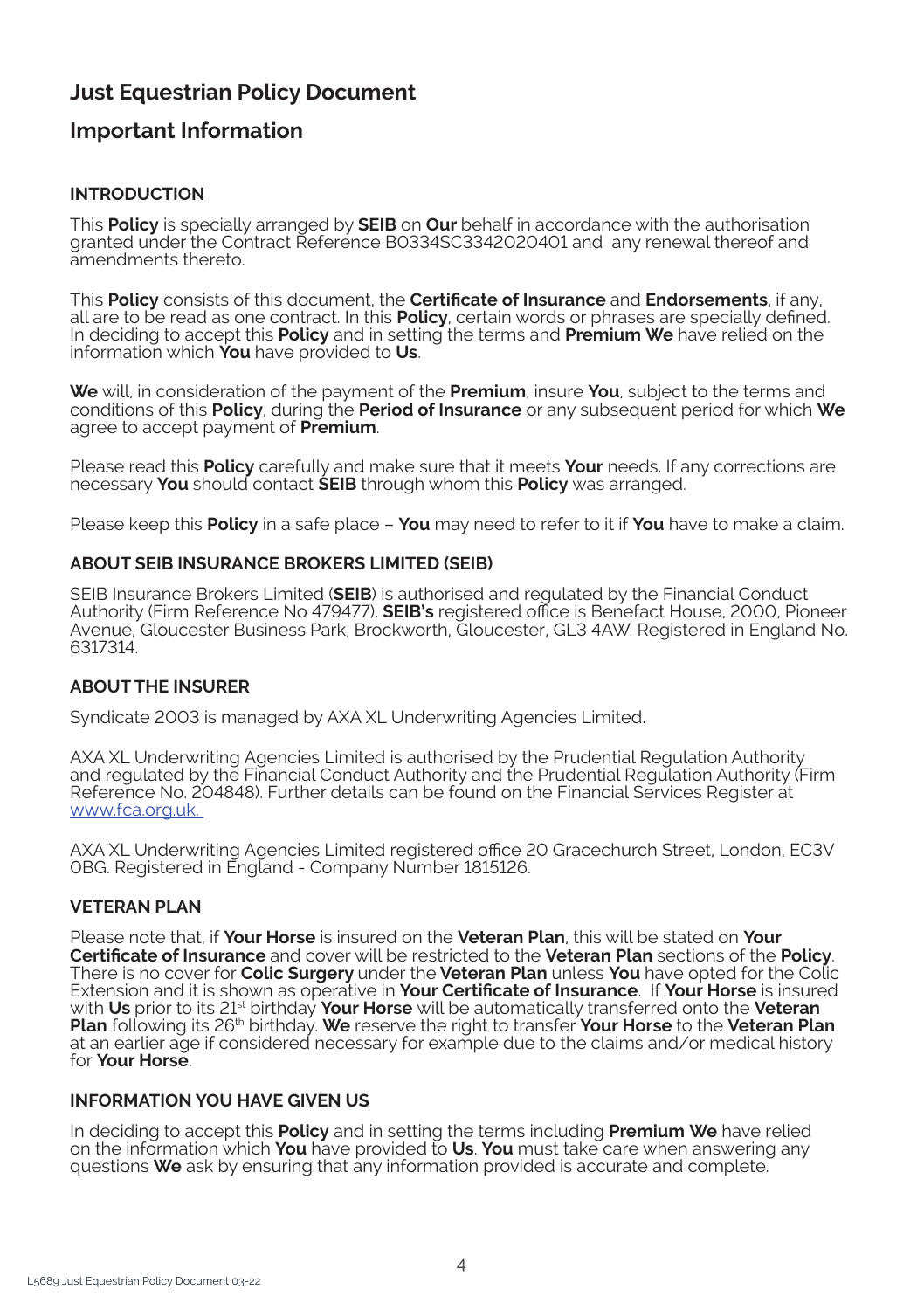If **We** establish that **You** deliberately or recklessly provided **Us** with untrue or misleading information **We** will have the right to:

- *(a)* treat this **Policy** as if it never existed;
- *(b)* decline all claims; and
- *(c)* retain the **Premium**.

If **We** establish that **You** carelessly provided **Us** with untrue or misleading information **We** will have the right to: treat this **Policy** as if it never existed, refuse to pay any claim and return the **Premium You** have paid, however **SEIB** will charge an administration fee. **We** will only do this if **We** provided **You** with insurance cover which **We** would not otherwise have offered;

- *(i)* treat this **Policy** as if it had been entered into on different terms from those agreed, if **We** would have provided **You** with cover on different terms;
- *(ii)* reduce the amount **We** pay on any claim in the proportion that the **Premium You** have paid bears to the **Premium We** would have charged **You**, if **We** would have charged **You** m∩re
- *(iii)* cancel **Your Policy** in accordance with the "Cancellation and Cooling off" section.

**We** will notify **You** in writing if (i), (ii) (iii) and/or (iv) apply.

If there is no outstanding claim and (ii) and/or (iii) apply, **We** will have the right to:

- *(1)* give **You** fourteen(14) days' notice that **We** are terminating this **Policy**; or
- *(2)* give **You** notice that **We** will treat this **Policy** and any future claim in accordance with (ii) and/or (iii), in which case **You** may then give **Us** fourteen (14) days' notice that **You** are terminating this **Policy**.

If this **Policy** is terminated in accordance with (1) or (2), **We** will refund any **Premium** due to **You** in respect of the balance of the **Period of Insurance** and **SEIB** will charge an administration fee.

#### **CHANGES WE NEED TO KNOW ABOUT**

**You** must notify **SEIB** in writing, by email or by telephone as soon as practicable possible if **You** become aware of any changes in the information **You** have provided to **Us** which happens before or during any **Period of Insurance**, for example, if **Your** address provided changes during the **Period of Insurance** please let **SEIB** know.

When **SEIB** are notified of a change they will tell **You** if this affects this **Policy**. For example **We** may cancel this **Policy** in accordance with the Cancellation and Cooling-Off Provisions, amend the terms of this **Policy** or require **You** to pay more for **Your** insurance. If **You** do not inform **SEIB**  about a change it may affect any claim **You** make or could result in **Your** insurance being invalid.

#### **FRAUD**

If **You**, or anyone acting for **You**, makes a fraudulent claim, for example a loss which is fraudulently caused and/or exaggerated and/or supported by a fraudulent statement or other device, **We**:

- *(a)* will not be liable to pay the claim; and
- *(b)* may recover from **You** any sums paid by **Us** to **You** in respect of the claim; and
- *(c)* may by notice to **You** treat this **Policy** as having been terminated with effect from the time of the fraudulent act.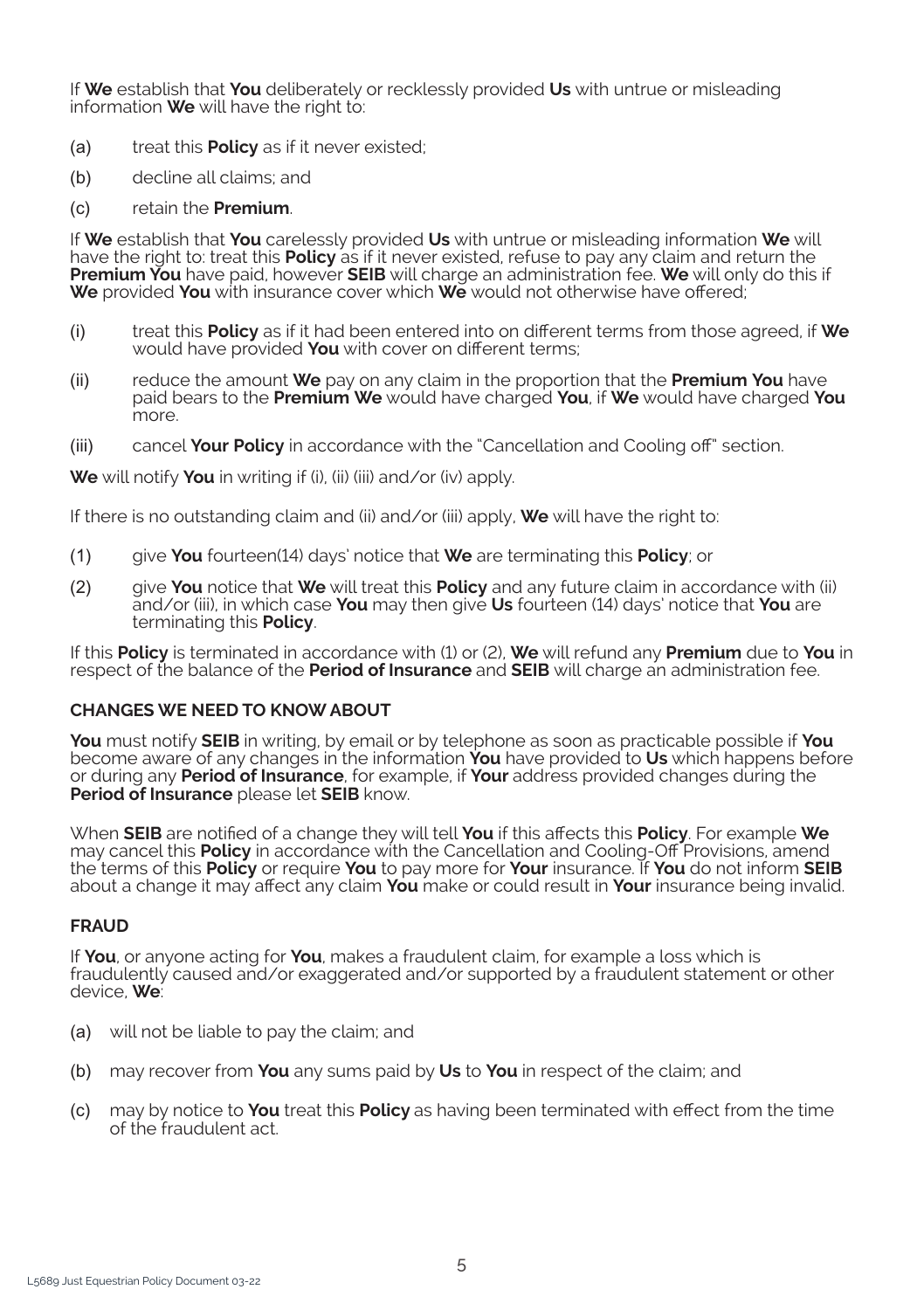If **We** exercise **Our** right under (c) above:

- (i) **We** shall not be liable to **You** in respect of a relevant event occurring after the time of the fraudulent act. A relevant event is whatever gives rise to **Our** liability under this **Policy** (such as the occurrence of a loss, the making of a claim, or the notification of a potential claim); and
- (ii) **We** need not return any of the **Premium** paid.

#### **SANCTIONS**

**We** shall not provide any benefit under this **Policy** to the extent of providing cover, payment of any claim or the provision of any benefit where doing so would breach any sanction, prohibition or restriction imposed by law or regulation.

## **CHOICE OF LAW**

The parties are free to choose the law applicable to this **Policy**. Unless specifically agreed to the contrary this **Policy** shall be governed by English law and subject to the exclusive jurisdiction of the courts of England and Wales.

The language of this **Policy** and all communications relating to it will be in English.

#### **ACCESSIBILITY**

Upon request to **SEIB We** can provide Braille, audio or large print versions of the **Policy** and any associated documentation. If **You** require an alternative format **You** should contact **SEIB**.

#### **THIRD PARTY RIGHTS**

A person who is not a party to this contract of insurance has no right under the Contracts (Rights of Third Parties) Act 1999 to enforce any term of this **Policy** but this does not affect any right or remedy of a third party that exists or is available apart from that Act.

## **RENEWAL**

**Your Policy** is an annual contract and each renewal is the start of a separate **Period of Insurance.**  Shortly before each **Policy** anniversary **We** will invite renewal, although **We** are not obliged to.

**We** may amend the terms of the **Policy**, change age limits, impose exceptions, withdraw Sections of cover or change the **Premium** however **We** will advise **You** of any changes to the terms of **Your Policy** or if **We** are not offering renewal. If **You** pay **Your Premium** by direct debit instalment **We** will renew **Your Policy** automatically. If **You** do not want to renew tell **SEIB** before the renewal date of **Your Policy**.

#### **SEVERAL LIABILITY**

**Our** liability under this contract is several and not joint with other insurers party to this contract. **We** are liable only for the proportion of liability it has underwritten. **We** are not jointly liable for the proportion of liability underwritten by any other insurer. **We** are not otherwise responsible for any liability of any other insurer that may underwrite this contract.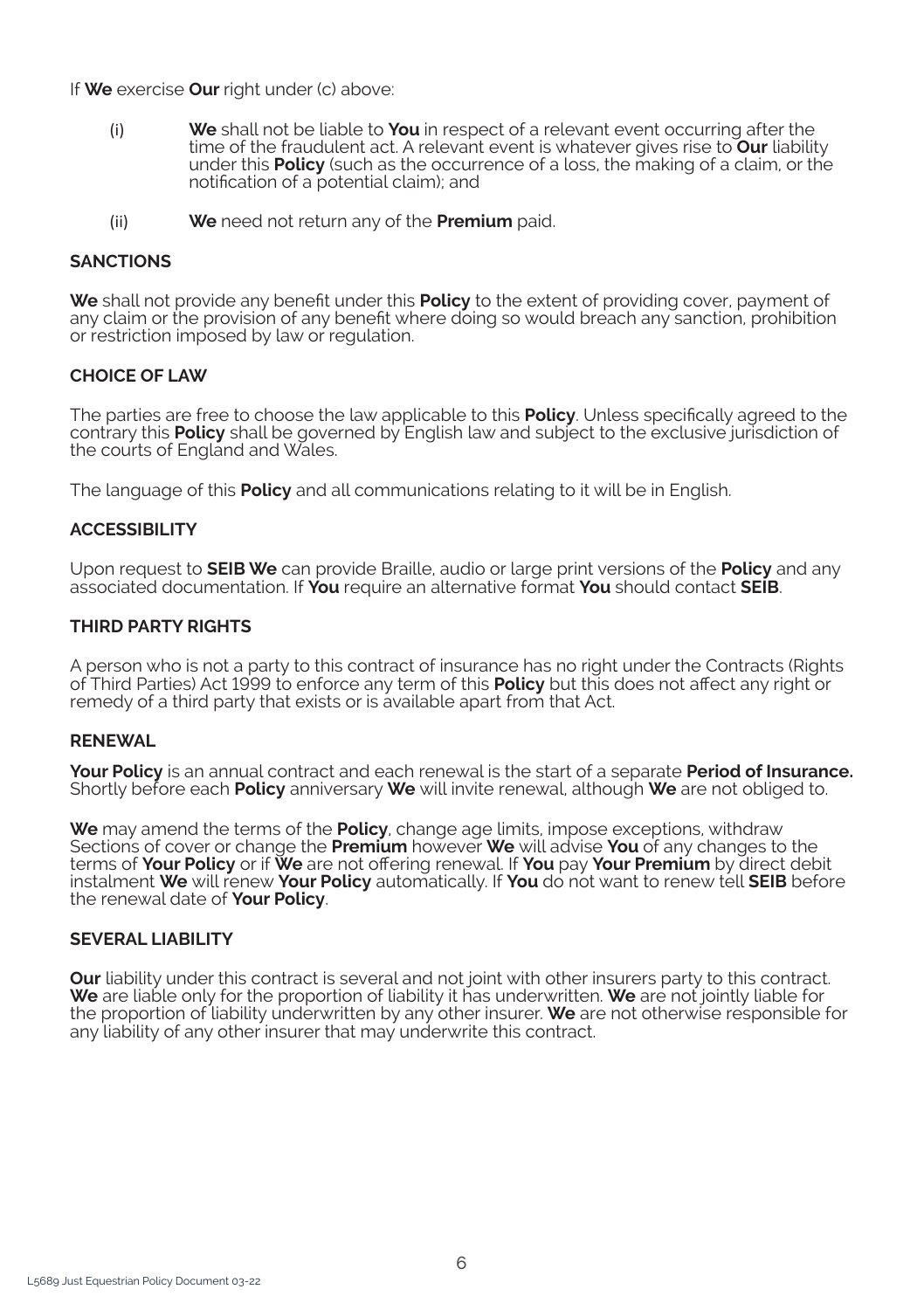# **FAIR PROCESSING NOTICE**

This Privacy Notice describes how AXA XL Underwriting Agencies Limited (on behalf of the underwriting members of Lloyd's Syndicates 2003) ("**we**", or "**us**") collect and use the personal information of insureds, claimants and other parties ("**you**") when **we** are providing **our** insurance and reinsurance services.

The information provided to us, together with medical and any other information obtained from **you** or from other parties about **you** in connection with this policy, will be used by **us** for the purposes of determining your application, the operation of insurance (which includes the process of underwriting, administration, claims management, analytics relevant to insurance, rehabilitation and customer concerns handling) and fraud prevention and detection. **We** may be required by law to collect certain personal information about **you**, or as a consequence of any contractual relationship **we** have with **you**. Failure to provide this information may prevent or delay the fulfilment of these obligations.

Information will be shared by **us** for these purposes with group companies and third-party insurers, reinsurers, insurance intermediaries and service providers. Such parties may become data controllers in respect of **your** personal information. Because **we** operate as part of a global business, **we** may transfer **your** personal information outside the European Economic Area for these purposes.

**You** have certain rights regarding **your** personal information, subject to local law. These include the rights to request access, rectification, erasure, restriction, objection and receipt of **your** personal information in a usable electronic format and to transmit it to a third party (right to portability).

If **you** have questions or concerns regarding the way in which **your** personal information has been used, please contact: dataprivacy@axaxl.com.

**We** are committed to working with **you** to obtain a fair resolution of any complaint or concern about privacy. If, however, **you** believe that **we** have not been able to assist with your complaint or concern, **you** have the right to make a complaint to the relevant Data Protection Authority.

For more information about how **we** process your personal information, please see our full privacy notice at: https://axaxl.com/privacy-and-cookies.

#### **BROKERS, INTERMEDIARIES, PARTNERS, EMPLOYERS AND OTHER THIRD PARTIES**

If **you** provide us with information about someone else, **we** will process their personal information in line with the above. Please ensure **you** provide them with this notice and encourage them to read it as it describes how **we** collect, use, share and secure personal information when **we** provide our services as an insurance and reinsurance business.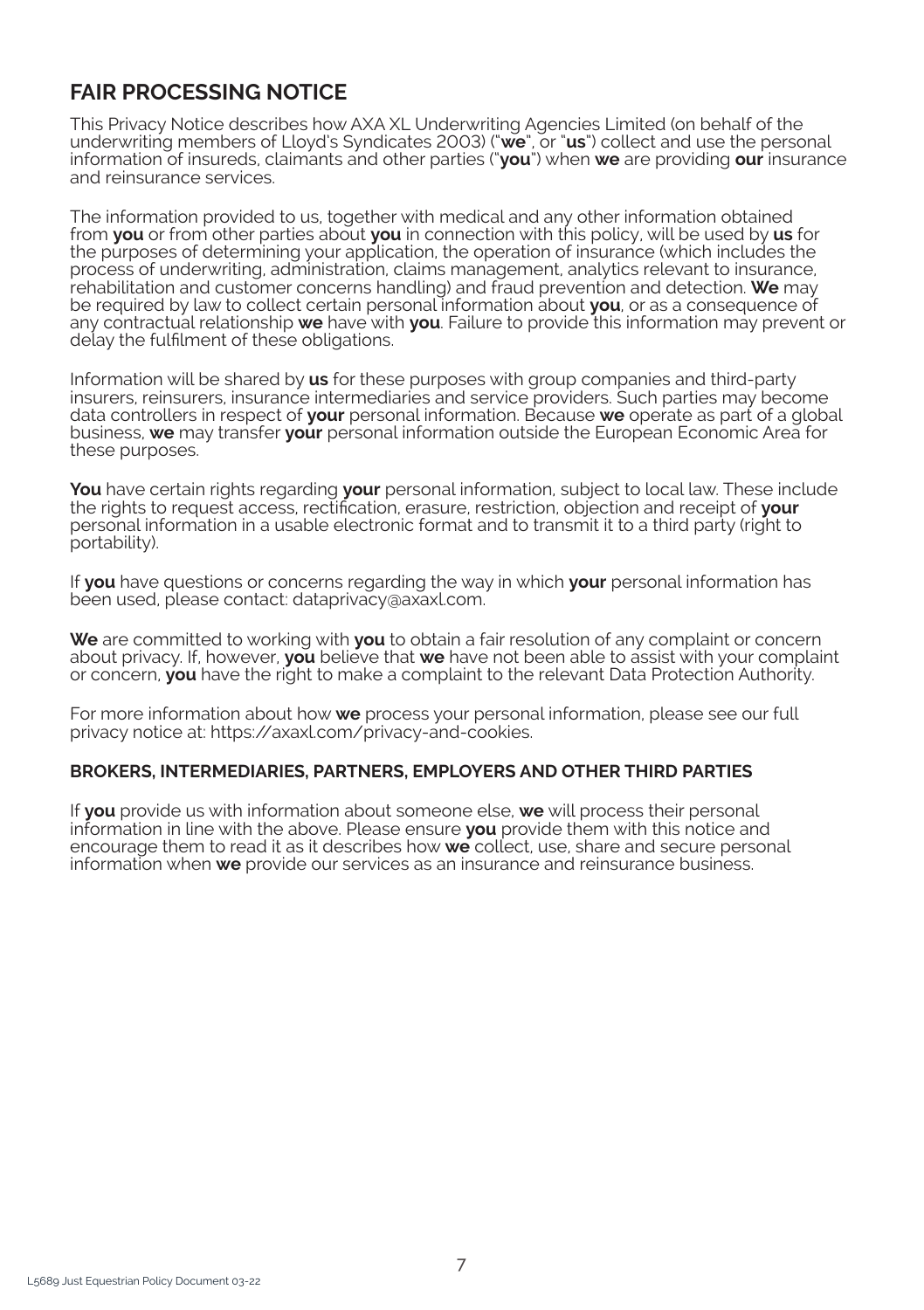# **GENERAL DEFINITIONS**

Wherever the following words appear in **bold** starting with a capital letter throughout this **Policy**  they will have the following special meaning:

## **Accident or Accidental**

A sudden, unexpected, unusual and specific event which occurs at an identifiable time and place and which occurs during the **Period of Insurance**.

## **Accidental External Injury**

Sudden physical injury caused by **Accidental**, violent and visible means where **Your Horse** has a visible external wound excluding strains of tendons and ligaments.

#### **After-care**

**Veterinary Treatment** to **Your Horse** arising from **Emergency Life Saving Surgery** while **Your Horse** is kept at the premises where the **Emergency Life Saving Surgery** was performed.

#### **Broker**

The insurance broker or **SEIB** who arranged this insurance on **Your** behalf.

#### **Certificate of Insurance**

The document being part of **Your Policy** showing the **Policy** Details and which Sections of the **Policy You** have chosen, the details and **Sums Insured**, and any extra clauses, terms, limitations that apply to **Your Policy**.

#### **Co-insurance**

The amount expressed as a percentage of each claim which **You** must pay in addition to any **Excess.** 

#### **Colic Surgery**

Abdominal surgery undertaken to treat and/or investigate **Your Horse's Symptoms** of abdominal discomfort (colic), related to disorders of the gastrointestinal tract, carried out by a **Veterinary Surgeon**. This includes the post-operative management of such cases and the treatment of complications which arise as a direct consequence of the initial condition or its corrective surgery.

#### **Complementary Treatment**

The following treatments when carried out by a **Veterinary Surgeon**, or under the supervision of a **Veterinary Surgeon** and carried out by a **Farrier, Equine Podiatrist** or a therapist who holds a nationally recognised qualification, approved by **Us**, in their subject:– Acupuncture, Chiropractic Manipulation, Electrotherapy, Electromagnetic Therapy, Herbal Medicine, Hydrotherapy, Laser Treatment, Magnetic Treatment, Nutraceuticals, Osteopathy, Physiotherapy and Remedial Farriery and any **Veterinary Treatment, Livery** or **Transport** associated with or required for the aforementioned treatments.

#### **Emergency Life Saving Surgery**

A general anaesthetic surgical procedure performed by a **Veterinary Surgeon** immediately necessary to save the life of **Your Horse**.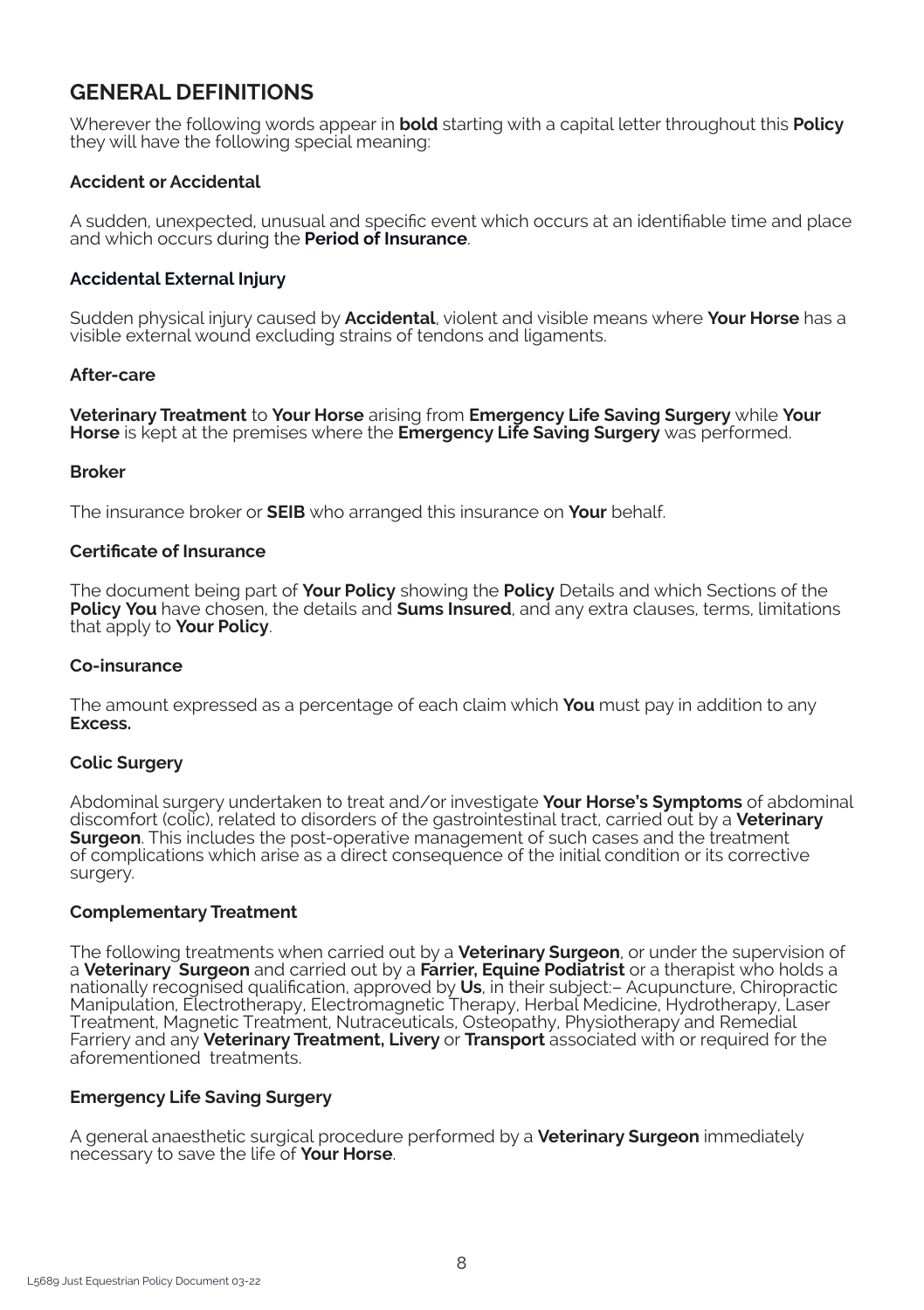#### **Endorsement(s)**

A change in the terms and conditions of this **Policy**, agreed by **Us**, that can extend or restrict cover.

#### **Equine Dental Technician**

An Equine Dental Technician with a currently valid license, issued by the appropriate governing agency.

#### **Equine Podiatrist**

A qualified equine podiatrist who is acceptable to **Us**, who has produced two **Veterinary**  references acceptable to **Us** and has been noted in **Your Policy** or otherwise confirmed by **Us** in writing as acceptable to **Us**.

## **Excess**

The amount **You** must pay towards each and every claim.

#### **Experimental, Non-customary or Unproven Treatment**

Unproven therapy not generally accepted by the community of **Veterinary Surgeons**.

#### **Family**

Members of **Your** family (including adopted children, step-children and foster children), spouses, fiancé(e)s, co-habitees or partners. **Family** does not include lodgers, tenants or domestic staff

#### **Farrier**

A farrier who is registered with the FRC (Farriers Registration Council) or holds a current valid license, issued by the appropriate governing agency.

#### **Geographical Limits**

The countries set out in the General Conditions.

#### **Horse**

Any horse, pony, or donkey named in the **Certificate of Insurance**.

#### **Horse Drawn Vehicle**

Any horse drawn vehicle specified in the **Certificate of Insurance.** 

#### **Horse Trailer**

Any horse trailer specified in the **Certificate of Insurance.** 

#### **Humane Destruction**

A **Veterinary Surgeon's** confirmation that destruction is/was necessary to relieve incurable and excessive pain as a result of **Accidental External Injury, Injury** and/or **Illness** and no other option of treatment is/was available.

#### **Illness**

Sickness or disease that changes **Your Horse's** normal healthy physical state.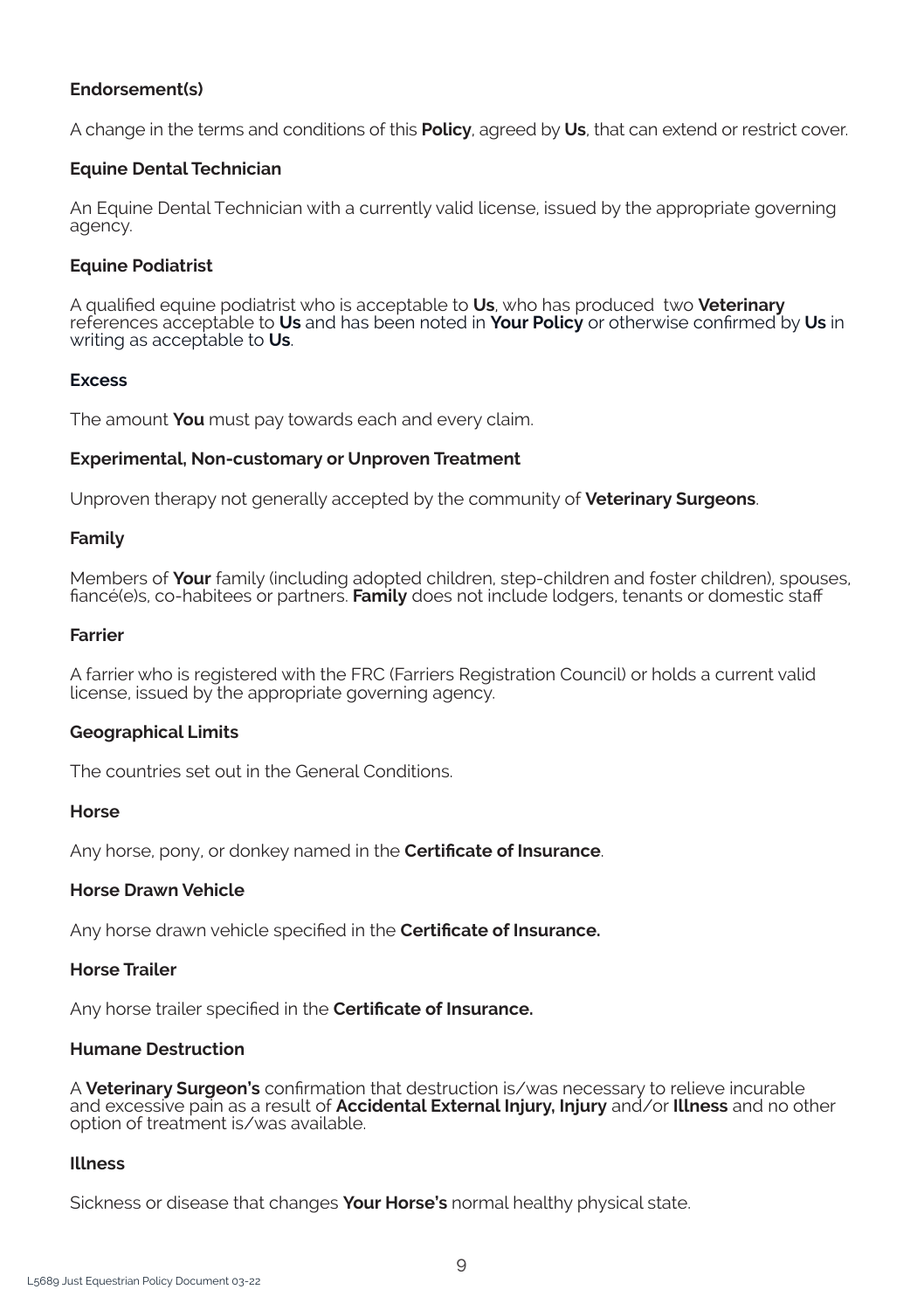## **Injury**

Sudden physical injury caused immediately by an **Accident**, not any physical injury that happens gradually over a period of time.

## **Livery**

The care of **Your Horse** including keep, feed, stabling and bedding, and grooming that is not healthcare while **Your Horse** is hospitalised at a veterinary practice.

#### **Locked Building**

- *(a)* The domestic building, not being a caravan or mobile home that **You** live in that has all doors and windows locked; or
- *(b)* A building or part of a secure building that **You** do not live in that has all doors locked with 5-lever mortice deadlocks and has steel bars or steel grids on all windows; or
- *(c)* Large metal containers that cannot be removed and are suitably locked.

#### **Market Value**

- *(a)* The price generally paid by a willing buyer to a willing seller for a **Horse** of the same age, breed, bloodline, sex and ability as **Your Horse** immediately before the **Accidental External Injury** or **Injury** happened or **Illness** first showed **Symptoms**, or
- *(b)* the price generally paid by a willing buyer to a willing seller for **Saddlery and Tack** of the same age, type and condition as **Your Saddlery and Tack** immediately before the loss, theft or damage, or
- *(c)* the price generally paid by a willing buyer to a willing seller for a **Horse Trailer** or **Horse Drawn Vehicle** of the same age, type, make and condition as **Your Horse Trailer** or **Horse Drawn Vehicle** immediately before the loss, theft or damage.

#### **Period of Insurance**

The period stated in **Your Certificate of Insurance** for which **We** have agreed to provide insurance.

#### **Permanent Incapacity/Permanently Incapable**

**Your Horse** being permanently incapable of fulfilling the **Use** for which it is kept and insured as noted in the **Certificate of Insurance**.

#### **Policy**

This document and the **Certificate of Insurance** and any applicable **Endorsement(s).**

#### **Post-mortem**

The examination of the **Horse** after its death, which shall include a necropsy examination, made by a **Veterinary Surgeon** including, establishing the identity, the cause of death or the reason for the **Humane Destruction** of the **Horse**.

#### **Pre-Existing Condition**

*(a)* Any **Injury** or **Accidental External Injury** sustained or **Illness** that first showed **Symptoms** before the start date of the **Period of Insurance**; or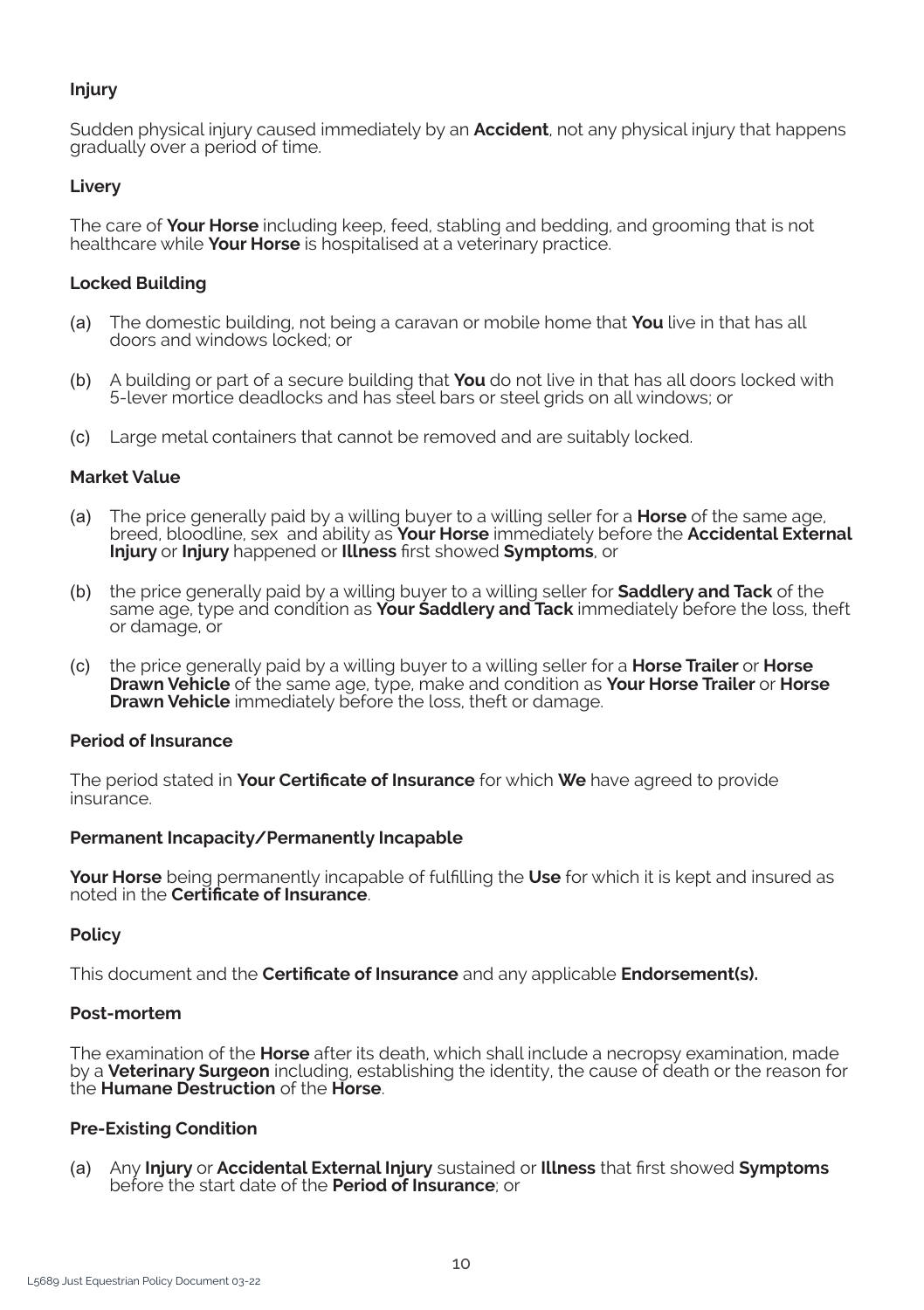- *(b)* the recurrence of any **Injury** or **Accidental External Injury** that was sustained, or the recurrence of any **Illness** that first showed **Symptoms**, before the start date of the **Period of Insurance** no matter how many times it returns or whether it returns to or affects different areas of **Your Horse's** body; or
- *(c)* any **Injury** or **Accidental External Injury** or **Illness** that is caused by, relates to, or results from an **Injury** or **Accidental External Injury** that was sustained, or an **Illness** which first showed **Symptoms**, before the start date of the **Period of Insurance** no matter where the **Injury**, **Accidental External Injury**, **Illness** or **Symptoms** were noticed or happened in, or on, **Your Horse's** body.

#### **Premium**

The amount **You** must pay **Us** in exchange for the insurance coverage **We** provide.

#### **Saddlery and Tack**

Saddles, bridles, harness and other riding tack, lunging equipment or harness normally used on **Your Horse** while it is partaking in the **Uses** for which it is insured as noted on the **Certificate of Insurance**.

#### **SEIB**

SEIB Insurance Brokers Limited who have arranged this **Policy** on **Our** behalf.

#### **Stray/Straying/ Strayed**

**Your Horse** goes missing or escapes from the place where it is normally kept and is not traced or recovered within thirty (30) days.

#### **Sum Insured**

The maximum amount **We** will pay for each Section or cover as shown on the **Certificate of Insurance**.

#### **Symptom**

Departure from **Your Horse's** healthy state, condition or bodily function.

#### **Terrorism**

An act of terrorism means an act, including but not limited to the use of force or violence and/ or the threat thereof, of any person or group(s) of persons, whether acting alone or on behalf of or in connection with any organisation(s) or government(s), committed for political, religious, ideological or similar purposes including the intention to influence any government and/or to put the public, or any section of the public, in fear.

#### **Transport**

Essential transport of **Your Horse** from the place where it is usually kept to a veterinary practice for **Veterinary Treatment**.

#### **Use**

The purpose for which **You** keep **Your Horse** and for which **You** have insured it as noted in the **Certificate of Insurance**.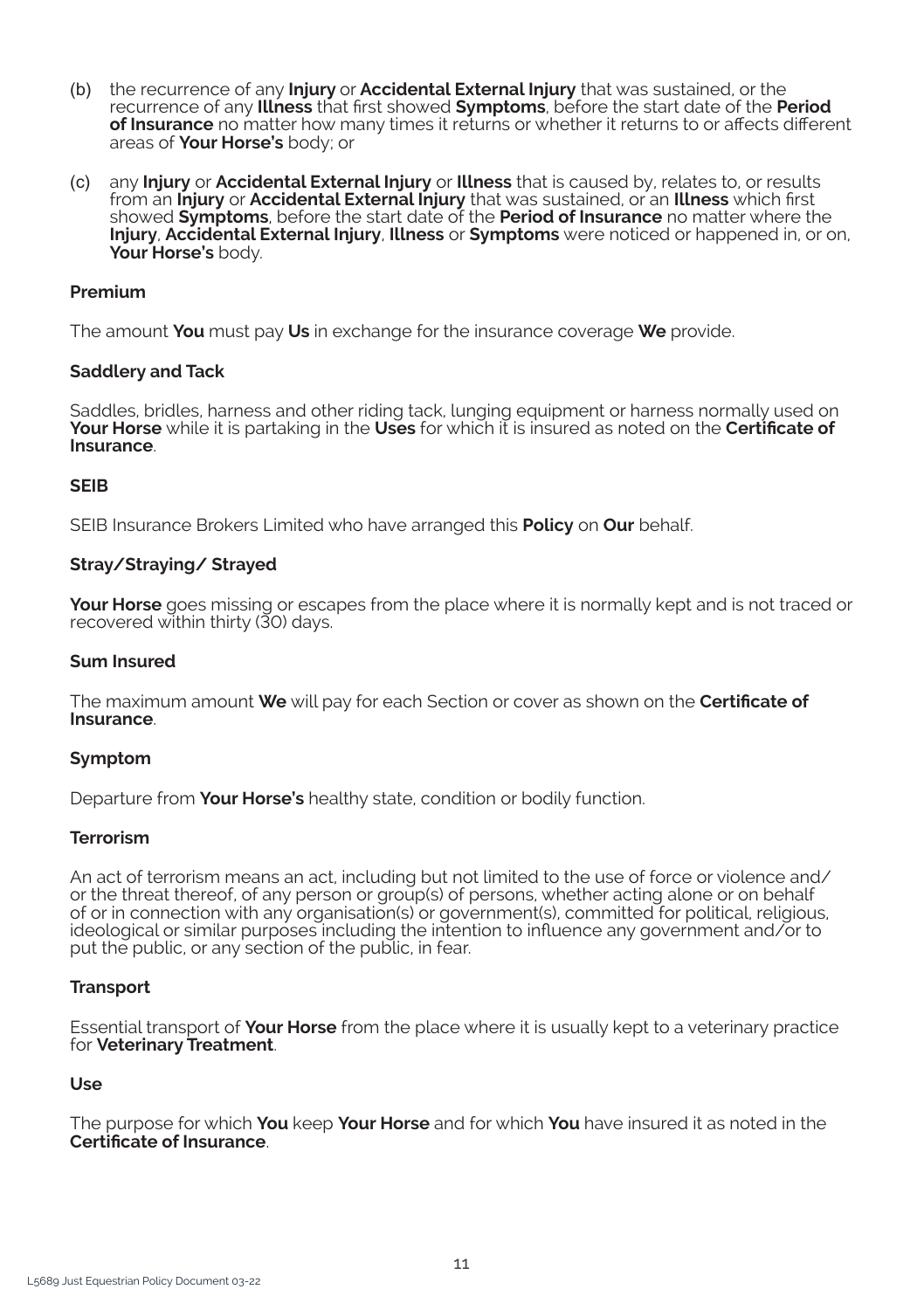#### **Vet/Veterinary Surgeon**

A veterinary surgeon or veterinarian with a currently valid license, issued by the appropriate governing agency, allowing them to practice veterinary medicine.

## **Veteran Plan**

Special provisions which apply to **Horses** aged fifteen (15) years of age or over if stated as being operative in **Your Certificate of Insurance** and as set out in the applicable **Policy** section(s). Cover on the **Veteran Plan** is restricted to **Accidental External Injury** only.

#### **Veterinary Treatment**

Consultation, advice, examination, test, scan, medication, and/or surgery required to treat **Your Horse** for **Illness**, **Injury** or **Accidental External Injury** provided by a **Vet** including nursing by a veterinary nurse or other member of the veterinary practice under the **Vet's** supervision excluding **Complementary Treatment, Livery** or **Transport**.

#### **Wear and Tear**

Reduction in value through age, natural deterioration, ordinary use, depreciation due to use, damage by exposure to the light, lack of maintenance or damage which happens gradually over a period of time. Examples of things that are likely to be affected include **Saddlery and Tack**, **Horse Drawn Vehicles** and **Horse Drawn Trailers**.

#### **We/Us/Our/Insurer**

Certain underwriters at Lloyd's in respect of Syndicate 2003.

#### **You/Your**

The person or persons, partnership, corporation, or organisation named in the **Certificate of Insurance**.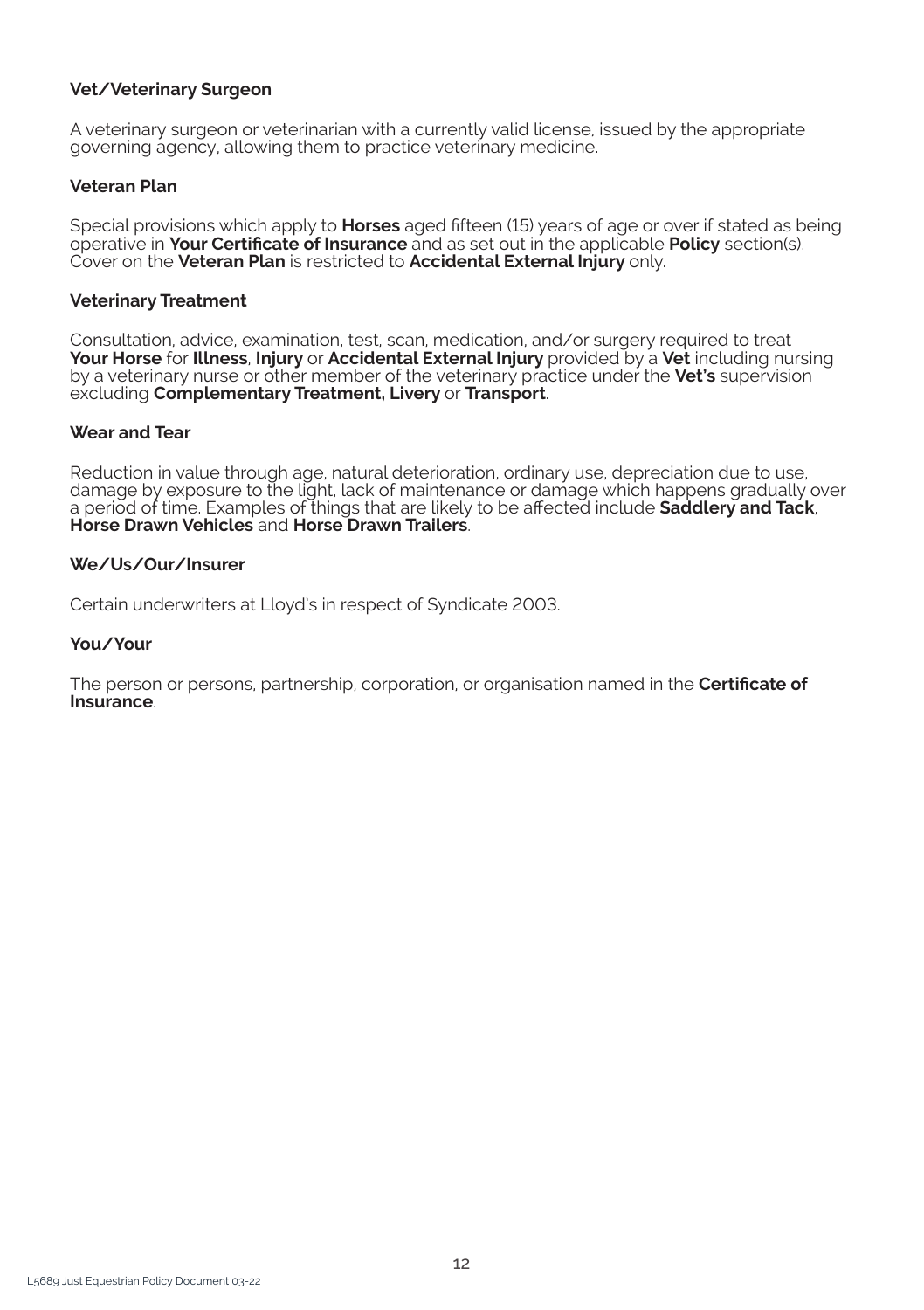# **GENERAL TERMS AND CONDITIONS APPLYING TO ALL SECTIONS**

It is **Your** responsibility to adhere to the terms and conditions of this **Policy**, including the Additional Conditions. If **You** do not it may impact **Your** ability to make a claim.

## **1. SUM INSURED**

**You** must ensure that **Your Horse** is insured for its correct current **Market Value**. This is the maximum amount that **We** will pay for any claim under Sections 1(a), 1(b), 2 and 3. **You**  must review the **Sum Insured** stated on the **Certificate of Insurance** on a regular basis and ensure that it accurately reflects the **Market Value** of **Your Horse**. If the **Market Value** of **Your Horse** is less than the **Sum Insured** shown on the **Certificate of Insurance**, **We** will only pay the **Market Value** and **We** will not provide any refund of **Premium**.

#### **2. USE**

**Your Horse** must not be used for any **Use**, other than those stated in the **Certificate of Insurance**, without **Our** prior written consent. If **Your Horse** is used by **You** or anyone else for any **Use**, other than those stated in the **Certificate of Insurance**, without **Our** prior written consent, **We** will at **Our** sole election either (a) not pay the claim at all or (b) pay the claim less any additional **Premium** that **We** would have charged had **You** told **Us** that **Your Horse**  was being used for that **Use**. In addition, **We** may cancel the **Policy** in accordance with **Our**  rights of cancellation.

## **3. PRECAUTIONS - YOU MUST:**

- *(a)* arrange and pay for **Your Horse** to be vaccinated against tetanus and equine influenza, to be wormed or satisfactorily worm-counted at least twice a year, to be wormed against redworm in winter, to have regular and proper foot and or hoof care from a **Farrier** or **Equine Podiatrist**, to have regular dental attention from a **Vet** or **Equine Dental Technician** and to have any other treatment customarily recommended by **Vets** for **Accidental External Injury**, **Injury** or **Illness**;
- *(b)* in the event of **Accidental External Injury**, **Injury** or **Illness** to **Your Horse**, employ a **Vet** as soon as practicably possible, at **Your** own expense and provide proper care and treatment;
- *(c)* comply with the DEFRA Code of Practice for the Welfare of Horses, Ponies, Donkeys and their Hybrids:
- *(d)* take precautions to prevent obesity of **Your Horse**;
- *(e)* take proper care of and keep in good condition all property covered by **Your Policy**
- *(f)* take all precautions to prevent **Accidental External Injury**, **Injury** or **Illness**, **Accidents,** theft, loss or damage to property or bodily injury caused by others;

**We** will not pay any claim resulting from **Accidental External Injury**, **Injury** or **Illness** that would not have occurred had the above precautions been taken.

In the event of breach of this condition, **We** shall have no liability under this **Policy**, unless **You** show that non-compliance with these conditions could not have increased the risk of the loss which actually occurred in the circumstances in which it occurred.

#### **4. LOAN**

- *(a)* **You** must tell **Us** if **Your Horse** is on loan to **You**. **You** will send **Us** a copy of the written loan agreement and **We** reserve the right to communicate with the owner on any matter regarding this insurance.
- *(b)* **You** must tell **Us** if **Your Horse** is loaned by **You** and send **Us** a copy of the written loan agreement confirming the borrower agrees to and will observe all the terms and conditions of this **Policy**.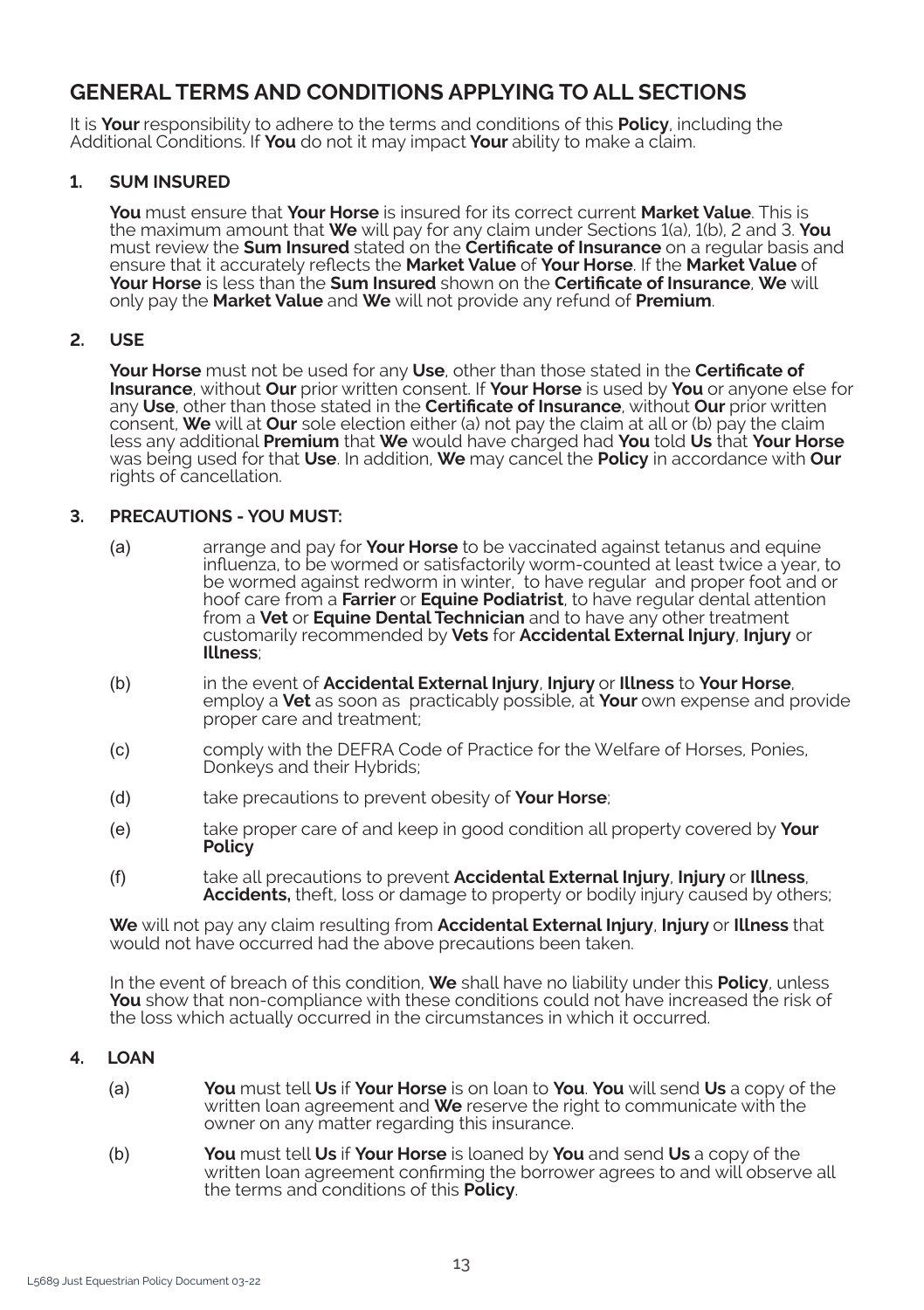# **5. CLAIM NOTIFICATION**

**You** must:

- *(a)* tell **Us** as soon as practicably possible if **Your Horse** suffers any **Accidental External Injury, Injury** or **Illness** or receives **Veterinary Treatment** or about any other **Accident**, loss, theft, damage or other event that could lead to a claim on **Your Policy**. **You** can do so by:
	- 1. writing to: SEIB Insurance Brokers Limited South Essex House North Road South Ockendon Essex, RM15 5BE
	- 2. emailing **SEIB** at info@seib.co.uk
	- 3. contacting **SEIB** by telephone by calling 0345 873 4922 between 9am and 5:15pm Monday to Friday and 07747 458486 outside of these hours.
- *(b)* as soon as practicably possible tell the police about any:
	- 1. loss or damage by theft or any attempted theft;
	- 2. loss or damage by malicious person;
- *(c)* provide **Us** with, at **Your** expense:
	- *(i)* a **Veterinary Surgeon's** report at the onset of any **Veterinary Treatment** and regular update reports where **Veterinary Treatment** continues beyond a period of four (4) weeks;
	- *(ii)* a report from a **Veterinary Surgeon** on the death of **Your Horse** confirming the cause of death (by **Post Mortem** examination if necessary);
	- *(iii)*any other documents or proof as **We** may require for investigating or verifying any claim;
- *(d)* provide **Us** with, at **Your** expense, a claim, in writing with detailed particulars and proof, as may be required and, if requested, a statutory declaration of the truth of the claim and any matters connected to the claim within:
	- *(i)* twelve (12) months of the **Accidental External Injury** or **Injury** being sustained or the **Illness** first showing **Symptoms** in respect of claims under Sections 4 Veterinary Surgeon's Fees or 4 (A) Emergency Life Saving Surgery or
	- *(ii)* within the **Period of Insurance** for claims under all other **Policy** Sections unless **We** allow a further time period and this is confirmed in writing by **Us**. **We** will not pay a claim unless each of the above requirements (where applicable) have been complied with.

# **6. GEOGRAPHICAL LIMITS**

The cover provided by this **Policy** is restricted to:

- *(a)* the United Kingdom, the Isle of Man, the Channel Islands and Northern Ireland;
- *(b)* temporary cover elsewhere in the European Economic Area, for up to thirty (30) days in total during the **Period of Insurance**, including transits in and between.

#### **7. SALVAGE**

If the property insured under this **Policy** is lost or damaged, **We** may take and keep possession of the property insured and deal with the salvage. In doing this, **We** do not diminish **Our** right to rely on any conditions of this **Policy**.

**You** must execute all such assignments and assurances of such property as may be reasonably required but **Your** property shall remain **Yours** at all times. **We** will not take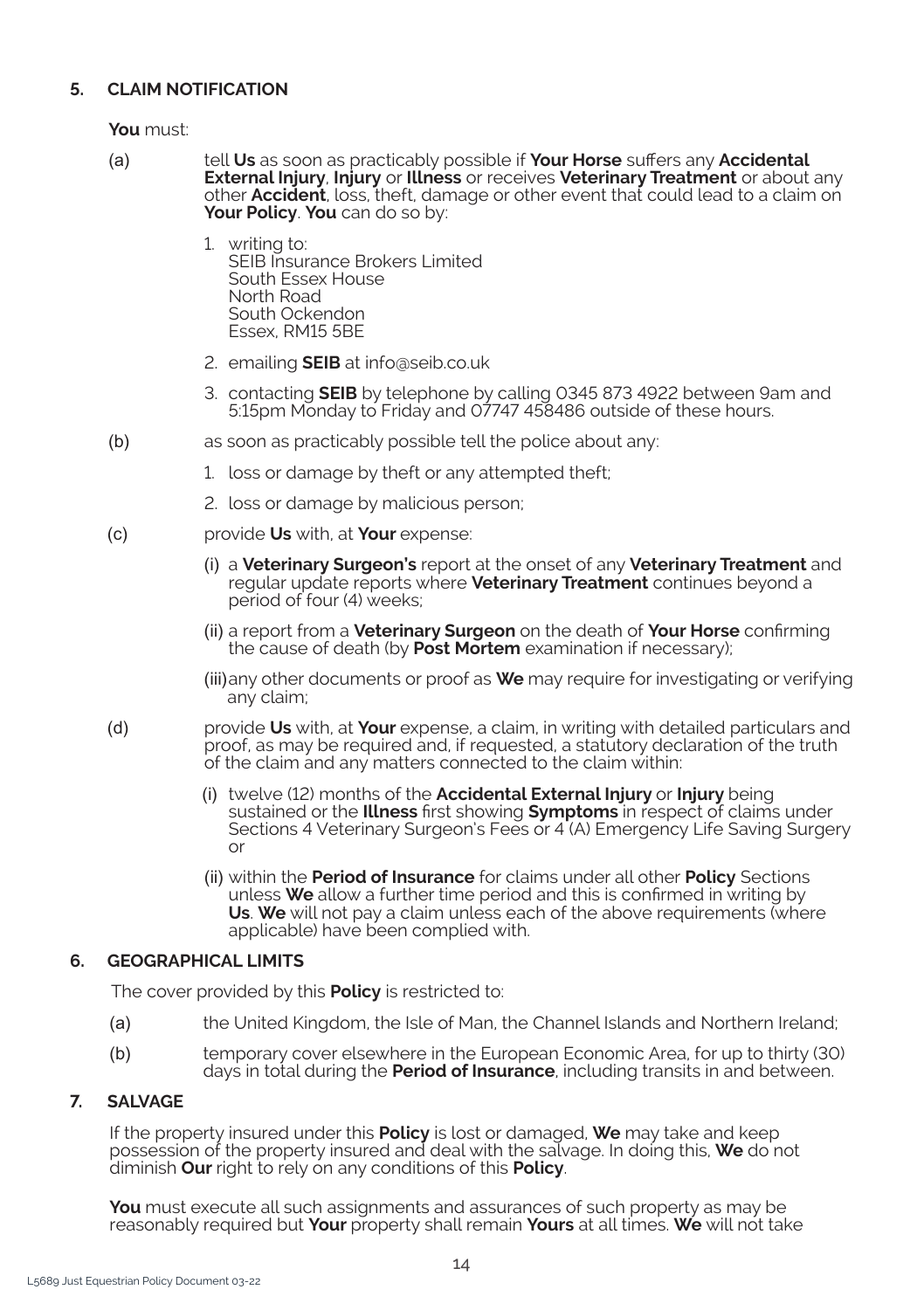ownership of, accept liability for, sell or dispose of any of **Your** property unless **We** agree with **You** in writing that **We** shall do so. In the event of the death of **Your Horse**  any amount received following the disposal of the body at **Your** expense and at the best monetary terms available will be deducted from any payment made by **Us**.

## **8. SUBROGATION**

If **We** have any legal rights against another person in relation to **Your** claim, **We** may take legal action against them at **Our** own expense and for **Our** own benefit but in **Your** name to recover compensation or secure reimbursement. **You** must give **Us** all the information and assistance **We** require and shall at all times take all practicable steps to preserve evidence and protect rights and remedies against third parties.

#### **9. VETERINARY RECORDS**

**You** agree that any **Vet** may release to **Us** any information **We** request about **Your Horse**  and **You** will pay any charge made by the **Vet** for this.

#### **10. OTHER INSURANCES**

If at the time of any loss, damage or event there is or would but for the existence of **Your Policy** be any other insurance under which **You** are entitled to reimbursement, **We**  will only pay **Our** proportion of the claim which is beyond that which would have been payable under such other insurance had **Your Policy** not been effected and subject always to the limits of liability specified herein.

#### **11. DISPUTES**

- *(a)* Save as otherwise set out in this **Policy**, all disputes in relation to the meaning or application of the terms of this **Policy** shall be subject to the exclusive jurisdiction of the English Court.
- *(b)* If any difference arises regarding the amount to be paid under this **Policy**, where liability has been admitted by **Us**, then, save as otherwise provided in the **Policy**, the dispute will be referred to an independent third party expert in the relevant field. If **We** and **You** cannot agree on an expert, then **We** and **You**  must each propose a name and then **We** and **You** will be bound by the midpoint between the valuations given by the two experts. It is agreed that each party will pay the fees of its appointed expert.

#### **12. CANCELLATION AND COOLING-OFF PERIOD**

# *(a)* **YOUR RIGHT TO CANCEL DURING THE COOLING-OFF PERIOD**

**You** are entitled to cancel this **Policy** by notifying **Your Broker** in writing, by email or by telephone within fourteen (14) days of either:

- *(i)* the date **You** receive this **Policy**; or
- *(ii)* the start of **Your Period of Insurance**;

whichever is the later.

A full refund of any **Premium** paid less an administration fee charged by **SEIB**  to cover their costs providing You have not made any claim.

#### *(b)* **YOUR RIGHT TO CANCEL AFTER THE COOLING-OFF PERIOD**

**You** are entitled to cancel this **Policy** after the cooling-off period by notifying **Your Broker** in writing, by email or by telephone. Any return **Premium** due to **You** will be subject to an administration fee charged by **SEIB. We** will give **You**  a proportionate refund of the **Premium You** have paid based on the **Period of Insurance** remaining after the cancellation date so long as **You** have not made a claim as no **Premium** will be returned if **You** have made a claim.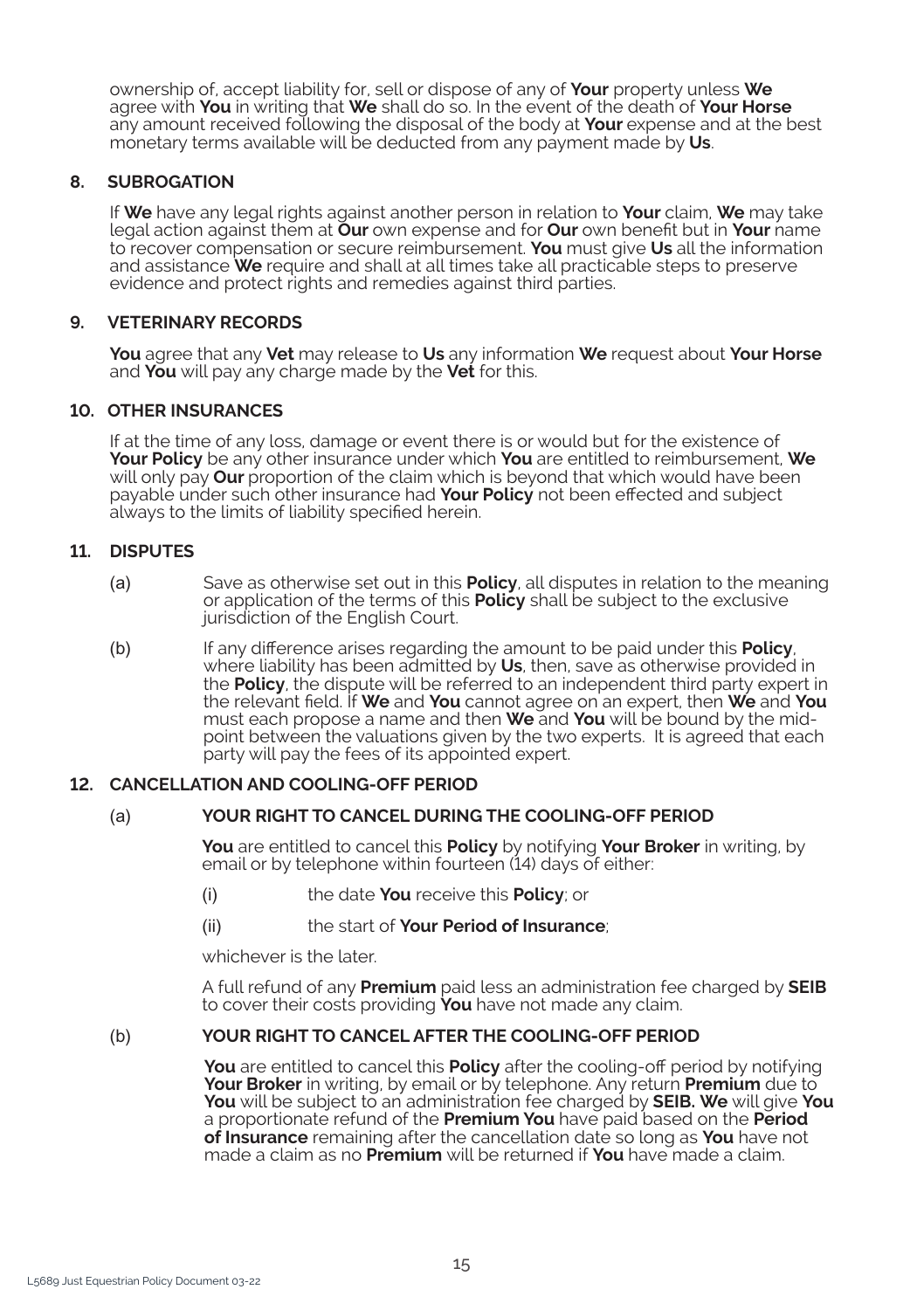# *(c)* **OUR RIGHT TO CANCEL**

**We** are entitled to cancel this **Policy** if there is a valid reason to do so, including for example:

- *(i)* any failure by **You** to pay the **Premium**; or
- *(ii)* a change in risk which means **We** can no longer provide **You** with insurance cover; or
- *(iii)* non-cooperation or failure to supply any information or documentation **We** or **Our** appointed representatives request, such as details of a claim or **Your** current residential address:

 at any time by sending **You** fourteen (14) days' notice in writing by registered post or recorded delivery at **Your** last known address. **We** will give **You** a proportionate refund of the **Premium You**  have paid based on the **Period of Insurance** remaining after the cancellation date less an administration fee charged by **SEIB** to cover their costs providing **You** have not made any claim.

 Any return of **Premium** due to **You** will be calculated at a proportional daily rate depending on how long this **Policy** has been in force unless **You** have made a claim in which case the full annual **Premium** is due. For example, if **You** have been covered for six (6) months, the deduction for the time **You** have been covered will be half the annual **Premium**.

 Any additional **Premium** due to **Us** during the **Period of Insurance** for additional cover will be retained by **Us** in full. Cancellation of this **Policy** by **Us** does not affect the treatment of any claim arising under this **Policy** in the period before cancellation.

 If a claim is paid on any **Horse**, **Horse Drawn Vehicle** or **Horse Trailer** whether by settlement, compromise or otherwise, no return of **Premium** will be allowed.

# **13. PART OWNERSHIP**

If the **Horse** is not owned or loaned 100% by **You**, **We** will only insure **Your** proportion of the **Horse** to reflect **Your** financial interest.

# **14. SOUNDNESS AND HEALTH**

**Your Horse** must, with the exception only of those conditions which have been completely and accurately disclosed to and accepted by **Us** in writing, be in sound health and free from **Accidental External Injury, Injury** and/or **Illness** and/or physical disability at the start of this insurance.

**You** must, when **We** invite renewal of this **Policy**, tell **Us** about any **Accidental External Injury**, **Injury** or **Illness** or any veterinary attention that has not previously been disclosed to **Us**, including the recurrence of any **Illnesses** that have been previously disclosed (e.g. recurrences of colic), other than vaccinations **Your Horse** has had during the this **Period of Insurance,** whether or not **You** have notified **Us** of a claim and whenever the **Accidental External Injury**, **Injury** or **Illness** occurred.

### **15. ELIGIBILITY**

Standard **Policy** terms apply to **Horses** from thirty (30) days of age to fifteen (15) years of age inclusive.

Special terms may be offered for **Horses** aged sixteen (16) and twenty-five (25) years inclusive. As an alternative, cover may be offered on the **Veteran Plan** for **Accidental External Injury** only.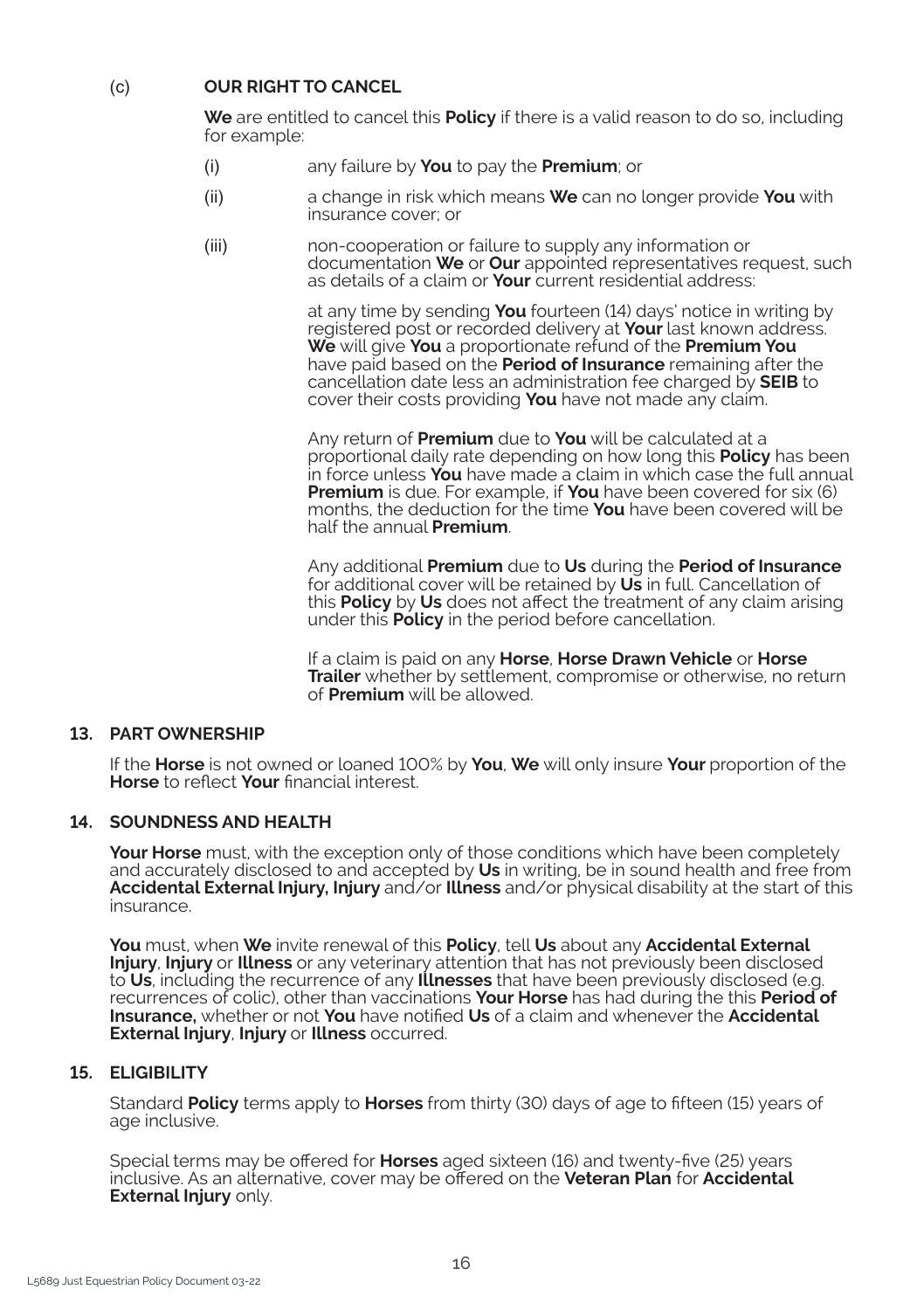# **GENERAL EXCEPTIONS APPLYING TO ALL SECTIONS**

**We** will not pay any claim arising out of or relating to:

#### **1. UNINSURED USE**

any form of **Use** not specified in the **Certificate of Insurance**.

#### **2. UNLAWFUL ACTIVITY**

**You** acting unlawfully.

#### **3. ZOONOTIC DISEASE**

any diseases transmitted from animals to humans.

#### **4. VETERAN PLAN**

any **Horse** insured under the **Veteran Plan** is not insured for activities listed in Classes of **Use** 4, 5(a) and 5(b) stated in the **Certificate of Insurance**.

#### **5. MALICIOUS OR WILFUL INJURY**

the malicious or wilful injury caused by **You** or any of **Your Family** or household or any employee of **Yours** or other persons who have care, custody or control of **Your Horse** or property**.**

#### **6. EXCLUDED MATTERS**

any exclusion that applies, as shown on **Your Certificate of Insurance**.

#### **7. WAR**

loss or damage directly or indirectly occasioned by, happening through or in consequence of war, invasion, acts of foreign enemies, hostilities (whether war be declared or not), civil war, rebellion, revolution, insurrection, military or usurped power or confiscation or nationalisation or requisition or destruction of or damage to property by or under the order of any government or public or local authority.

#### **8. TERRORISM**

loss, damage, cost or expense of whatsoever nature directly or indirectly caused by, resulting from or in connection with any act of **Terrorism** regardless of any other cause or event contributing concurrently or in any other sequence to the loss.

This clause also excludes loss, damage, cost or expense of whatsoever nature directly or indirectly caused by, resulting from or in connection with any action taken in controlling, preventing, suppressing or in any way relating to any act of **Terrorism**.

If **We** allege that by reason of this exclusion, any loss, damage, cost or expense is not covered by this insurance the burden of proving the contrary shall be upon **You.**

In the event any portion of this clause is found to be invalid or unenforceable, the remainder shall remain in full force and effect.

#### **9. SONIC BANGS**

loss or damage due to pressure waves caused by aircraft or other aerial devices travelling at sonic or supersonic speeds.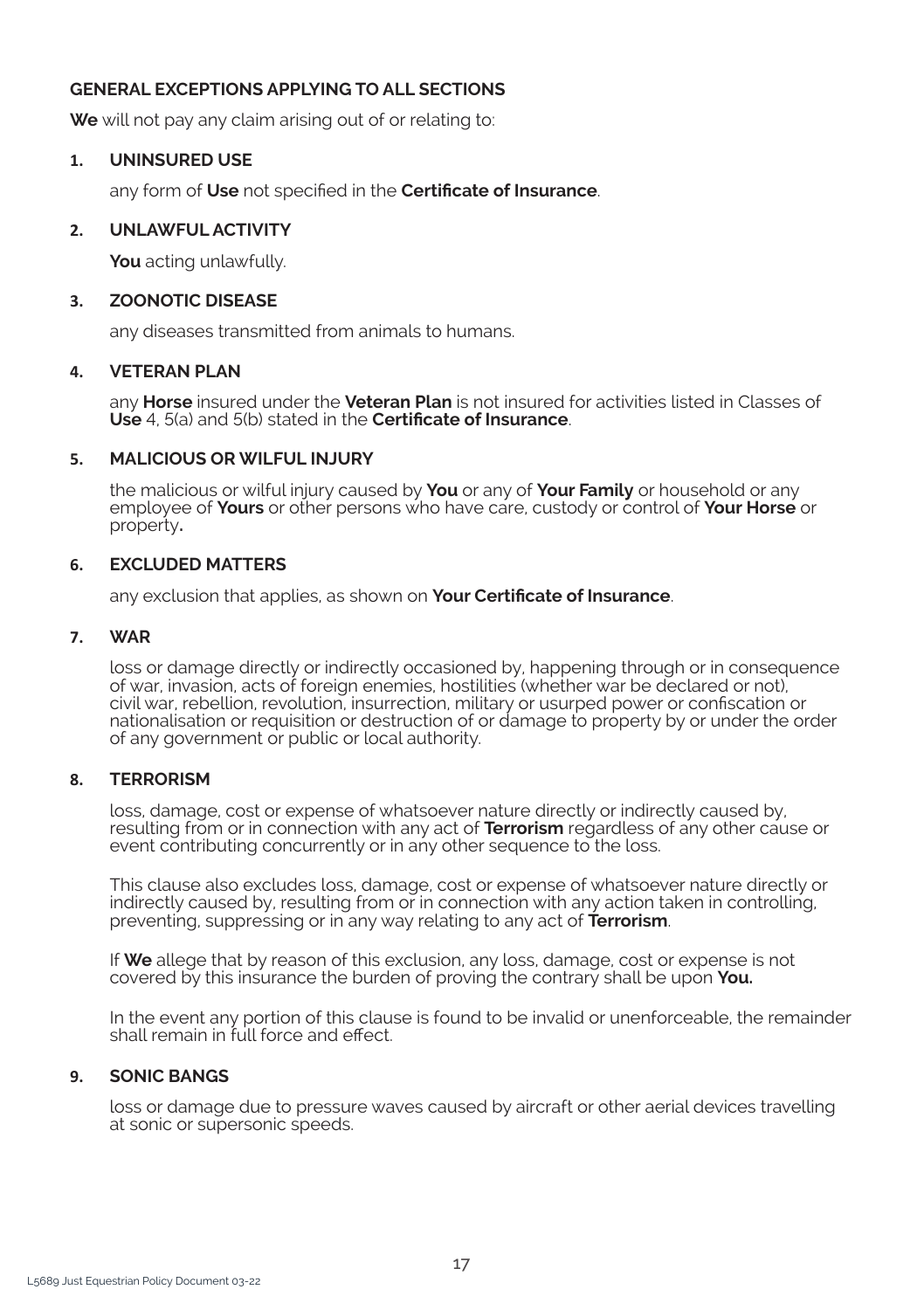#### **10. INSTITUTE RADIOACTIVE CONTAMINATION, CHEMICAL, BIOLOGICAL, BIO-CHEMICAL AND ELECTROMAGNETIC WEAPONS**

loss damage liability or expense directly or indirectly caused by or contributed to by or arising from:

- *(a)* ionising radiations from or contamination by radioactivity from any nuclear fuel or from any nuclear waste or from the combustion of nuclear fuel
- *(b)* the radioactive, toxic, explosive or other hazardous or contaminating properties of any nuclear installation, reactor or other nuclear assembly or nuclear component thereof
- *(c)* any weapon or device employing atomic or nuclear fission and/or fusion or other reaction or radioactive force or matter
- *(d)* the radioactive, toxic, explosive or other hazardous or contaminating properties of any radioactive matter. The exclusion in this sub-clause does not extend to radioactive isotopes, other than nuclear fuel, when such isotopes are being prepared, carried, stored, or used for commercial, agricultural, medical, scientific or other similar peaceful purposes
- *(e)* any chemical, biological, bio-chemical or electromagnetic weapon.

#### **11. CORONAVIRUS ABSOLUTE EXCLUSION**

notwithstanding any other provision, no cover is provided under this Policy for any claim, loss, cost or expense of whatever nature directly or indirectly arising out of, contributed to, by or resulting from coronavirus disease (COVID-19), severe acute respiratory syndrome coronavirus 2 (SARS-CoV-2), or any mutation or variation thereof.

This exclusion also applies to any claim, loss, cost or expense of whatever nature directly or indirectly arising out of, contributed to by or resulting from:

- i. any fear or threat (whether actual or perceived) of; or
- ii. any action taken in controlling, preventing, suppressing or in any way relating to any outbreak of;

coronavirus disease (COVID-19), severe acute respiratory syndrome coronavirus 2 (SARS-CoV-2), or any mutation or variation thereof.

#### **12. CYBER EXCLUSION**

this clause shall be paramount and shall override anything in this insurance inconsistent therewith.

- 1. In no case shall this insurance cover any loss, damage, liability or expense directly or indirectly caused by, contributed to by or arising from:
	- 1.1 the failure, error or malfunction of any computer, computer system, computer software programme, code, or process or any other electronic system, or
	- 1.2 the use or operation, as a means for inflicting harm, of any computer, computer system, computer software programme, malicious code, computer virus or process or any other electronic system.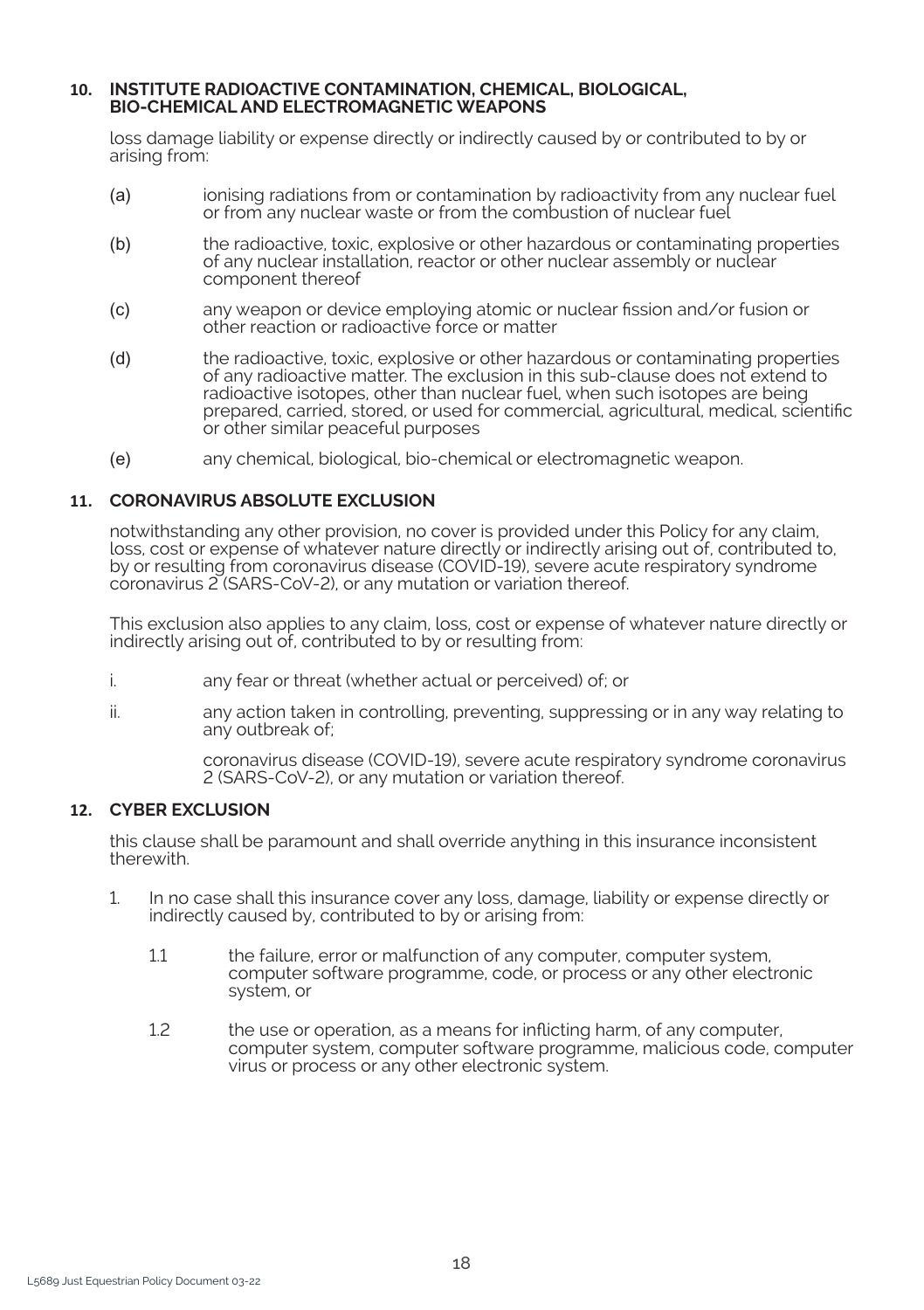# **SECTION 1 (A) DEATH OF THE HORSE - STANDARD**

# **WHAT IS COVERED UNDER THIS SECTION**

**We** will pay **You** up to the Limit of Liability for this Section as a result of **Your Horse's**:

- *(a)* death, arising from an **Injury** which has been sustained or an **Illness** which first showed **Symptoms** during the **Period of Insurance** within the **Geographical Limits**  and which has been notified to **Us** during the **Period of Insurance**;
- *(b)* **Humane Destruction**, arising from an **Injury** which has been sustained or an **Illness** which first showed **Symptoms** during the **Period of Insurance** within the **Geographical Limits** and which has been notified to **Us** during the **Period of Insurance**, providing **We** have given prior written consent to such **Humane Destruction**;
- *(c)* immediate **Humane Destruction**, on humane grounds arising from an **Injury** which has been sustained or an **Illness** which first showed **Symptoms** during the **Period of Insurance** and within the **Geographical Limits** which has been notified to **Us** during the **Period of Insurance.**

**Your Veterinary Surgeon** must confirm that this was necessary and no other option of treatment was available, and this prognosis must also be agreed by **Our Vet**, failing which the matter will be referred to an independent **Vet** for a determination. The independent **Vet** will be mutually agreed upon by **You** and **Us** and will act as an arbitrator. The fees for the independent **Vet** will be divided equally between **You** and **Us** and their decision is final and binding;

*(d)* death or **Humane Destruction**, with **Our** prior written consent, or immediate **Humane Destruction** on humane grounds, occurring within the **Geographical Limits** and arising directly out of foaling and from no other cause whatsoever during the **Period of Insurance** and which has been notified to **Us** during the **Period of Insurance.**

> For immediate **Humane Destruction**, **Your Veterinary Surgeon** must confirm that this was necessary and no other option of treatment was available, and this prognosis must also be agreed by **Our Vet**, failing which the matter will be referred to an independent **Vet** for a determination. The independent **Vet** will be mutually agreed upon by **You** and **Us** and will act as an arbitrator. The fees for the independent **Vet**  will be divided equally between **You** and **Us** and their decision is final and binding.

# **LIMIT OF LIABILITY**

**We** will not pay more than:

- *(a)* the **Sum Insured** shown on the **Certificate of Insurance** for **Your Horse**; or
- *(b)* the **Market Value** of **Your Horse**;

whichever is less.

# **ADDITIONAL CONDITIONS APPLICABLE TO THIS SECTION**

In addition to the General Conditions the following apply in respect of this Section.

**We** will not pay any claim until **We** receive (a) **Your Horse's** passport or any other evidence of legal ownership that **We** require, and (b), where the **Horse** is on loan to **You**, a copy of the loan agreement.

# **EXTENSION TO THIS SECTION**

Providing **We** have agreed to pay a claim for the death of **Your Horse**, **We** will also pay up to GBP150 in respect of irrecoverable loss of entry fees paid in advance to partake in a show or event, caused by the death of **Your Horse**.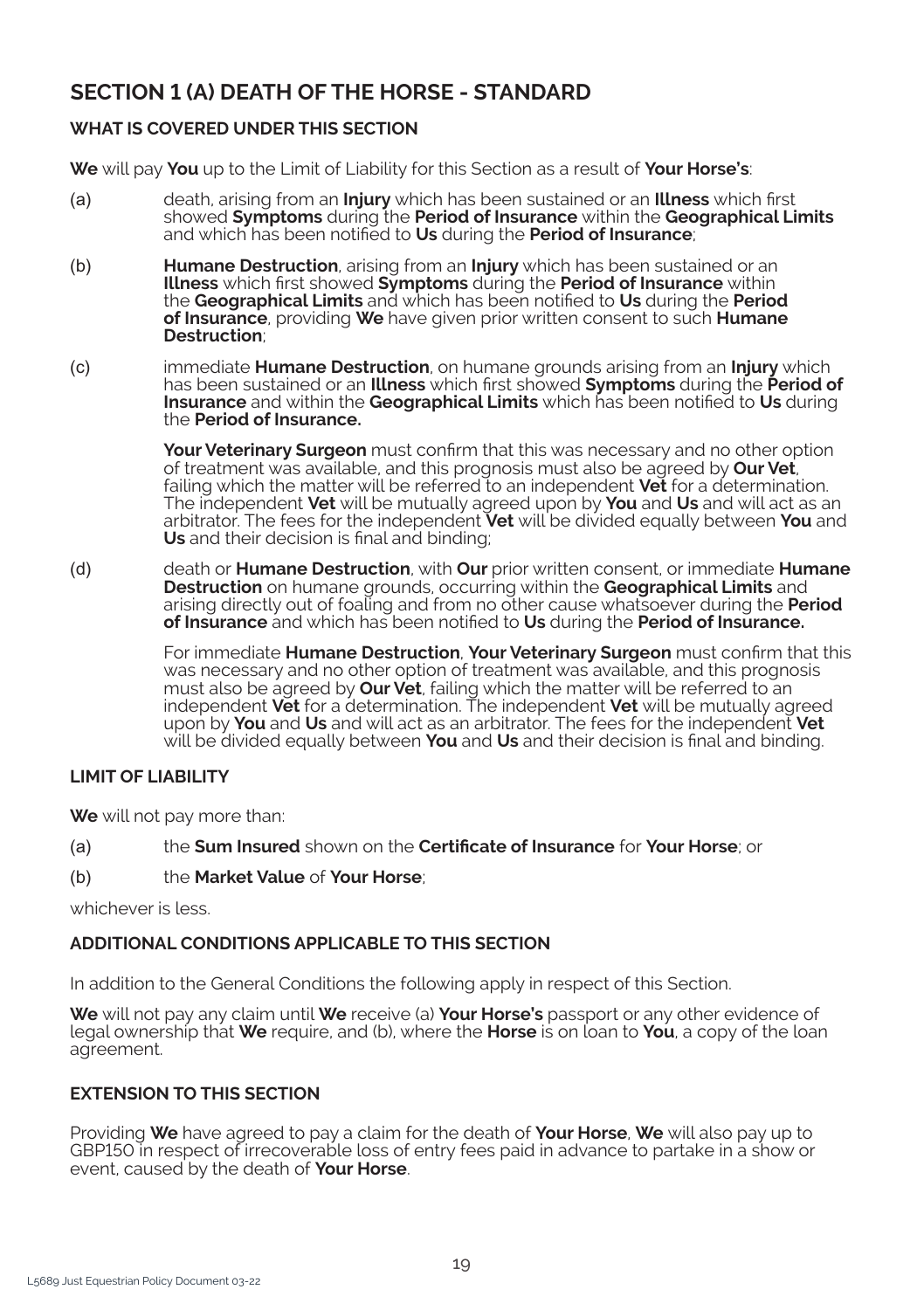# **WHAT IS NOT COVERED UNDER THIS SECTION**

In addition to the General Exclusions the following apply in respect of this Section.

**We** will not pay for any:

- *(a)* loss resulting from or arising out of:
	- *(i)* destruction due to compliance of the requirements of any Statute or any Order of the Privy Council, a Government Department or Local Authority;
	- *(ii)* castration, unless **We** have given **Our** prior written consent and **You** have paid any additional **Premium We** charge for this cover;
	- *(iii)* any other surgical operation unless in an emergency to save the life of **Your Horse** or unless **We** have given prior **Our** written consent and **You** have paid any additional **Premium We** charge for this cover;
	- *(iv)* unfitness or incapacity to fulfil the **Use** for which **Your Horse** is kept;
- *(b)* costs incurred for the destruction of **Your Horse** or disposal of its body;
- *(c)* loss which results from a vice or behavioural problem unless veterinary evidence is provided to establish that the vice or behavioural problem is caused by an **Injury** sustained or **Illness** which first showed **Symptoms** during the **Period of Insurance**;
- *(d)* loss which results from an **Illness** which first showed **Symptoms** in the first fourteen (14) days of the start of the **Period of Insurance,** except if this exception is stated not to apply in the **Endorsements** section of **Your Certificate of Insurance**;
- *(e)* loss which results from any **Pre-Existing Condition**;
- *(f)* any loss which happens more than twelve (12) months after the date the **Injury** was sustained or the **Illness** first showed **Symptoms**;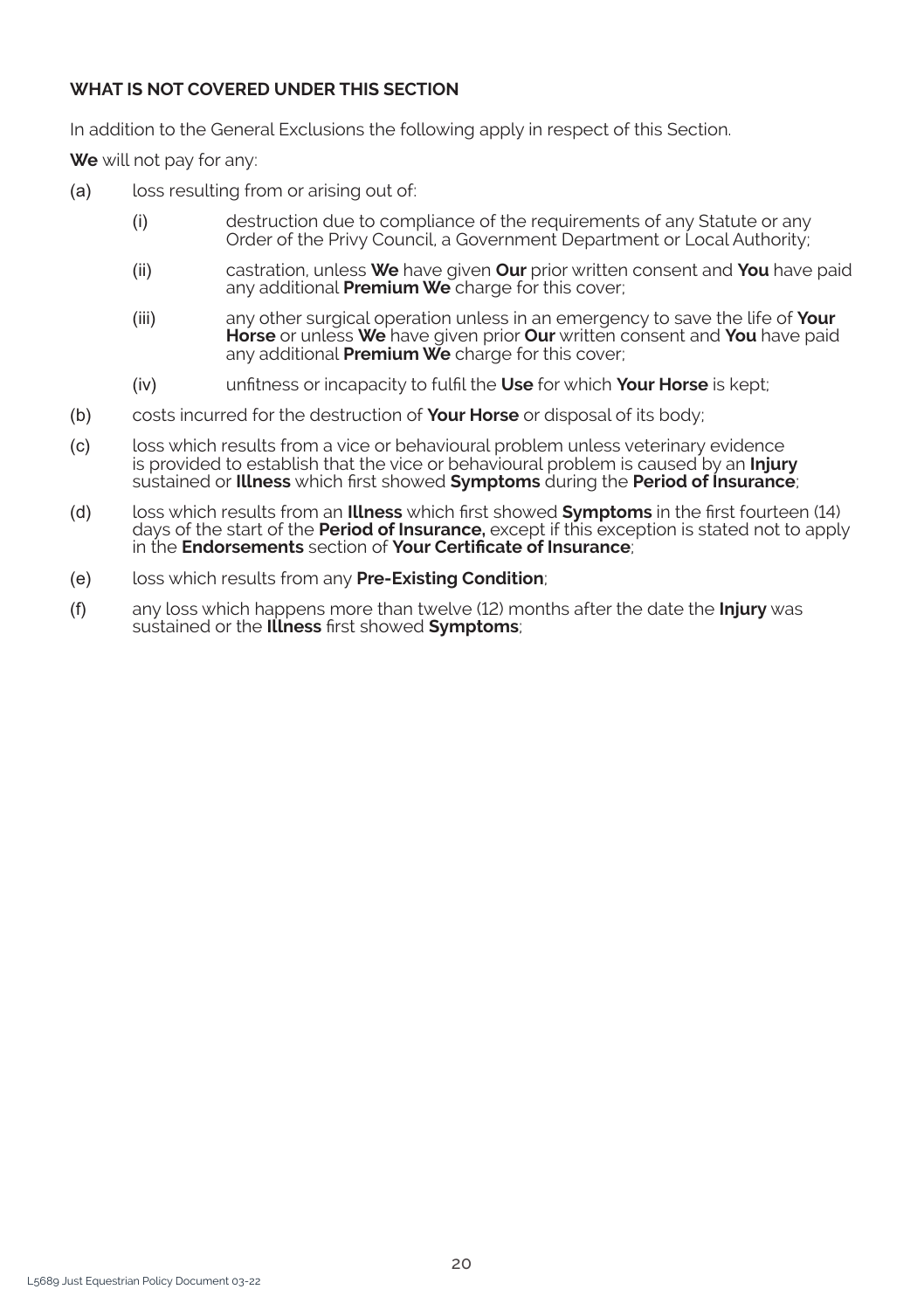# **SECTION 1 (B) DEATH OF THE HORSE - VETERAN PLAN**

# **WHAT IS COVERED UNDER THIS SECTION**

**We** will pay **You** up to the Limit of Liability as a result of **Your Horse's**:

- *(a)* death, arising from an **Accidental External Injury** which has been sustained during the **Period of Insurance** and within the **Geographical Limits** which has been notified to **Us** during the **Period of Insurance**;
- *(b)* **Humane Destruction**, arising from an **Accidental External Injury** which has been sustained during the **Period of Insurance** and within the **Geographical Limits** which has been notified to **Us** during the **Period of Insurance**, providing **We** have given prior written consent to such **Humane Destruction**;
- *(c)* immediate **Humane Destruction**, on humane grounds arising from an **Accidental External Injury** which has been sustained during the **Period of Insurance** within the **Geographical Limits** which has been notified to **Us** during the **Period of Insurance**.

**Your Veterinary Surgeon** must confirm that this was necessary and no other option of treatment was available, and this prognosis must also be agreed by **Our Vet**, failing which the matter will be referred to an independent **Vet** for a determination. The independent **Vet** will be mutually agreed upon by **You** and **Us** and will act as an arbitrator. The fees for the independent **Vet** will be divided equally between **You** and **Us** and their decision is final and binding;

## **LIMIT OF LIABILITY**

**We** will not pay more than:

- *(a)* the **Sum Insured** shown on the **Certificate of Insurance** for **Your Horse**; or
- *(b)* the **Market Value** of **Your Horse**:

whichever is less.

# **ADDITIONAL CONDITIONS APPLICABLE TO THIS SECTION**

In addition to the General Conditions the following apply in respect of this Section.

- *(a)* **We** will not pay any claim until **We** receive (a) **Your Horse's** passport, or any other evidence of legal ownership that
- *(b)* **We** require, and (b), where the **Horse** is on loan to **You**, a copy of the loan agreement.

# **EXTENSION TO THIS SECTION**

Providing **We** have agreed to pay a claim for the death of **Your Horse**, **We** will also pay up to GBP150 in respect of irrecoverable loss of entry fees paid in advance to partake in a show or event, caused by the death of **Your Horse**.

# **WHAT IS NOT COVERED UNDER THIS SECTION:**

In addition to the General Exclusions the following apply in respect of this Section.

**We** will not pay:

- *(a)* loss resulting from or arising out of:
	- *(i)* destruction due to compliance of the requirements of any Statute or any Order of the Privy Council, a Government Department or Local Authority;
	- *(ii)* castration;
	- *(iii)* any other surgical operation unless in an emergency to save the life of **Your Horse** or unless **We** have given **Our** written consent and **You** have paid any additional **Premium We** charge for this cover;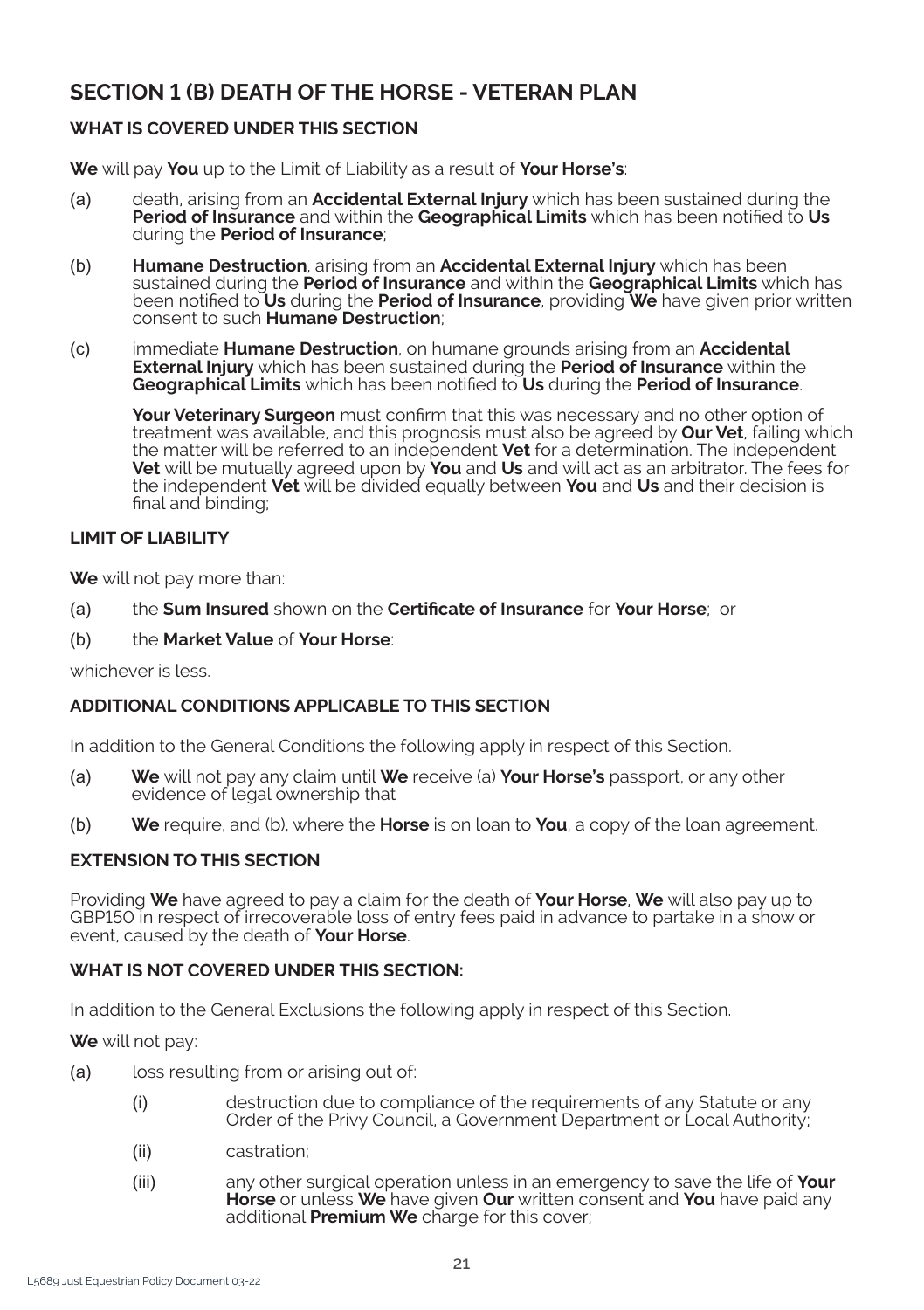- *(iv)* unfitness or incapacity to fulfil the **Use** for which **Your Horse** is kept;
- *(b)* any costs incurred for the destruction of **Your Horse** or disposal of its body;
- *(c)* any loss which results from a vice or behavioural problem unless veterinary evidence is provided to establish that the vice or behavioural problem is caused by an **Accidental External Injury** sustained during the **Period of Insurance**;
- *(d)* any loss which results from an **Illness**;
- *(e)* any loss which results from any **Pre-Existing Condition**;
- *(f)* any loss which happens more than twelve (12) months after the date the **Accidental External Injury** was sustained;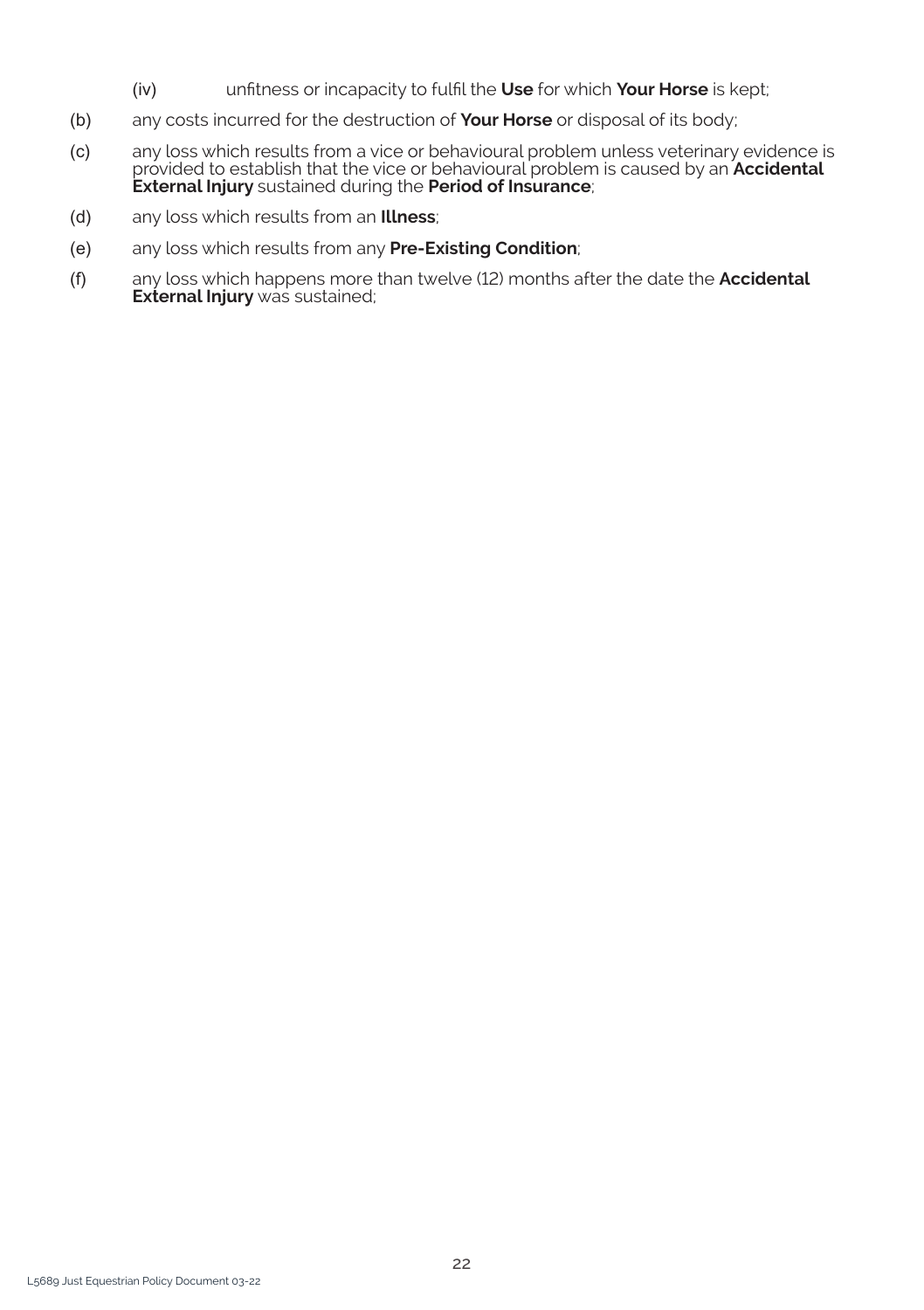# **SECTION 2 THEFT OR STRAYING**

# **WHAT IS COVERED UNDER THIS SECTION**

**We** will pay **You** up to the Limit of Liability for this Section if **Your Horse** is stolen or **Strays**  anywhere within the **Geographical Limits** during the **Period of Insurance** and is not recovered within thirty (30) days.

#### **LIMIT OF LIABILITY**

**We** will not pay more than:

- *(a)* the **Sum Insured** shown on the **Certificate of Insurance** for **Your Horse**; or
- *(b)* the **Market Value of Your Horse**:

whichever is less.

#### **EXTENSIONS TO THIS SECTION**

- *(a)* Providing **We** have agreed to pay a claim for theft or **Straying**, **We** will also pay up to GBP150 for irrecoverable loss of entry fees paid in advance to partake in a show or event, caused by the loss of **Your Horse**.
- *(b)* Subject to **Our** prior written consent, **We** will also pay GBP150 towards the cost of advertising or reward or other expenditure for each theft or **Straying**.

#### **WHAT IS NOT COVERED UNDER THIS SECTION**

In addition to the General Exclusions the following apply in respect of this Section.

**We** will not pay:

- *(a)* any loss purposefully caused by **You** or any member of **Your Family** or any employee;
- *(b)* any loss if **You** or any person looking after **Your Horse** has freely parted with it, even if tricked in to doing so;
- *(c)* any reward to any member of **Your Family** or any employee;

#### **ADDITIONAL CONDITIONS APPLICABLE TO THIS SECTION**

In addition to the General Conditions the following apply in respect of this Section.

- *(a)* **You** must notify the police as soon as practicably possible after **You** become aware **Your Horse** has been stolen or **Strayed** and provide **Us** with a copy of the police report and crime reference.
- *(b)* If **Your Horse** is subsequently found or recovered **You** must as soon as practicably possible repay to **Us** the amount **You** were paid by **Us**.
- *(c)* **You** must take all precautions to ensure that the premises where **Your Horse** is kept are secure to prevent a loss.
- *(d)* **You** must take all practical steps to recover **Your Horse** if it has **Strayed**.
- *(e)* **We** will not pay any claim until **We** receive (a) **Your Horse's** passport or any other evidence of legal ownership that **We** require, and (b), where the **Horse** is on loan to **You**, a copy of the loan agreement.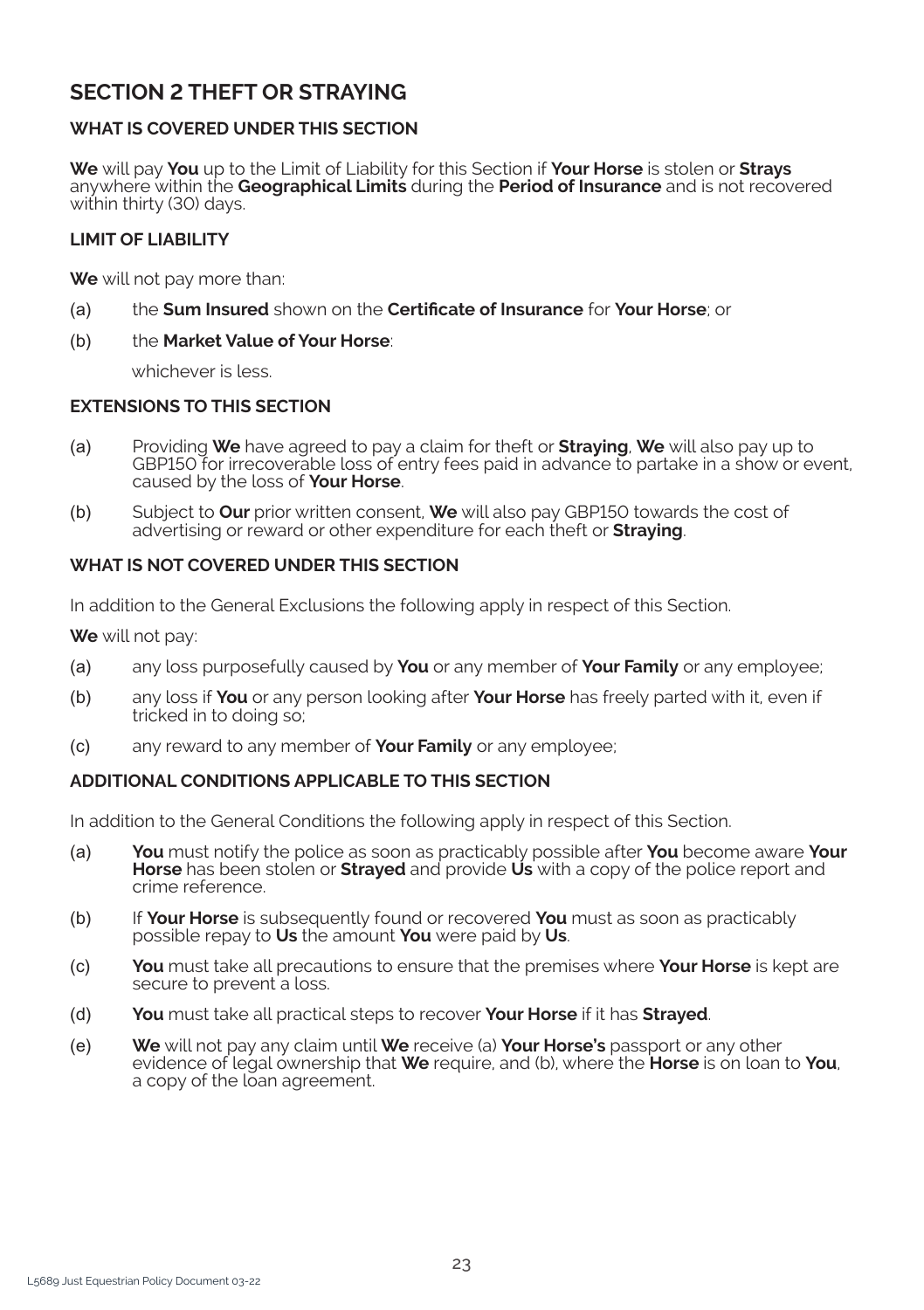# **SECTION 3 PERMANENT INCAPACITY**

## **WHAT IS COVERED UNDER THIS SECTION**

**We** will pay the percentage stated in the **Certificate of Insurance** of the **Sum Insured** (or **Market Value** if less) of **Your Horse** if an **Injury** is sustained or an **Illness** first shows **Symptoms** within the **Geographical Limits** during the **Period of Insurance**, which results in **Your Horse's Permanent Incapacity**.

#### **EXTENSIONS TO THIS SECTION**

- *(a)* If **Your Horse's** treatment is in progress at the expiry date of the **Period of Insurance**, cover under this Section will extend up to twelve (12) months from the date of the **Injury**, or from the date that the **Illness** first showed **Symptoms** provided that the claim is notified to **Us** in the **Period of Insurance**.
- *(b)* Providing **We** have agreed to pay a claim for **Permanent Incapacity**, **We** will also pay up to GBP150 in respect of irrecoverable loss of entry fees paid in advance to partake in a show or event, caused by the **Permanent Incapacity** of **Your Horse**.

# **WHAT IS NOT COVERED UNDER THIS SECTION:**

In addition to the General Exclusions the following apply in respect of this Section.

**We** will not pay:

- *(a)* **Permanent Incapacity** resulting from or arising out of:
	- *(i)* castration unless **We** have given **Our** prior written consent and castration is necessary **Veterinary Treatment** to **Your Horse** for the **Injury** or **Illness**;
	- *(ii)* any other surgical operation unless in an emergency to save the life of **Your Horse** or unless **We** have given **Our** prior written consent and the surgical operation is necessary **Veterinary Treatment** to **Your Horse** for the **Injury** or **Illness**;
- *(b)* disfigurement following the **Injury** or **Illness** which renders **Your Horse** unsuitable for showing because of its appearance;
- *(c)* **Permanent Incapacity** arising from abnormalities of **Your Horse's** reproductive organs if kept and insured for breeding, other than those caused by the **Injury** or **Illness**;
- *(d)* **Permanent Incapacity** that results from a vice or behavioural problem unless veterinary evidence is provided to establish that **Your Horse's Permanent Incapacity** is caused directly by the **Injury** or **Illness**;
- *(e)* the **Excess** specified in the **Certificate of Insurance**;
- *(f)* **Permanent Incapacity** which results from an **Illness** which first showed **Symptoms**  in the first fourteen (14) days of the start of the **Period of Insurance** save where this exception is not stated to apply in the **Endorsements** section of **Your Certificate of Insurance**;
- *(g)* **Permanent Incapacity** which results from any **Pre-Existing Condition**;
- *(h)* **Permanent Incapacity** of any **Horse** insured on the **Veteran Plan** or any **Horse** aged sixteen (16) years or more at the start of the **Period of Insurance**. **Permanent Incapacity** cover will be automatically removed from the **Policy** at the renewal following **Your Horse's** 16th birthday;
- *(i)* any amount if the **Permanent Incapacity** of **Your Horse** occurs more than twelve (12) months after the date the **Injury** was sustained or **Illness** first showed **Symptoms**;
- *(j)* any amount if **You** have not arranged for all **Veterinary Treatment** considered by **Our Vet**  to achieve recovery of **Your Horse**;
- *(k)* prevention from showing as a result of rules prohibiting from showing horses that have had a Hobday operation or other surgical operation for a respiratory disorder;
- *(l)* **Permanent Incapacity** from or connected with any activity, use or purpose **Your Horse**  has never taken part in and/or **Your Horse's** potential future use.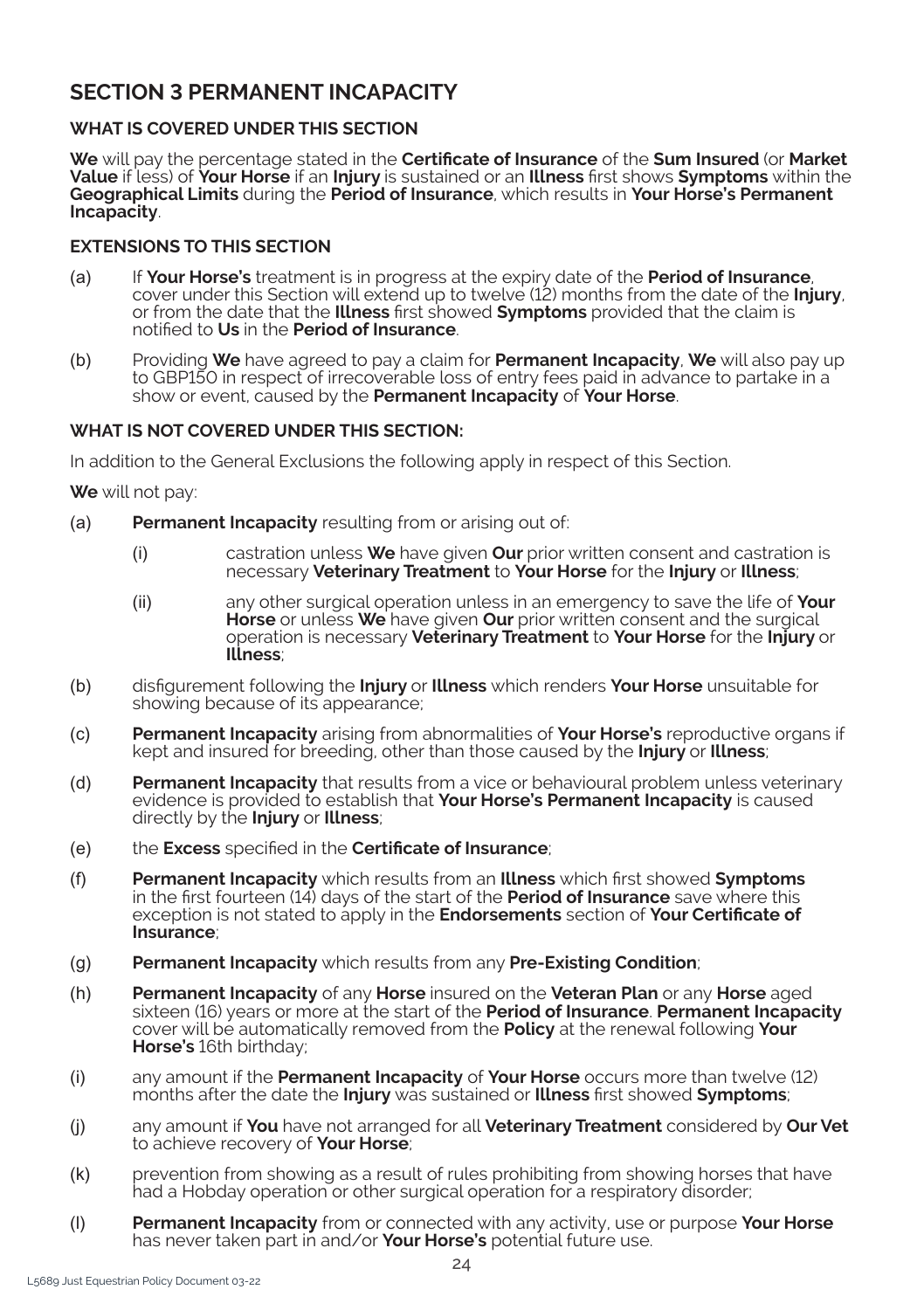## **ADDITIONAL CONDITIONS APPLICABLE TO THIS SECTION**

In addition to the General Conditions the following apply in respect of this Section.

- *(a)* The **Injury** or **Illness** must be the sole and direct cause of the **Permanent Incapacity** and **You** must advise **Us** of the **Injury** or **Illness** in accordance with the General Conditions of this **Policy**.
- *(b)* **We** will not pay a claim unless both **Your Vet** and **Our Vet** agree that **Your Horse** is **Permanently Incapable** of fulfilling the **Use** for which it is kept and insured as noted in the **Certificate of Insurance** and that the **Injury** or **Illness** is the sole cause of that **Permanent Incapacity**. Any disagreement between **Your Vet** and **Our Vet** over the **Permanent Incapacity** of **Your Horse** will be referred to an independent **Vet** who will examine **Your Horse**. This **Vet** will be mutually agreed upon by **You** and **Us** and will act as an arbitrator. The fees for the independent **Vet** will be divided equally between **You** and **Us**.
- *(c)* If **We** pay a claim under this Section **We** will continue the **Policy** to expiry but from the date **We** accept the claim, **We** will reduce the **Sum Insured** of **Your Horse** to the residual value without return of **Premium**. **We** will not consider any claim for death of **Your Horse**  from the **Injury** or **Illness** causing the **Permanent Incapacity** and will make no further payments for continuing **Veterinary Treatment** or **Complementary Treatment** to the **Injury** or **Illness** causing the **Permanent Incapacity**.
- *(d)* Following acceptance of a claim under this Section and prior to its settlement **You** must have **Your Horse** marked in accordance with **Our** requirements and provide **Us** with the appropriate certification showing that the marking has been carried out. This requirement will not apply if **You** decide to euthanise **Your Horse** on economic grounds but before **We** make any payment **You** must provide **Us** with a receipt confirming **Humane Destruction** from the person carrying out **Humane Destruction**.
- *(e)* **We** will not pay any claim until **We** receive (a) **Your Horse's** passport or any other evidence of legal ownership that **We** require, and (b), where the **Horse** is on loan to **You**, a copy of the loan agreement.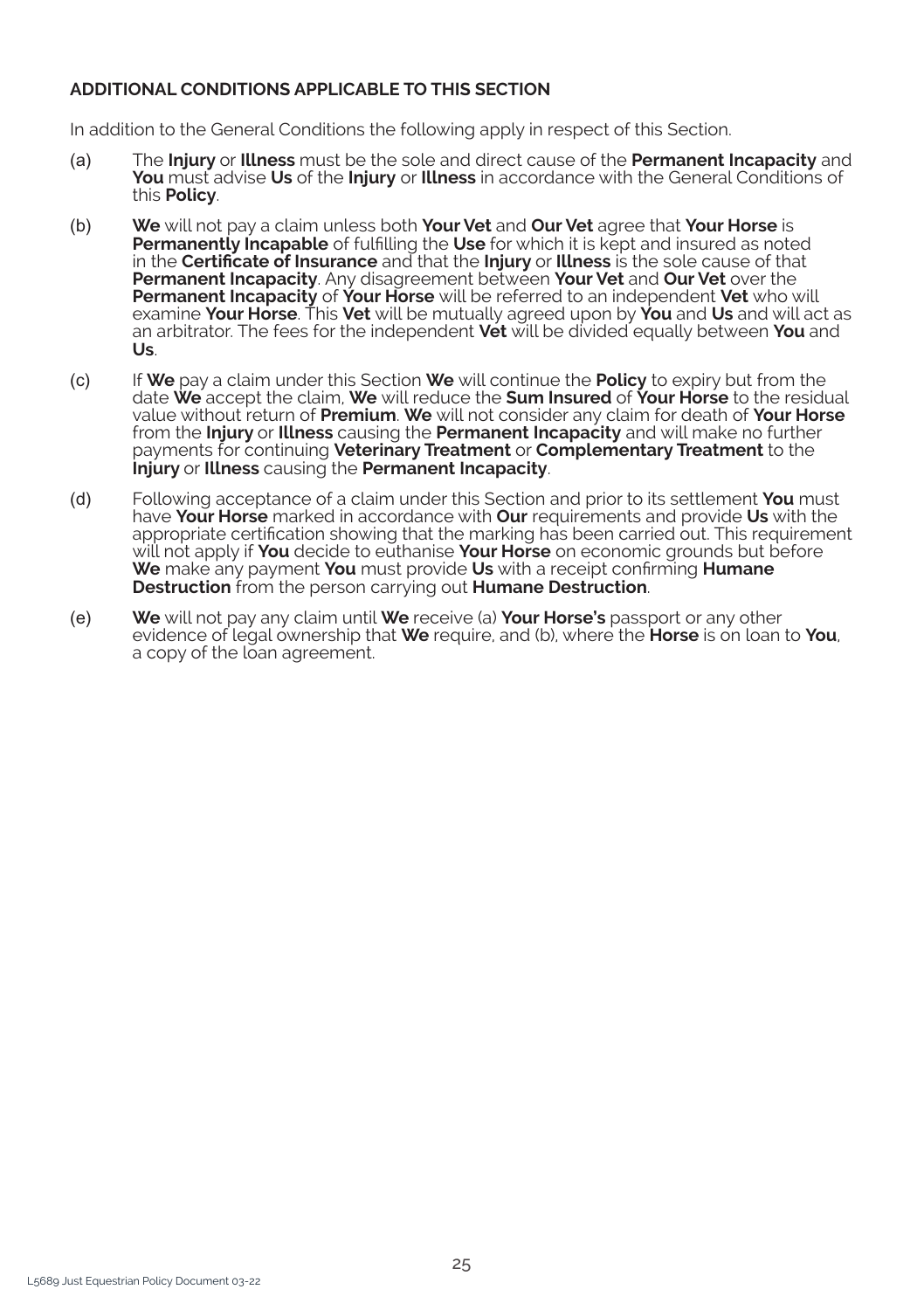# **SECTION 4 VETERINARY SURGEONS' FEES**

# **WHAT IS COVERED**

**We** will pay the cost of the **Veterinary Treatment Your Horse** receives to treat an **Accidental External Injury** or **Injury** sustained or an **Illness** which first shows **Symptoms** during the **Period of Insurance** anywhere within the **Geographical Limits** up to the Limit of Liability of this Section.

For the purposes of this Section, the following will be treated as one claim:

- *(a)* all **Accidental External Injuries** or **Injuries** sustained in or arising out of the same **Accident**;
- *(b)* lameness of any limb or **Symptoms** reported to **Us** that are subsequently diagnosed as lameness of one or more than one limb or separate **Accidental External Injuries, Injuries** or **Illnesses**;
- *(c)* if during the investigations of the original cause of the lameness, **Symptoms, Accidental External Injury, Injury** or **Illness** it becomes apparent that there are multiple problems, then these will be treated as one claim whether the lameness**, Symptoms, Accidental External Injury, Injury** or **Illness** are related to each other or  $n \tilde{o}$ t;
- *(d)* any subsequent **Accidental External Injury, Injury** or **Illness** arising as a complication or consequence of the original **Accidental External Injury, Injury, Illness** or **Symptom(s)** or arising as a consequence of **Veterinary Treatment** for the original **Accidental External Injury, Injury, Illness** or **Symptom(s).**

## **EXTENSIONS APPLICABLE TO THIS SECTION**

- *(a)* **We** will pay the cost of **Complementary Treatment Your Horse** receives to treat an **Accidental External Injury** or **Injury** sustained or **Illness** that first showed **Symptoms** during the **Period of Insurance** up to the **Sum Insured** specified for **Veterinary Treatment** in the **Certificate of Insurance**.
- *(b)* In the event of a claim involving **Colic Surgery** during the **Period of Insurance**, based on the level of cover **You** have chosen, **We** will pay up to the **Sum Insured** shown for **Colic Surgery** in the **Certificate of Insurance** less **Your Excess**.

# **LIMIT OF LIABILITY**

The most **We** will pay for any one claim is the **Sum Insured** specified for **Veterinary Treatment** in the **Certificate of Insurance**. The **Sum Insured** for **Complementary Treatment** is included within and is not additional to the **Sum Insured** for **Veterinary Treatment**.

For the avoidance of doubt any **Veterinary Treatment** costs that would not have been incurred but for **Complementary Treatment** shall be deemed part of that **Complementary Treatment**  and subject to the **Sum Insured** for **Complementary Treatment** specified in the **Certificate of Insurance**.

The maximum **We** will pay for **Livery** or **Transport**, for which **We** have given **Our** prior consent in writing, is 50% of the cost to **You**.

# **WHAT IS NOT COVERED UNDER THIS SECTION**

In addition to the General Exclusions the following apply in respect of this Section.

**We** will not pay:

- *(a)* the **Excess** or amount of **Co-insurance** specified in the **Certificate of Insurance** for each and every loss;
- *(b)* any costs for **Veterinary Treatment** arising from referral for a second veterinary opinion or referral to a veterinary hospital or centre of veterinary excellence for which **We** have not given **Our** prior written consent;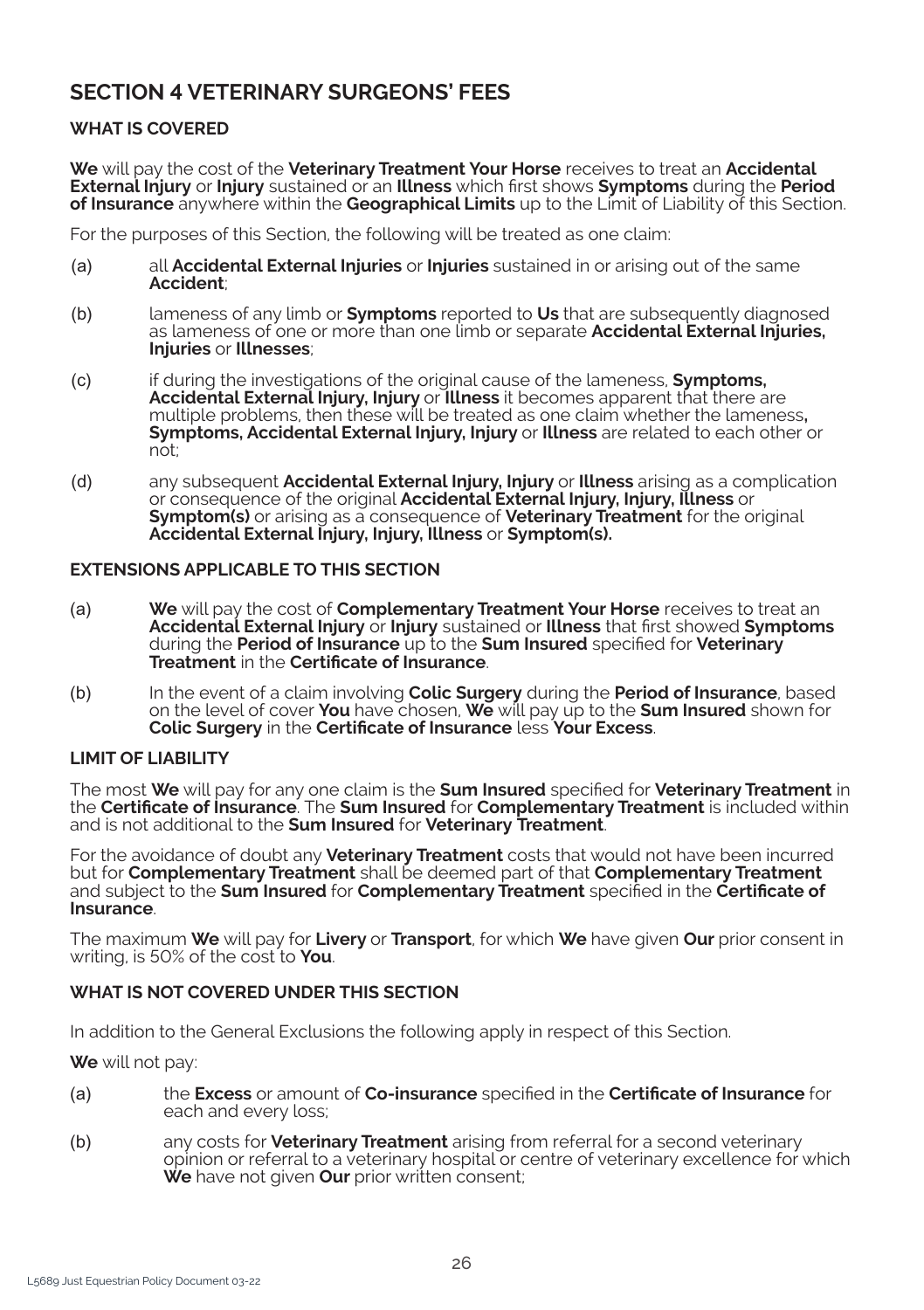- *(c)* any costs for diagnosis by magnetic resonance imaging, scintigraphy, computerised (axial) tomography, thermography and myelography for which **We** have not given **Our** prior written consent;
- *(d)* any costs for **Complementary Treatment** recommended by **Your Veterinary Surgeon** for which **We** have not given **Our** prior written consent;
- *(e)* any costs resulting from or arising out of castration unless such costs were incurred for **Veterinary Treatment** arising from the **Accidental External Injury, Injury** or **Illness**;
- *(f)* any costs arising from any surgical operation for which **We** have not given **Our** prior written consent, unless in an emergency to save the life of **Your Horse**;
- *(g)* any costs for **Livery** and **Transport** for which **We** have not given **Our** prior written consent;
- *(h)* any costs for any **Veterinary Treatment** that results from a vice or behavioural problem unless veterinary evidence is provided to establish that **Your Horse** is suffering from **Accidental External Injury**, **Injury** or **Illness**;
- *(i)* any costs of vaccination, any other preventative treatment
- *(j)* the removal of wolf teeth;
- *(k)* any costs associated with pregnancy or parturition unless certified by a **Veterinary Surgeon** as necessary to save the life of **Your Horse**;
- *(l)* any costs of **Veterinary Treatment** or **Complementary Treatment** resulting from **Illness** which first showed **Symptoms** within fourteen (14) days of the start of the **Period of Insurance** unless this exclusion is stated not to apply in the **Endorsements** section of **Your Certificate of Insurance**;
- *(m)* any costs of **Veterinary Treatment** or **Complementary Treatment** for any **Pre-Existing Condition**;
- *(n)* any costs incurred for the destruction of **Your Horse** or the disposal of its body or any **Post Mortem** examination;
- *(o)* any costs associated with **Experimental, Non-customary or Unproven Treatment** for which **We** have not given **Our** prior written consent;
- *(p)* any costs for **Veterinary Treatment** or **Complementary Treatment Your Horse** receives more than twelve (12) months from the date the **Accidental External Injury** or **Injury** was sustained or the date the **Illness** first showed **Symptoms**;
- *(q)* any cost for medicines or other materials prescribed or supplied for use after twelve (12) months from the date the **Accidental External Injury** or **Injury** was sustained or the date the **Illness** first showed **Symptoms**;
- *(r)* any costs for any elective **Veterinary Treatment** or **Complementary Treatment** that **You** chose to have carried out to **Your Horse** that is not in the opinion of **Our Veterinary Surgeon** required to treat **Accidental External Injury**, **Injury** or **Illness** including any complications arising from such treatment;
- *(s)* the costs **You** pay for shoeing and/or the care of **Your Horse's** feet and/or hooves;
- *(t)* any cost of stabling, grazing, feeding, exercise or any other change in the way **You** look after **Your Horse**, other than any costs **We** have agreed to while **Your Horse** is hospitalised;
- *(u)* any cost of exercising **Your Horse** including riding, leading, lunging, the use of a horse walker, equine swimming pool and/or treadmill;
- *(v)* the cost of any **Veterinary Treatment** or **Complementary Treatment** if a claim has not been submitted to **Us** within twelve (12) months of the **Accidental External Injury** or **Injury** being sustained or the **Illness** first showing **Symptoms**;
- *(w)* any cost of buying or hiring equipment;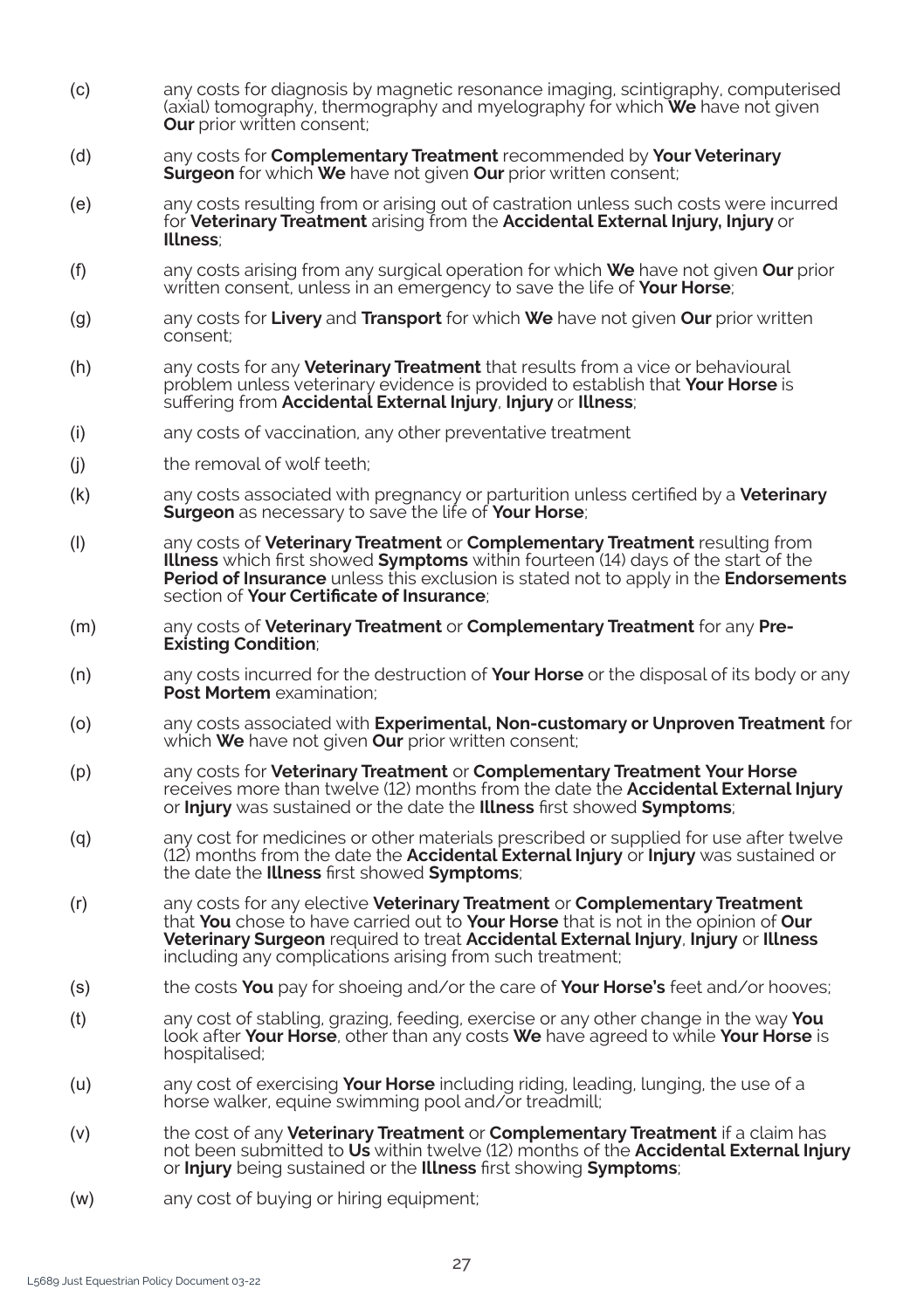- *(x)* any administration charges, credit or late payment charges or any other costs that are not fees for **Veterinary Treatment** or **Complementary Treatment**. **We** will deduct from any amount **We** pay any discount allowed by **Your Vet** or provider of **Complementary Treatment** including discount for early settlement whether or not payment is within the period specified;
- *(y)* any costs for **Veterinary Treatment** or **Complementary Treatment** to an **Injury** or **Illness** which has caused **Permanent Incapacity** to **Your Horse** if such treatment takes place after a claim has been paid under Section 3 **Permanent Incapacity**.

#### **ADDITIONAL CONDITIONS APPLICABLE TO THIS SECTION**

In addition to the General Conditions the following apply in respect of this Section.

- *(a)* **You** must advise **Us** when the treatment starts and subsequently submit all dated **Veterinary Surgeon's**, therapist's and **Farrier's** receipts to **Us** to substantiate the claim. Such receipts must include details of the treatment provided.
- *(b)* Any referral for a second veterinary opinion or referral to a veterinary hospital or centre of veterinary excellence must be approved by **Us** prior to the referral.
- *(c)* Diagnosis by Magnetic Resonance Imaging, Scintigraphy, Computerised (Axial) Tomography, Thermography and Myelography must be approved by **Us** prior to commencement of the procedure.
- *(d)* Any **Complementary Treatment** recommended by **Your Veterinary Surgeon** must be approved by **Us** prior to the start of treatment.
- *(e)* If treatment to **Your Horse** is in progress at the expiry date of the **Period of Insurance**  We will continue to reimburse the fees within the limits specified, for a period of twelve (12) months from the date the **Accidental External Injury** or **Injury** was sustained or from the date the **Illness** first showed **Symptoms**, not exceeding the limits specified in the **Certificate of Insurance** and providing the claim was notified to **Us** and accepted by **Us** before the expiry or renewal date.
- *(f)* Once **We** have agreed to pay the claim, **We** may at **Our** option pay the **Veterinary Surgeon** or other authorised provider of treatment directly, unless **You** specify otherwise in writing. Where payment is not to be made to the **Veterinary Surgeon** or other authorised provider of treatment, **You** will provide **Us** with a receipt confirming that payment has been made before **We** reimburse **You**.
- *(g)* Where **Our** prior consent is required for **Veterinary** or **Complementary Treatment**, **We** may appoint a **Veterinary Surgeon** to examine **Your Horse** on **Our** behalf. Any disagreement between **Your Vet** and **Our Vet** over the appropriate **Veterinary Treatment** and/or **Complementary Treatment** for **Your Horse** will be referred to an independent **Vet** who will examine **Your Horse**. This **Vet** will be mutually agreed upon by **You** and **Us** and will act as an arbitrator. The fees for the independent **Vet**  will be divided equally between **You** and **Us**.
- *(h)* In other instances, if **Our Vet** considers the **Veterinary Treatment** or **Complementary Treatment** received by **Your Horse** is excessive or not required compared to **Veterinary Treatment** or **Complementary Treatment** normally recommended by general or referral veterinary practices **We** will pay only the cost of **Veterinary Treatment** or **Complementary Treatment** necessary to treat the **Accidental External Injury** or **Injury** or **Illness**.

If the costs **You** are charged for **Veterinary Treatment** or **Complementary Treatment** are in the opinion of **Our Vet** excessive when compared to the cost of **Veterinary Treatment** or **Complementary Treatment** normally charged by general or referral veterinary practices **We** will pay only the cost of **Veterinary Treatment**  or **Complementary Treatment** usually charged by general or referral veterinary practices.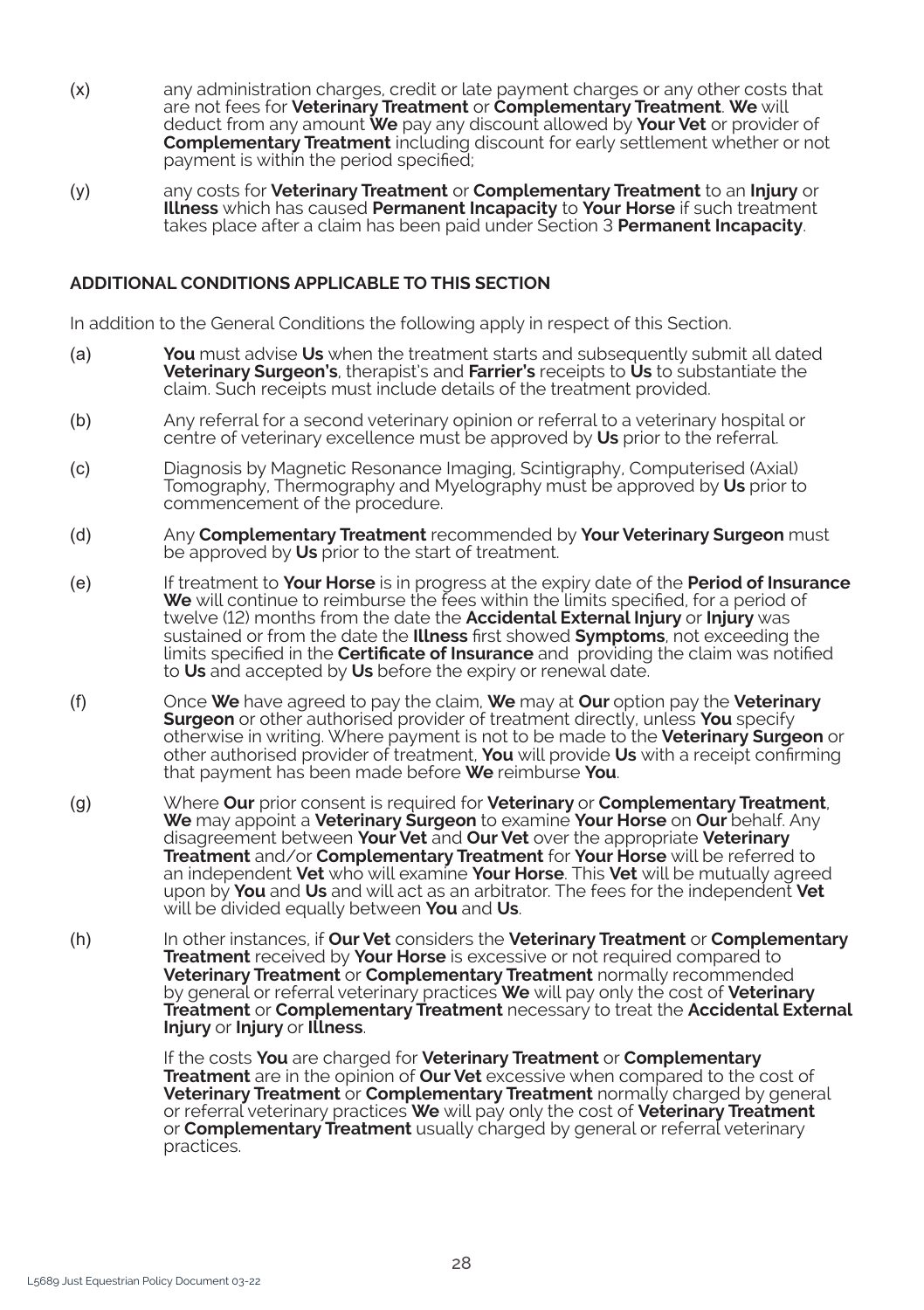# **THE VETERAN PLAN**

In addition to the terms and conditions stated above applying to this Section, the following terms and conditions apply with regards to **Horses** on the **Veteran Plan**.

# **WHAT IS NOT COVERED APPLICABLE TO THIS SECTION**

In addition to the General Exclusions and in addition to the exclusions in this Section, the following also applies only to the **Veteran Plan**:

**We** will not pay for:

- *(a)* any cost of **Veterinary Treatment** or **Complementary Treatment** unless to treat **Accidental External Injury**;
- *(b)* any costs arising from or relating to strain of tendons and ligaments.

#### **ADDITIONAL EXTENSIONS APPLICABLE TO THE VETERAN PLAN**

In addition to any extensions in this Section, the following also applies only to the **Veteran Plan**:

#### **Colic Extension**

Based on the level of cover **You** have chosen, should **Your Horse** require **Colic Surgery We** will pay up to the **Sum Insured** for **Colic Surgery** stated on the **Certificate of Insurance**, less **Your Excess**.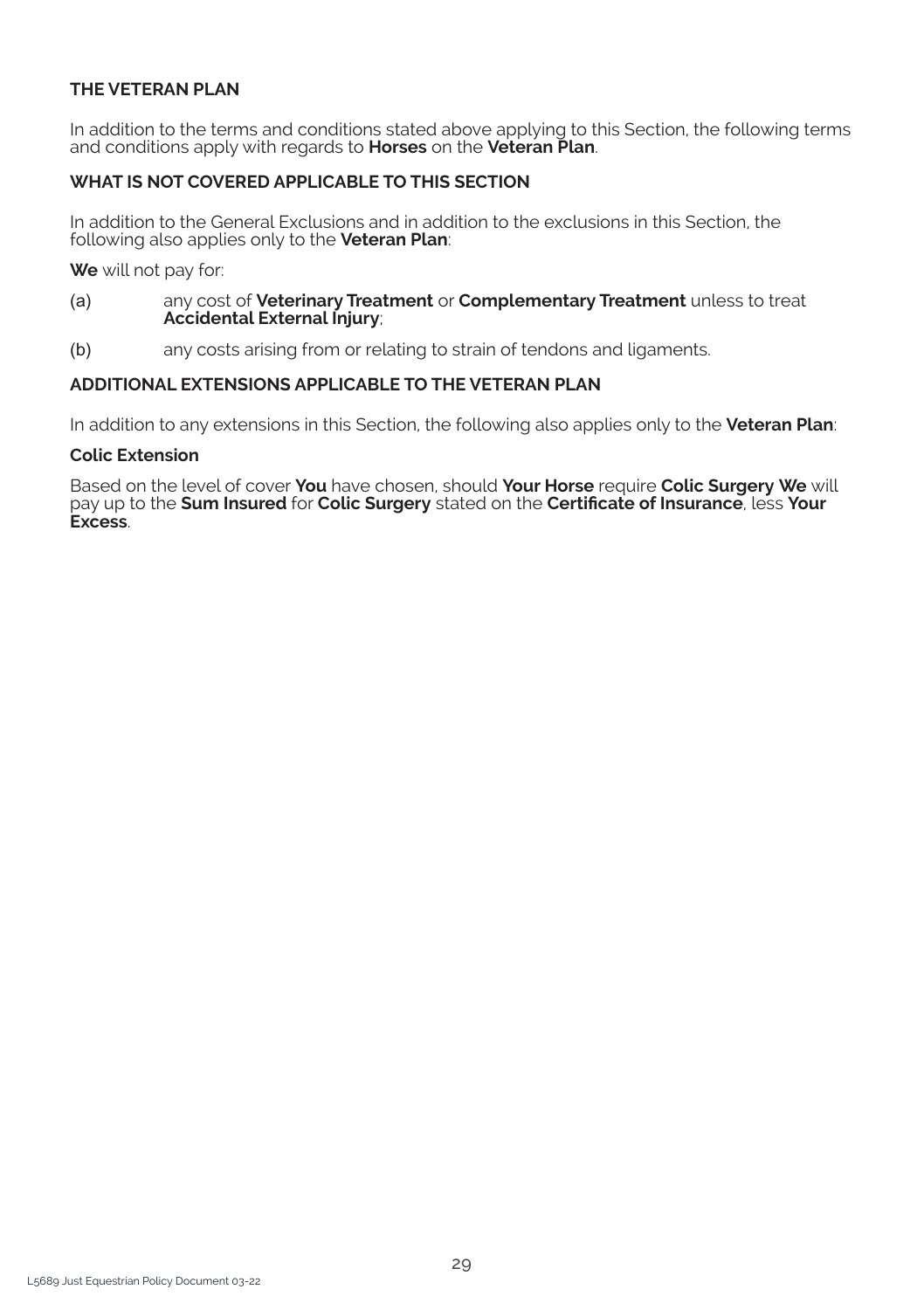# **SECTION 4 (A) EMERGENCY LIFE SAVING SURGERY**

# **WHAT IS COVERED UNDER THIS SECTION**

**We** will pay the fees of a **Veterinary Surgeon** incurred for **Emergency Life Saving Surgery** and **After-care** arising from **Injury** sustained or **Illness** which first showed **Symptoms** during the **Period of Insurance** and occurring within the **Geographical Limits** up to the Limit of Liability below.

# **LIMIT OF LIABILITY**

The most **We** will pay for any one claim or in total for all claims is the **Emergency Life Saving Surgery Sum Insured** specified in the **Certificate of Insurance**.

The maximum **We** will pay for **After-care** is 50% of the cost of the **Emergency Life Saving Surgery** or for no more than fifteen (15) days from the time of surgery, whichever is the lesser value. Any amount paid for **After-care** is included within and not additional to the **Sum Insured**  specified for **Emergency Life Saving Surgery**.

# **WHAT IS NOT COVERED UNDER THIS SECTION**

In addition to the General Exclusions the following apply in respect of this Section.

**We** will not pay:

- *(a)* the **Excess** specified in the **Certificate of Insurance**;
- *(b)* any costs resulting from or arising out of castration unless such costs were incurred for **Emergency Life Saving Surgery** arising from the **Injury** or **Illness**;
- *(c)* any costs for **Livery** and **Transport**
- *(d)* any costs for any **Emergency Life Saving Surgery** that results from a vice or behavioural problem unless veterinary evidence is provided to establish that **Your Horse** is suffering from the **Injury** or **Illness**;
- *(e)* any cost associated with pregnancy or parturition unless certified by a **Veterinary Surgeon** as necessary to save the life of **Your Horse**;
- *(f)* any costs of **Emergency Life Saving Surgery** resulting from **Illness** which first shows **Symptoms** within fourteen (14) days of the start of the **Period of Insurance** unless this exclusion is not stated to apply in the **Endorsements** section of **Your Certificate of Insurance**;
- *(g)* any costs of **Emergency Life Saving Surgery** resulting from any **Pre-Existing Condition**;
- *(h)* any costs incurred for the destruction of **Your Horse** or the disposal of its body or any **Post Mortem** examination;
- *(i)* any costs associated with **Experimental, Non-customary or Unproven Treatment** for which **We** have not given **Our** prior written consent;
- *(j)* any cost of stabling, grazing, feeding, exercise or any other change in the way **You** look after **Your Horse**, other than **After-care**;
- *(k)* the costs **You** pay for shoeing and/or the care of **Your Horse's** feet and/or hooves.
- *(l)* the cost of any **Emergency Life Saving Surgery** if a claim has not been submitted to **Us** within twelve (12) months of the **Injury** being sustained or the **Illness** first showing **Symptoms**;
- *(m)* any cost of buying or hiring equipment;
- *(n)* any administration charges, credit or late payment charges or any other costs that are not fees for **Emergency Life Saving Surgery**. **We** will deduct from any amount **We** pay any discount allowed by **Your Vet** including discount for early settlement whether or not payment is within the period specified;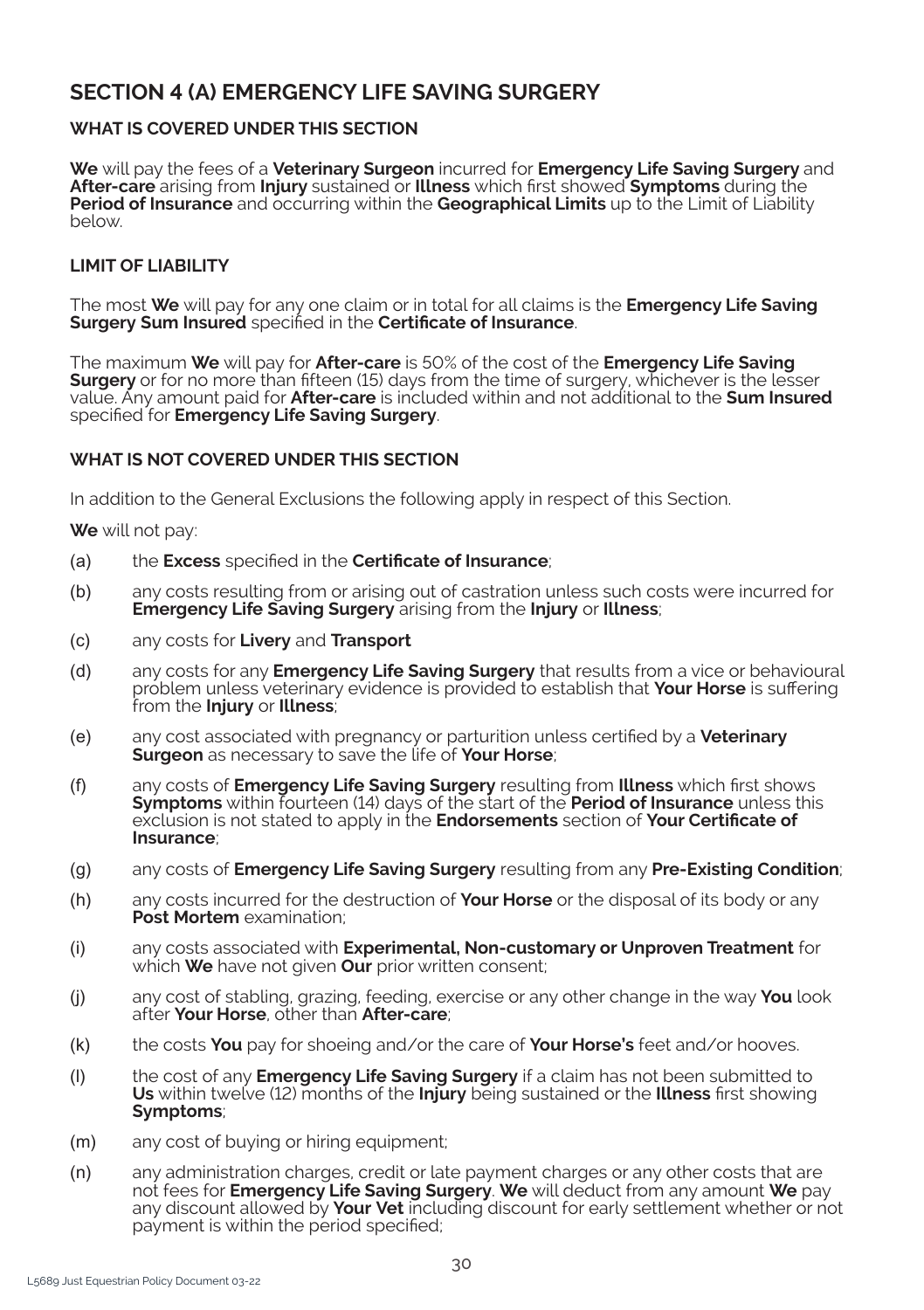- *(o)* any surgery that is not **Emergency Life Saving Surgery**;
- *(p)* any surgery not performed by a **Veterinary Surgeon** in a School of veterinary medicine or surgical clinic or veterinary hospital;
- *(q)* any **Veterinary Treatment** unless it is given in conjunction to the **Emergency Life Saving Surgery** being claimed for:
- *(r)* any surgery not performed under a general anaesthetic;
- *(s)* any death benefits;
- *(t)* any amounts if **Your Horse** is under thirty (30) days or over fifteen (15) years of age in the **Period of Insurance**.
- *(u)* any costs for **Emergency Life Saving Surgery** if **Your Horse** is insured on the **Veteran Plan**.

# **ADDITIONAL CONDITIONS APPLICABLE TO THIS SECTION**

In addition to the General Conditions the following apply in respect of this Section.

- *(a)* Within twelve (12) months of the **Emergency Life Saving Surgery** being performed, **You**  must, at **Your** own expense, provide **Us** with:
	- *(1)* A report signed by the treating **Veterinary Surgeon** describing the surgery performed and describing **Your Horse's** condition and
	- *(2)* Copies of all invoices for which **Your** claim is made.
- *(b)* **We** will not pay a claim unless both **Our Vet** and **Your Vet** agree that the surgery performed was immediately necessary to save **Your Horse**'s life. Any disagreement will be referred to an independent **Veterinary Surgeon**, mutually agreed upon by **You** and **Us** who will act as arbitrator. The fees for the independent **Veterinary Surgeon** will be divided equally between **You** and **Us**.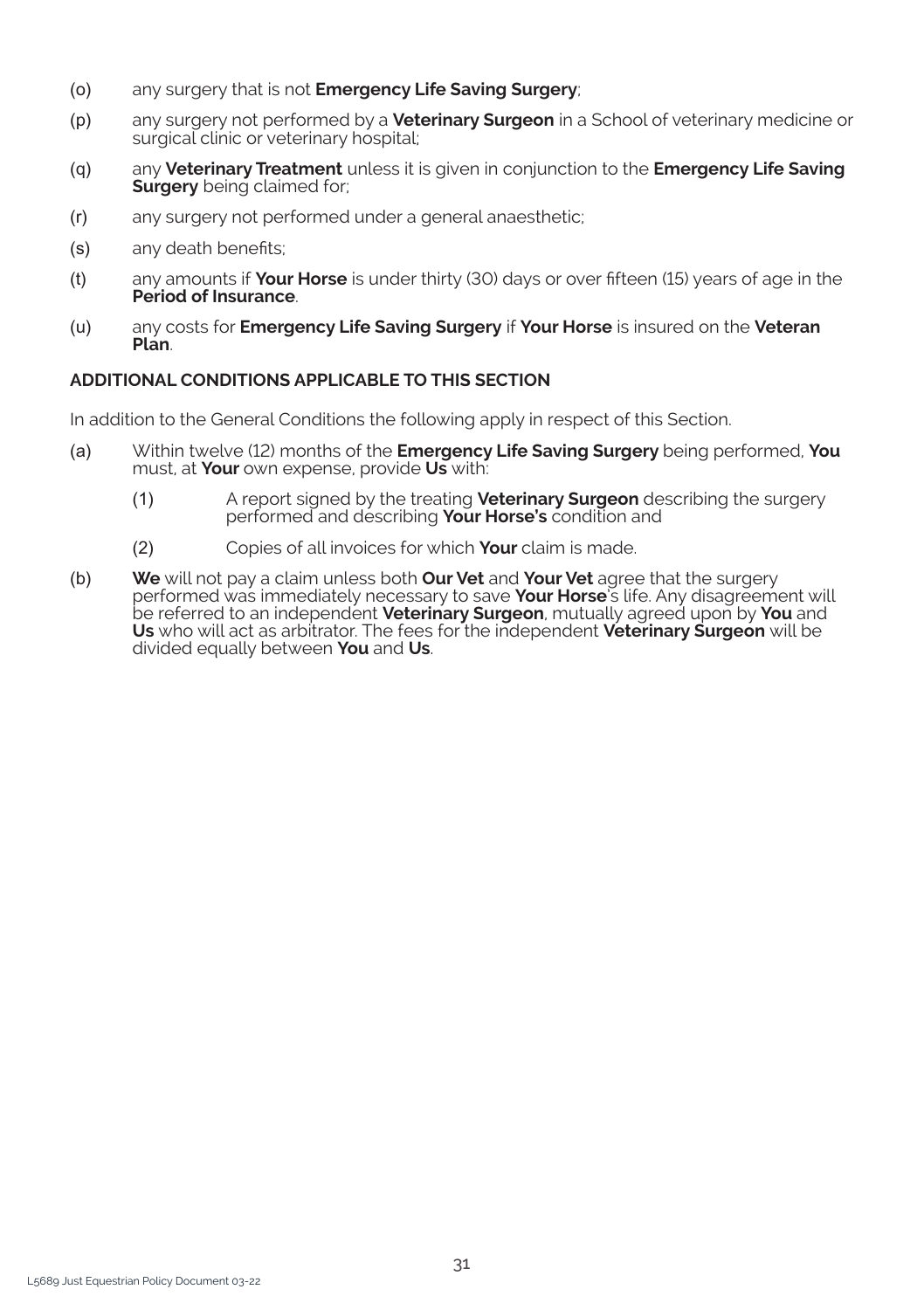# **SECTION 5 SADDLERY AND TACK**

# **WHAT IS COVERED**

In the event of theft of, **Accidental** loss of, or damage to **Saddlery and Tack** occurring within the **Geographical Limits** and during the **Period of Insurance, We** will pay either:

- *(a)* the costs to repair the damaged **Saddlery and Tack**, or
- *(b)* the replacement value of the **Saddlery and Tack** that has been lost, stolen or destroyed if the items were purchased by **You** when new and were less than twelve (12) months old at the time of loss, or
- *(c)* the **Market Value** of the **Saddlery and Tack** that has been lost, stolen or destroyed, if the **Saddlery and Tack** was used or second hand items purchased by **You** or items purchased new by **You** which are twelve (12) months old or older at the time of loss whichever is lesser

## **LIMIT OF LIABILITY**

**We** will not pay more than the **Sum Insured** specified in the **Certificate of Insurance** for **Saddlery and Tack** during any **one Period of Insurance**.

## **ADDITIONAL CONDITIONS APPLICABLE TO THIS SECTION**

In addition to the General Conditions the following apply in respect of this Section.

- *(a)* If **We** pay a claim under this Section of **Your Policy We** will immediately reduce the **Sum Insured** of **Your Saddlery and Tack** by the amount **We** have paid. If **We** agree **You** may reinstate cover for replacement **Saddlery and Tack** subject to payment of an additional **Premium** at the full annual rate.
- *(b)* If **You** have not insured for its full value all the **Saddlery and Tack You** own for **Your Horse We** will only pay a percentage of **Your** claim based upon how much of the full value the amount **You** have insured **Your Saddlery and Tack** for represents.
- *(c)* **You** must notify the police as soon as practicably possible **You** become aware **Your Saddlery and Tack** has been lost, stolen or deliberately damaged and provide a copy of the police report and crime reference.
- *(d)* If following loss or theft **Your Saddlery and Tack** is found **You** must as soon as practicably possible repay the full amount **We** have paid **You**.

#### **WHAT IS NOT COVERED UNDER THIS SECTION**

In addition to the General Exclusions the following apply in respect of this Section.

**We** will not pay:

- *(a)* in the event of **Accidental** loss or damage the first GBP100 or 10% of the amount of each and every loss, whichever is the greater;
- *(b)* in the event of theft from a **Locked Building** or the locked boot or covered luggage area or any other specially designed covered area of a locked vehicle:
	- *(i)* the first GBP250 or 50% of the amount of each and every loss, whichever is the greater, if no visible or violent force was used to get in or out; or
	- *(ii)* the first GBP100 or 10% of the amount of each and every loss whichever is the greater, if visible and violent force was used to get in or out;
- *(c)* any amount arising from loss or damage in respect of **Wear and Tear**, depreciation, moth, vermin, mould, rust, or any process of cleaning, repairing, restoring, or renovation, or the action of light or atmospheric conditions or any other progressive cause;
- *(d)* any amount for clothing and personal effects;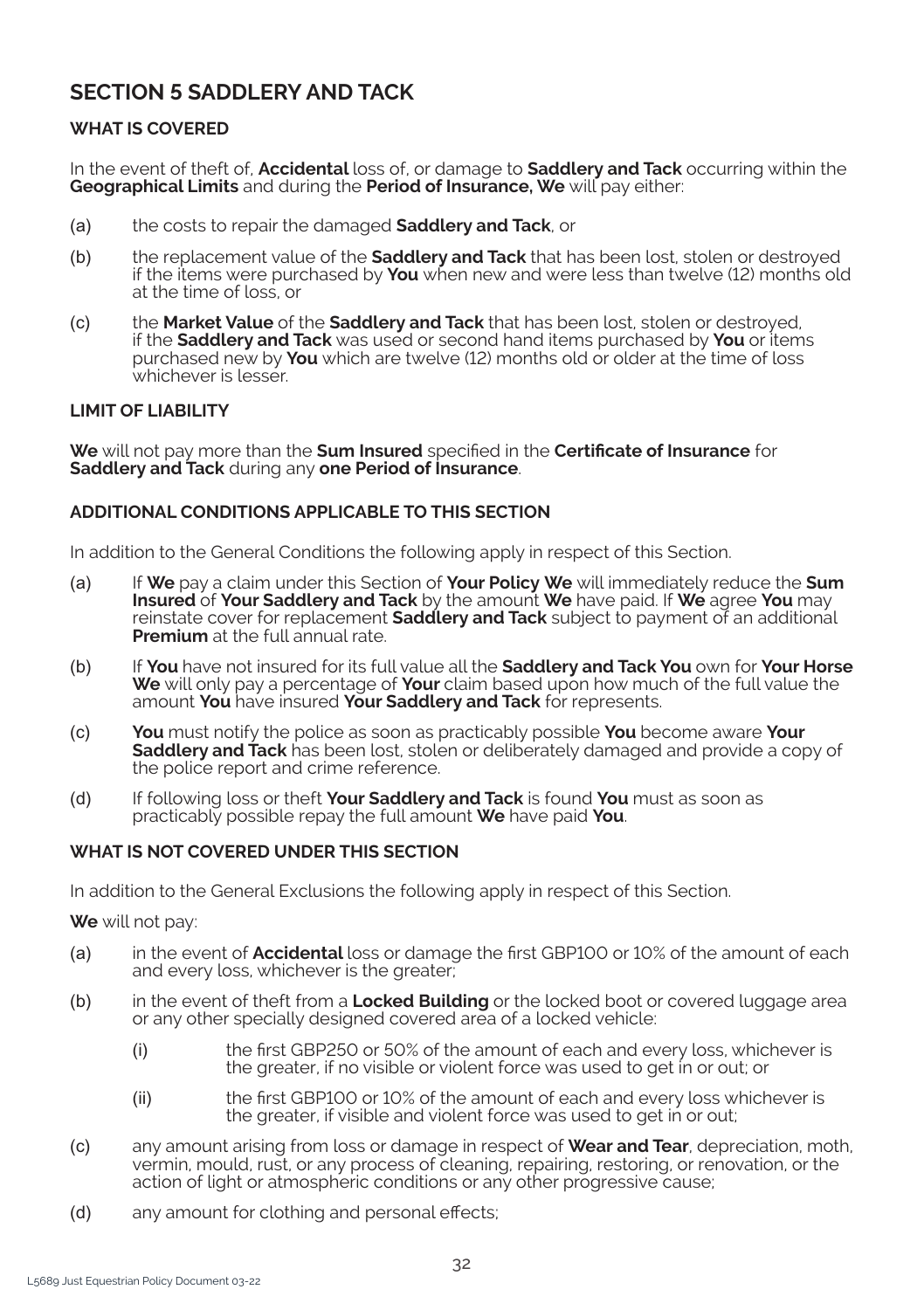- *(e)* any amount for **Horse** rugs and blankets, grooming equipment and clippers;
- *(f)* any amount for loss or theft of **Saddlery and Tack** left unattended unless from:

#### *(i)* a **Locked Building**;

- or
- *(ii)* the locked boot or covered luggage area or any other specially designed covered area of a locked vehicle;
- *(g)* more than GBP500 for any individual item or set of harness unless such item or set of harness is specified in the **Certificate of Insurance** and for which **You** have formal proof of purchase showing make, model, type and the date of purchase;
- *(h)* any amount for loss or theft of **Saddlery and Tack** until thirty (30) days have passed without recovery from the date the loss or theft was reported to **Us**;
- *(i)* any amount for any loss or damage purposefully caused by **You** or any member of **Your Family** or any employee;
- *(j)* any amount if **Your Saddlery and Tack** is used by **You** or any other person or by a riding school for business or professional use except by **You** or **Your Family** as a pupil;
- *(k)* any amount to have **Your Saddlery and Tack** adjusted to fit any horse;
- *(l)* any amount in respect of unexplained disappearance or unexplained or inventory shortage.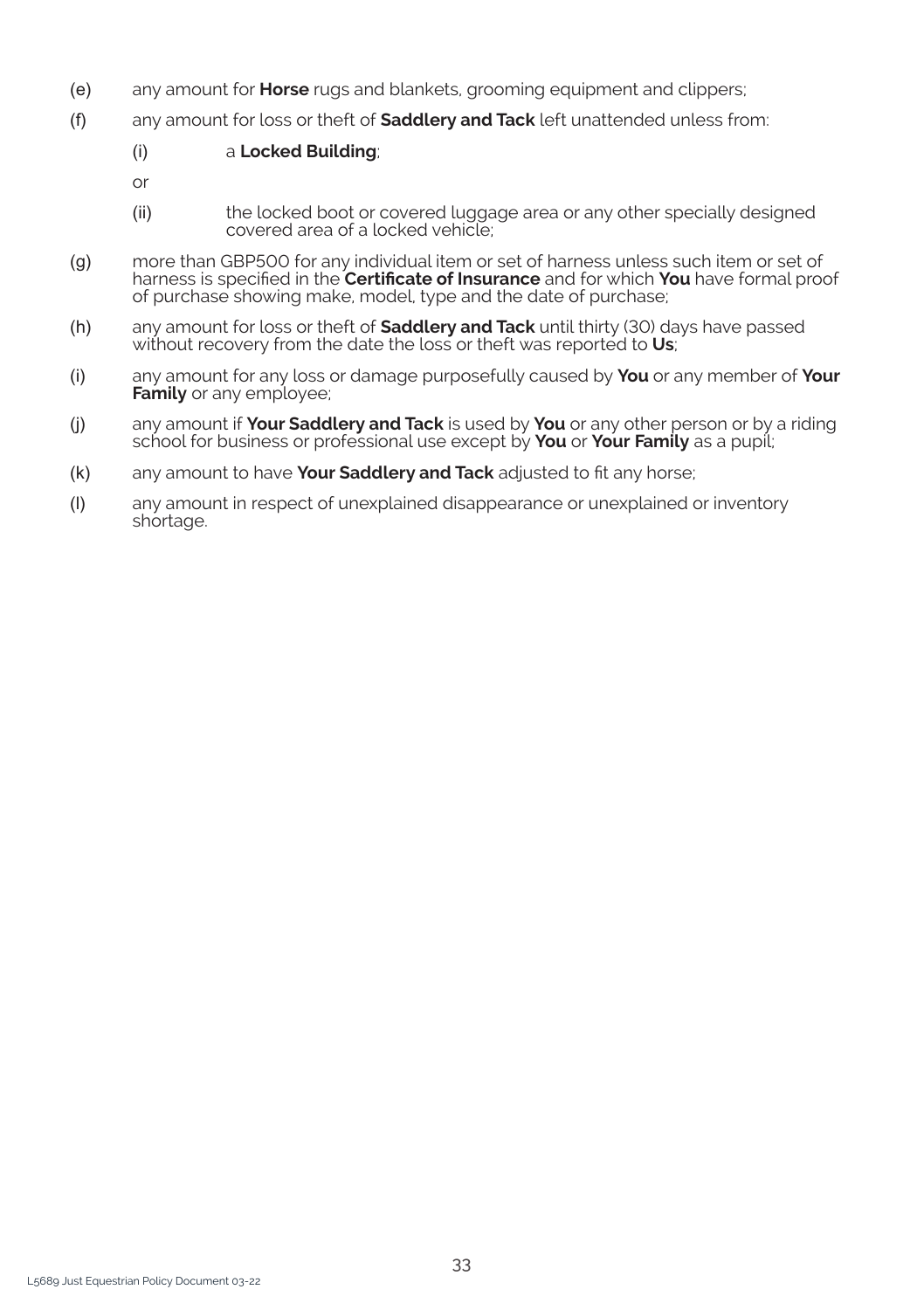# **SECTION 6**

NOT APPLICABLE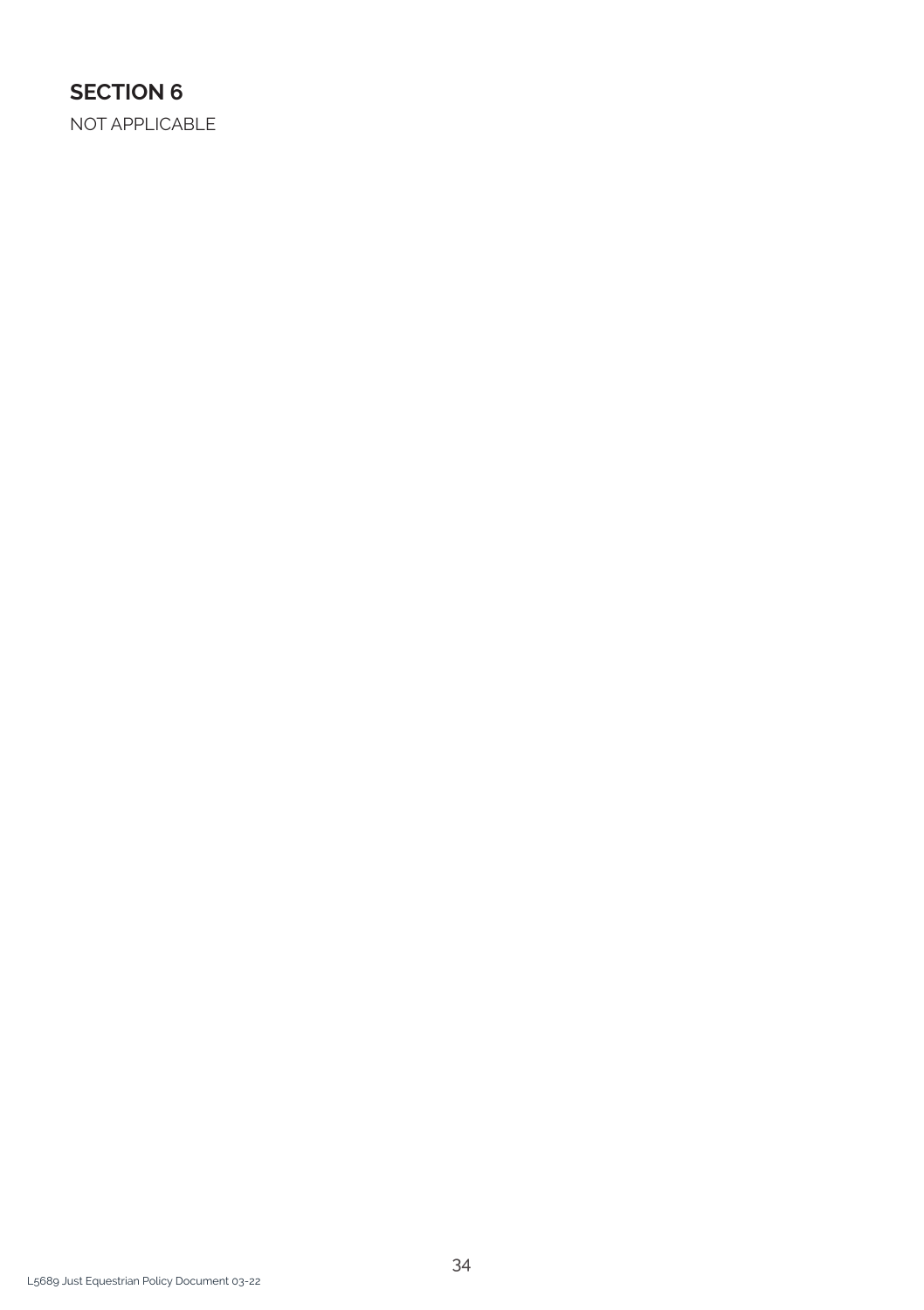# **SECTION 7 PERSONAL ACCIDENT AND DENTAL TREATMENT**

# **WHAT IS COVERED**

**We** will pay compensation, as set out in the Schedule of Benefits below, to **You** or any other person who with **Your** permission sustains **Accidental Bodily Injury** (including death) during the **Period of Insurance** whilst undertaking one of the following activities,:

- *(a)* riding (including mounting or dismounting), lunging and leading **Your Horse**; or
- *(b)* driving (including mounting or dismounting) **Your Horse Drawn Vehicle** drawn by **Your Horse**; or
- *(c)* riding as a passenger (including mounting or dismounting) in **Your Horse Drawn Vehicle**  drawn by **Your Horse**.

## **SCHEDULE OF BENEFITS**

| For Injury |                                                                                                                                                               | Compensation                                                                                                                                                            |  |
|------------|---------------------------------------------------------------------------------------------------------------------------------------------------------------|-------------------------------------------------------------------------------------------------------------------------------------------------------------------------|--|
| (i)        | Death:                                                                                                                                                        | The <b>Sum Insured</b> specified in the<br><b>Certificate of Insurance or GBP2.500</b><br>for persons aged under sixteen (16)<br>years or over seventy-five (75) years. |  |
| (ii)       | <b>Permanent Total Disablement</b>                                                                                                                            | The <b>Sum Insured</b> specified in the<br><b>Certificate of Insurance or GBP2.500</b><br>for persons aged under 16 years or<br>over seventy-five (75) years.           |  |
| (iii)      | Amputation or total and permanent<br>loss of use of one or more limbs, hands<br>or feet, or the total and permanent loss<br>of all sight in one or both eyes: | The <b>Sum Insured</b> specified in the<br><b>Certificate of Insurance or GBP2.500</b><br>for persons aged. under 16 years or<br>over seventy-five (75) years           |  |
| (iv)       | Dental treatment:                                                                                                                                             | The amount specified for Dental in the<br><b>Certificate of Insurance.</b>                                                                                              |  |

# **LIMIT OF LIABILITY**

The maximum amount **We** will pay to any one person for one **Accident** will not exceed the **Sum Insured** specified in the **Certificate of Insurance.**

# **ADDITIONAL DEFINITIONS**

In addition to the General Definitions the following apply in respect of this Section.

**Bodily Injury** means identifiable physical injury (but not **Death**) caused by an **Accident**.

**Disability/Disablement** means in the opinion of a **Qualified Medical Practitioner** the person insured under this Section is unable to carry out his or her usual occupation as a result of **Bodily Injury.**

**Permanent Total Disablement** means disablement which in the opinion of a **Qualified Medical Practitioner** continues for twelve (12) months after the **Accident**, and will in all probability entirely prevent the person insured from engaging in their usual occupation for the remainder of their life.

**Post-mortem** means the examination of the person insured after their death, establishing the identity, the cause of death or the reason for the death of the person insured.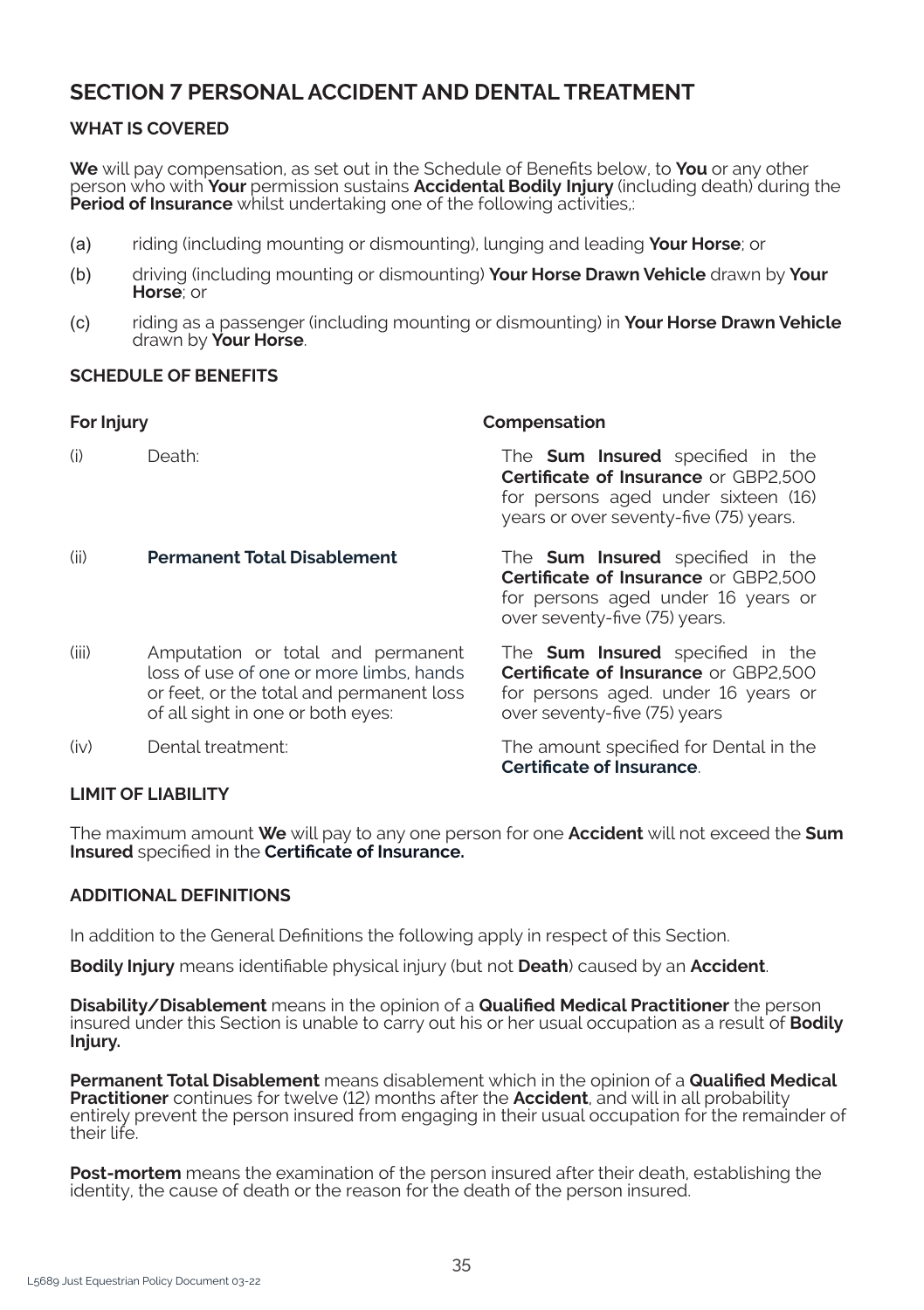**Qualified Medical Practitioner** means an individual who is qualified to perform or prescribe surgical or manipulative treatment and has the necessary knowledge and expertise to render a diagnosis. A **Qualified Medical Practitioner** must be licensed by the country in which he or she is practicing, cannot be **Your** relative or a relative of any person insured under this Section and, in respect of any diagnosis of **You** or any person insured under this Section, must be acting within the scope of his or her license.

# **ADDITIONAL CONDITIONS APPLICABLE TO THIS SECTION**

In addition to the General Conditions the following apply in respect of this Section.

- *(a)* The **Accident** in (a) (b) or (c) above must be the sole cause of **Death**, **Disablement**, amputation/loss of use or dental treatment.
- *(b)* Notice must be given to **Us** as soon as practicably possible of any **Injury** to any person that will or may give rise to a claim under this Section of the **Policy**.
- *(c)* **You** or any person riding (including mounting or dismounting), lunging, leading or driving **Your Horse** sustaining an **Injury** must as soon as practicably possible arrange to receive qualified medical care.
- *(d)* A riding hat meeting current British safety standards must have been worn at the time the **Injury** happened, except where the activity taking place was leading **Your Horse**.
- *(e)* **You** agree that **We,** at **Our** expense, may appoint a **Qualified Medical Practitioner** to examine **You** or any injured person as often as necessary.
- *(f)* **You** agree that in the case of the death of any person insured by this Section, a **Post Mortem** examination will be carried out if **We** request such examination at **Our** expense.

#### **WHAT IS NOT COVERED UNDER THIS SECTION:**

In addition to the General Exclusions the following apply in respect of this Section.

- *(a)* death, **Disablement** or dental treatment sustained:
	- *(i)* whilst under the influence of intoxicating liquor or drugs, other than drugs taken in accordance with treatment prescribed and directed by a **Qualified Medical Practitioner**, but not for the treatment of drug addiction;
	- *(ii)* by any act of self-injury or suicide;
	- *(iii)* by deliberate exposure to exceptional danger unless in an attempt to save human life;
- *(b)* any consequence of:
	- *(i)* pregnancy or childbirth;
	- *(ii)* previous physical defect, infirmity or medical condition unless it has been declared to, and accepted by **Us**;
	- *(iii)* mental illness, emotional or behavioural conditions;
- *(c)* any **Injury** arising directly or indirectly, by, through, or in connection with the carrying on of any trade, employment, business or profession except **Injury** to **You** or **Your Family** when receiving riding tuition as a pupil;
- *(d)* any **Injury** caused by or resulting from, **Accidents** occurring whilst **Your Horse** is engaged in racing of any kind;
- *(e)* death, **Disablement** or dental treatment occurring more than twelve (12) months after the **Accident** happened;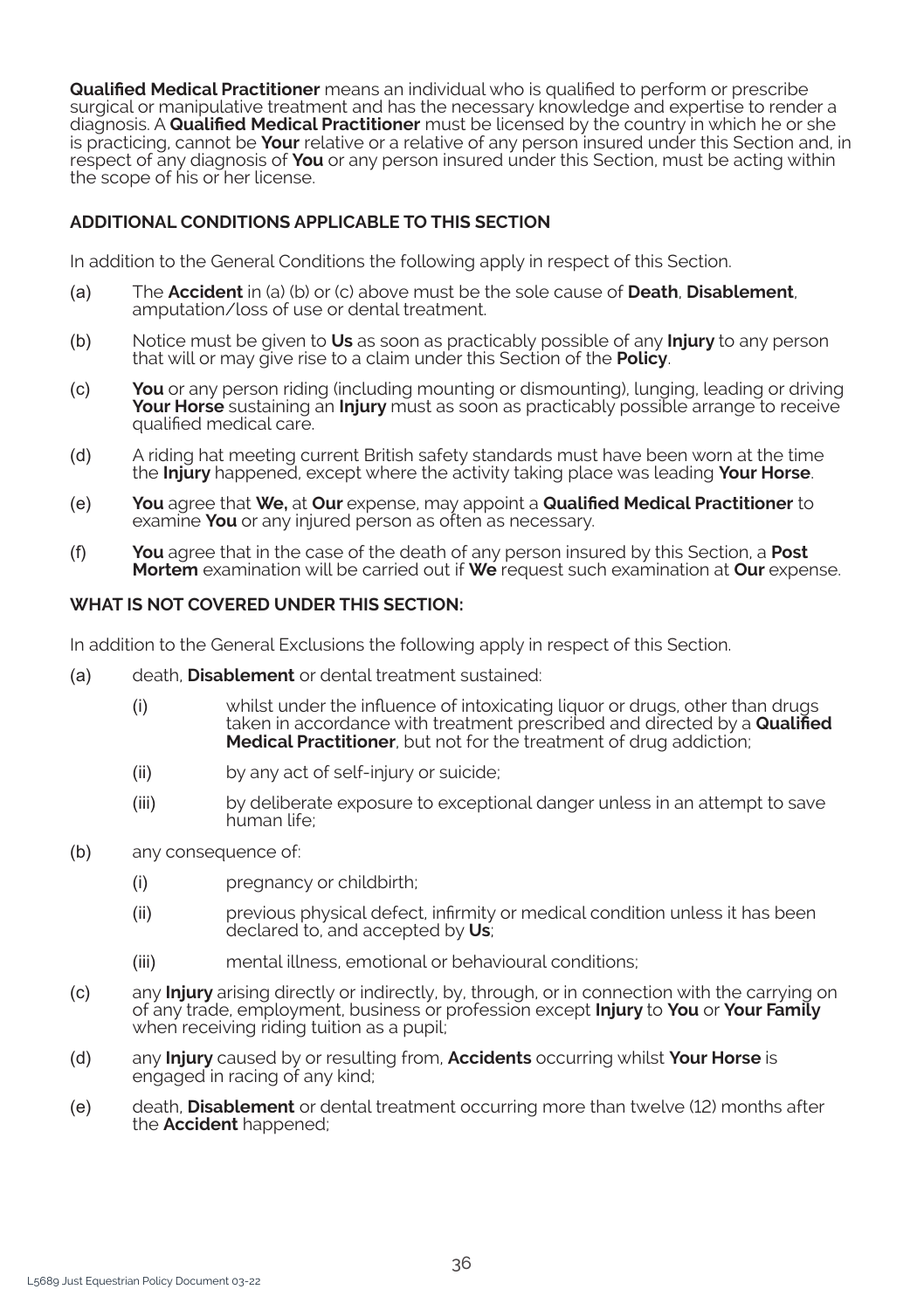# **SECTION 8 HORSE TRAILER**

# **WHAT IS COVERED**

# **Theft, Accidental Loss or Damage**

As a result of theft of, **Accidental** loss of, destruction of or damage to **Your Horse Trailer**  happening during the **Period of Insurance** and occurring within the **Geographical Limits**, **We**  will pay either:

- *(a)* the cost of repair to bring **Your Horse Trailer** back to the same condition it was in before it was damaged; or
- *(b)* the **Market Value** (or **Sum Insured** if less) of **Your Horse Trailer** if the cost of repair is more than it was worth before it was stolen, lost or destroyed.

## **ADDITIONAL EXTENSIONS APPLICABLE TO THIS SECTION**

**We** will pay the costs incurred for the protection and removal of **Your Horse Trailer** to the nearest repairers if, as a result of the **Accidental** loss or damage, it is disabled and the subsequent cost of re-delivery to **You** after repair up to the **Sum Insured** stated in the **Certificate of Insurance**.

## **WHAT IS NOT COVERED UNDER THIS SECTION**

In addition to the General Exclusions the following apply in respect of this Section.

**We** will not pay:

- *(a)* any costs relating to depreciation, **Wear and Tear**, mechanical or electrical breakdown or damage to tyres by application of brakes or by punctures, cuts or bursts;
- *(b)* the **Excess** specified in the **Certificate of Insurance** for each and every loss;
- *(c)* any costs for **Accidental** loss or damage arising where **Your Horse Trailer** is being used for any trade, business or profession or for hire or reward;
- *(d)* any costs for **Accidental** loss or damage which results from **Your** deliberate act or omission, which **You** could have expected, having regard to the nature and circumstances of the act or omission;
- *(e)* for loss of **Your Horse Trailer** by theft whilst left unattended, unless at the time of the loss it is fitted with a wheel clamp, or tow hitch lock or stolen from a building that is locked.

Note: A padlock and chain is not deemed to be sufficient protection.

#### **ADDITIONAL CONDITIONS APPLICABLE TO THIS SECTION**

In addition to the General Conditions the following apply in respect of this Section.

- *(a)* **You** will, at **Your** expense, provide **Us** with two detailed estimates of the cost of any repair within the **Period of Insurance** unless **We** allow a further time period and this is confirmed in writing by **Us**. **We** reserve the right to seek alternative estimates.
- *(b)* If **You** have not insured **Your Horse Trailer** for its full value **We** will only pay a percentage of **Your** claim based upon how much of the full value the amount **You** have insured **Your Horse Trailer** for represents.
- *(c)* **You** must notify the police as soon as practicably possible if **You** become aware **Your Horse Trailer** has been lost, stolen or deliberately damaged and provide a copy of the police report and crime reference number.
- *(d)* If following loss or theft **Your Horse Trailer** is subsequently found **You** must as soon as practicably possible repay the full amount **We** have paid **You.**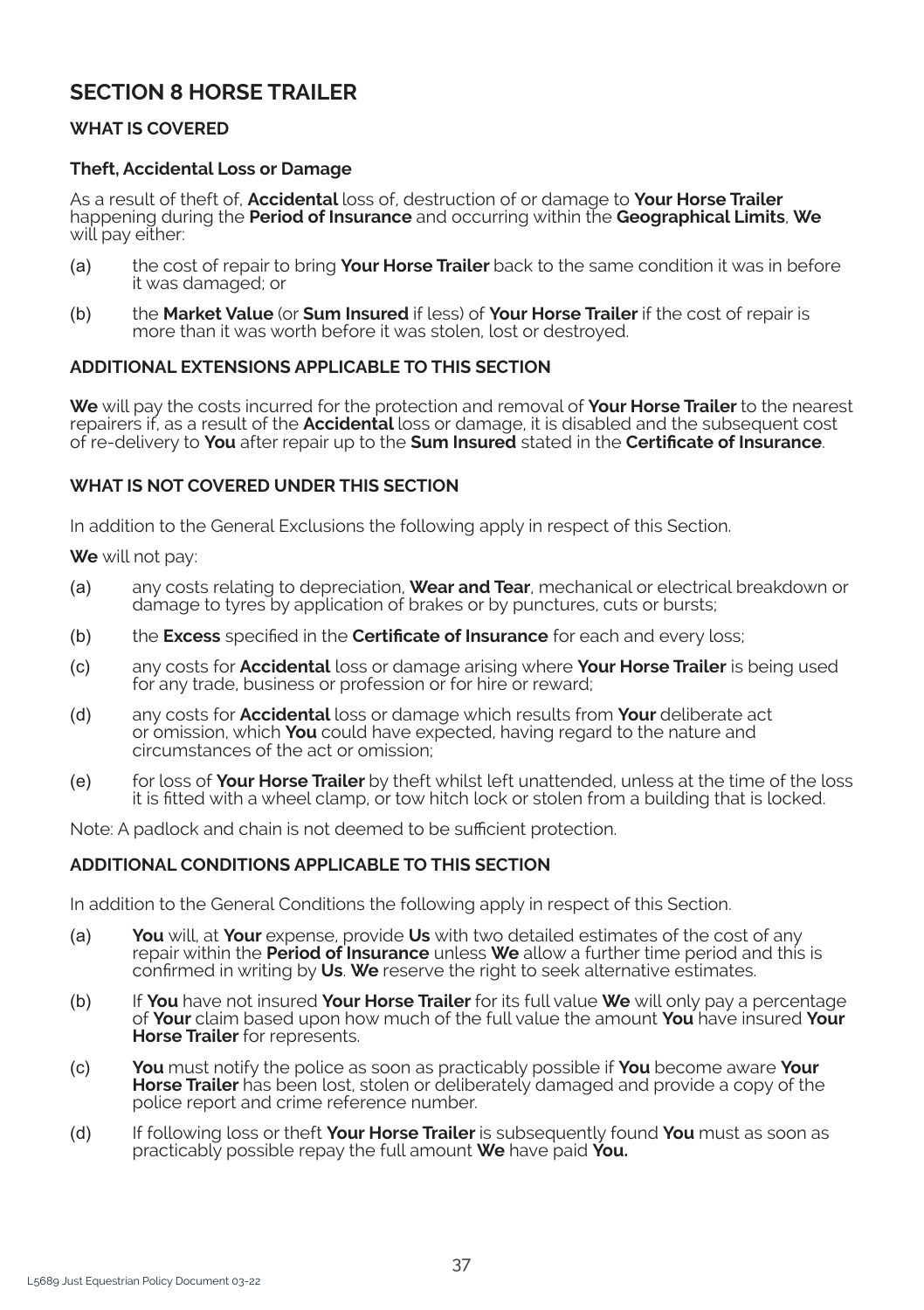# **SECTION 9 HORSE DRAWN VEHICLES**

# **WHAT IS COVERED**

## **Theft, Accidental Loss or Damage**

As a result of theft of, **Accidenta**l loss of, destruction of or damage to **Your Horse Drawn Vehicle**  happening during the **Period of Insurance** and occurring within the **Geographical Limits**, **We**  will pay at **Our** option either:

- *(a)* the cost of repair to bring **Your Horse Drawn Vehicle** back to the same condition it was in before it was damaged; or
- *(b)* the **Market Value** (or **Sum Insured** if less) of **Your Horse Drawn Vehicle** if the cost of repair is more than it was worth before it was stolen, lost or destroyed.

## **ADDITIONAL EXTENSIONS APPLICABLE TO THIS SECTION**

**We** will pay the costs incurred for the protection and removal of **Your Horse Drawn Vehicle**  to the nearest repairers if, as a result of the **Accidental** loss or damage it is disabled and the subsequent cost of re-delivery to **You** after repair.

## **WHAT IS NOT COVERED**

In addition to the General Exclusions the following apply in respect of this Section.

**We** will not pay:

- *(a)* any costs relating to depreciation, **Wear and Tear**, mechanical or electrical breakdown or damage to tyres by application of brakes or by punctures, cuts or bursts;
- *(b)* the **Excess** specified in the **Certificate of Insurance** for each and every loss;
- *(c)* any costs for **Accidental** loss or damage arising where **Your Horse Drawn Vehicle** is being used for any trade, business or profession or for hire or reward or racing;
- *(d)* any costs for **Accidental** loss or damage which results from **Your** deliberate act or omission, which **You** could have expected, having regard to the nature and circumstances of the act or omission;
- *(e)* for loss of **Your Horse Drawn Vehicle** by theft whilst left unattended, unless at the time of the loss it was stolen from a building that is locked.

#### **ADDITIONAL CONDITIONS APPLICABLE TO THIS SECTION**

In addition to the General Conditions the following apply in respect of this Section.

- *(a)* **You** will, at **Your** expense, provide **Us** with two detailed estimates of the cost of any repair within the **Period of Insurance** unless **We** allow a further time period and this is confirmed in writing by **Us**. **We** reserve the right to seek alternative estimates.
- *(b)* If **You** have not insured **Your Horse Drawn Vehicle** for its full value **We** will only pay a percentage of **Your** claim based upon how much of the full value the amount **You** have insured **Your Horse Drawn Vehicle** for represents.
- *(c)* **You** must notify the police as soon as practicably possible if **You** become aware **Your Horse Drawn Vehicle** has been lost, stolen or deliberately damaged and provide a copy of the police report and crime reference.
- *(d)* If following loss or theft **Your Horse Drawn Vehicle** is subsequently found **You** must as soon as practicably possible repay the full amount **We** have paid **You**.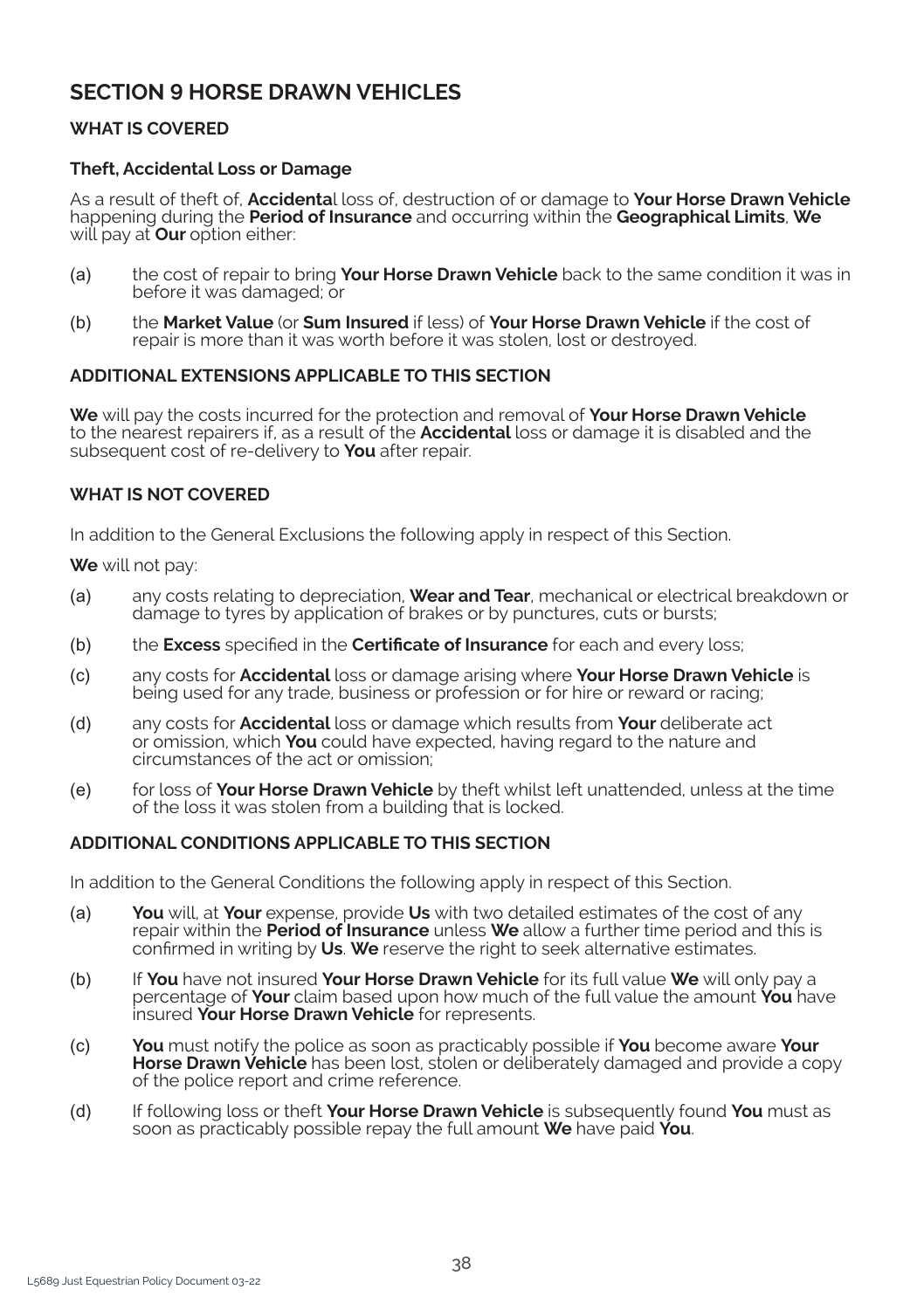# **SECTION 10(A) ALTERNATIVE STABLING**

# **WHAT IS COVERED**

In the event of the stable at the premises where **Your Horse** is usually kept being destroyed or damaged by fire, flood or storm so as to render it uninhabitable, **We** will reimburse **You** up to the amount as stated on the **Certificate of Insurance** per week for alternative stabling.

# **LIMIT OF LIBAILITY**

The maximum amount payable under this Section shall be the amount as stated on the **Certificate of Insurance** in respect of Alternative Stabling for any one loss or during any one **Period of Insurance**.

## **WHAT IS NOT COVERED**

In addition to the General Exclusions the following apply in respect of this Section.

**We** will not pay:

*(a)* Any claim under this Section which is not substantiated by receipts from a recognised livery or riding establishment showing the dates of stabling and the charge made.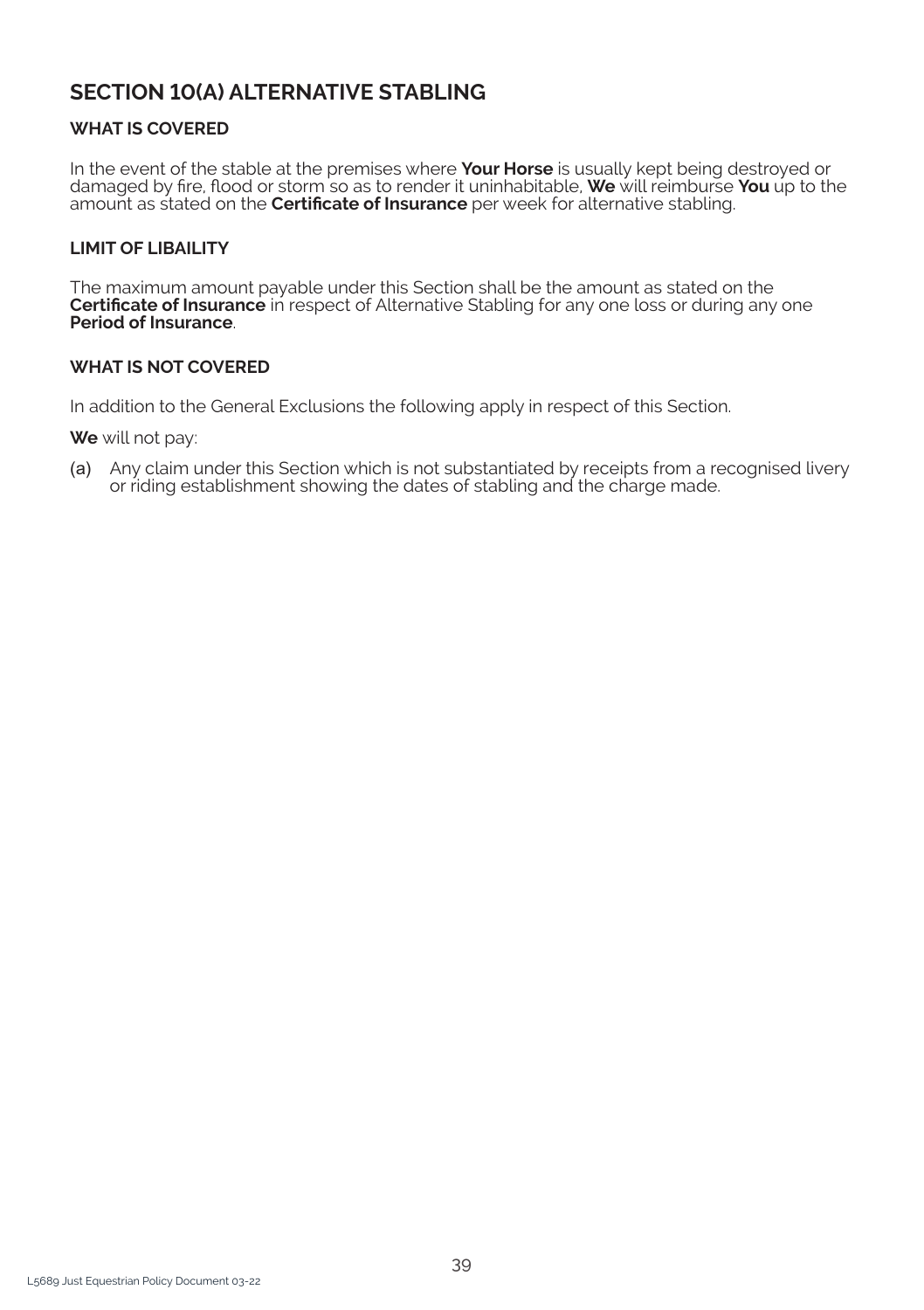# **SECTION 10(B) HOSPITAL ADMISSIONS**

# **WHAT IS COVERED**

In the event **You** are admitted to hospital for illness or **Injury** for any period exceeding four (4) days, **We** will reimburse **You** up to the Limit of Liability for alternative stabling for **Your Horse** for the period of **Your** hospitalisation.

## **LIMIT OF LIABILITY**

The maximum amount payable under this Section shall be the **Sum Insured** as stated on the **Certificate of Insurance** in respect of Hospital Admissions for any one loss or during any one **Period of Insurance**.

## **WHAT IS NOT COVERED**

In addition to the General Exclusions the following apply in respect of this Section.

**We** will not pay:

- *(a)* any claim under this Section which is not substantiated by receipts from a recognised livery or riding establishment showing the dates of stabling and the charge made;
- *(b)* for **You** being admitted to hospital for illness or **Injury** which first occurred or showed symptoms prior to the start date of this **Policy**;
- *(c)* pregnancy or giving birth;
- *(d)* **You** being admitted to hospital for alcohol or drug abuse or following an attempted suicide;
- *(e)* nursing home care or non-hospitalised convalescence;
- *(f)* situations where suitable alternative arrangements could have been made by leaving **Your Horse** in the care of **Your Family** or a friend.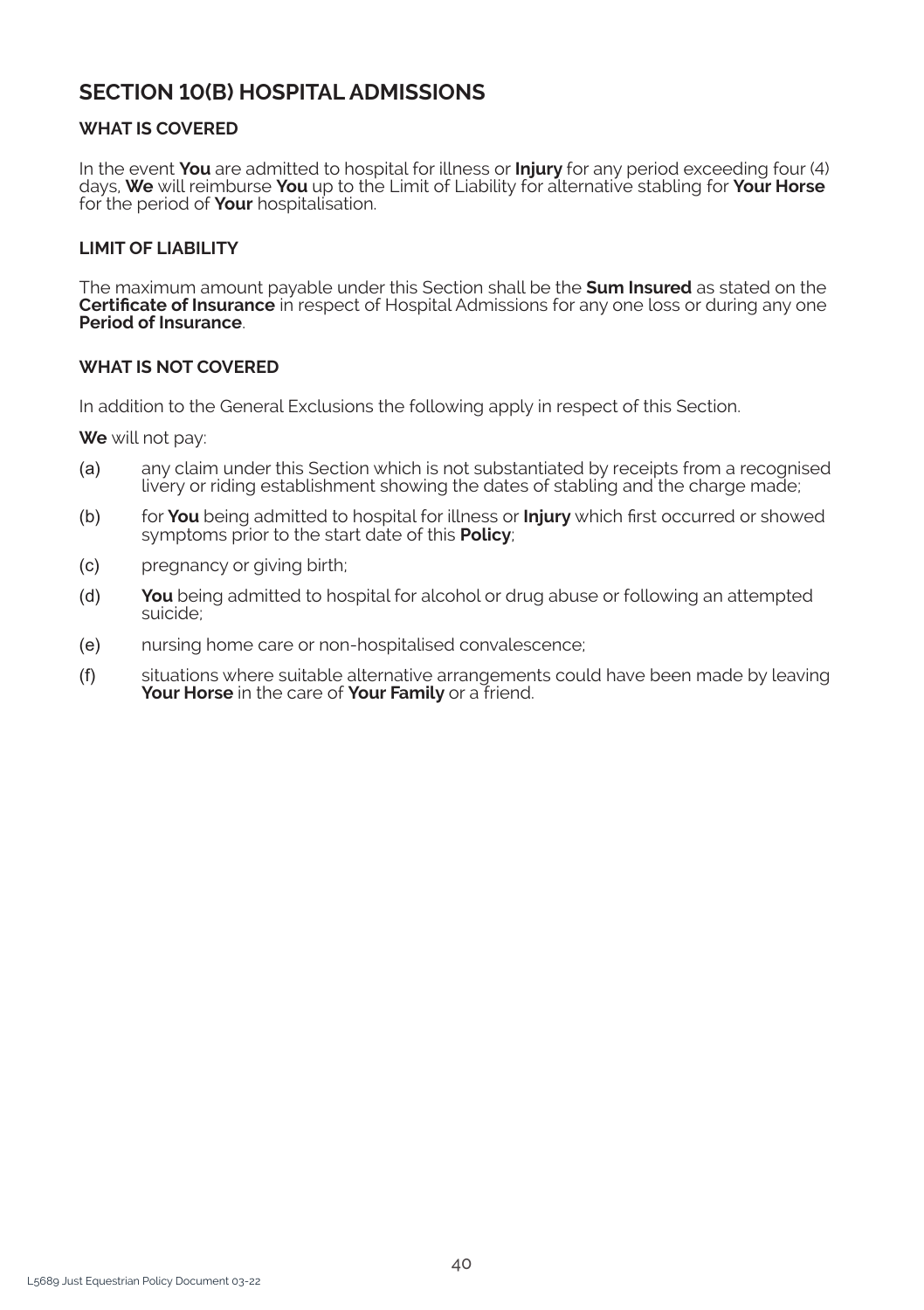# **SECTION 11 DISPOSAL FEES**

# **WHAT IS COVERED**

Where a claim has been accepted under Sections 1 (A) Death of the Horse - Standard or 1 (B) Death of the Horse – **Veteran Plan** of the **Policy We** will reimburse costs incurred in connection with disposal fees and **Humane Destruction** charges up to the amount stated in the **Certificate of Insurance**.

# **WHAT IS NOT COVERED UNDER THIS SECTION**

In addition to the General Exclusions the following apply in respect of this Section.

**We** will not cover any claim under this Section which is not substantiated by receipts showing the costs involved.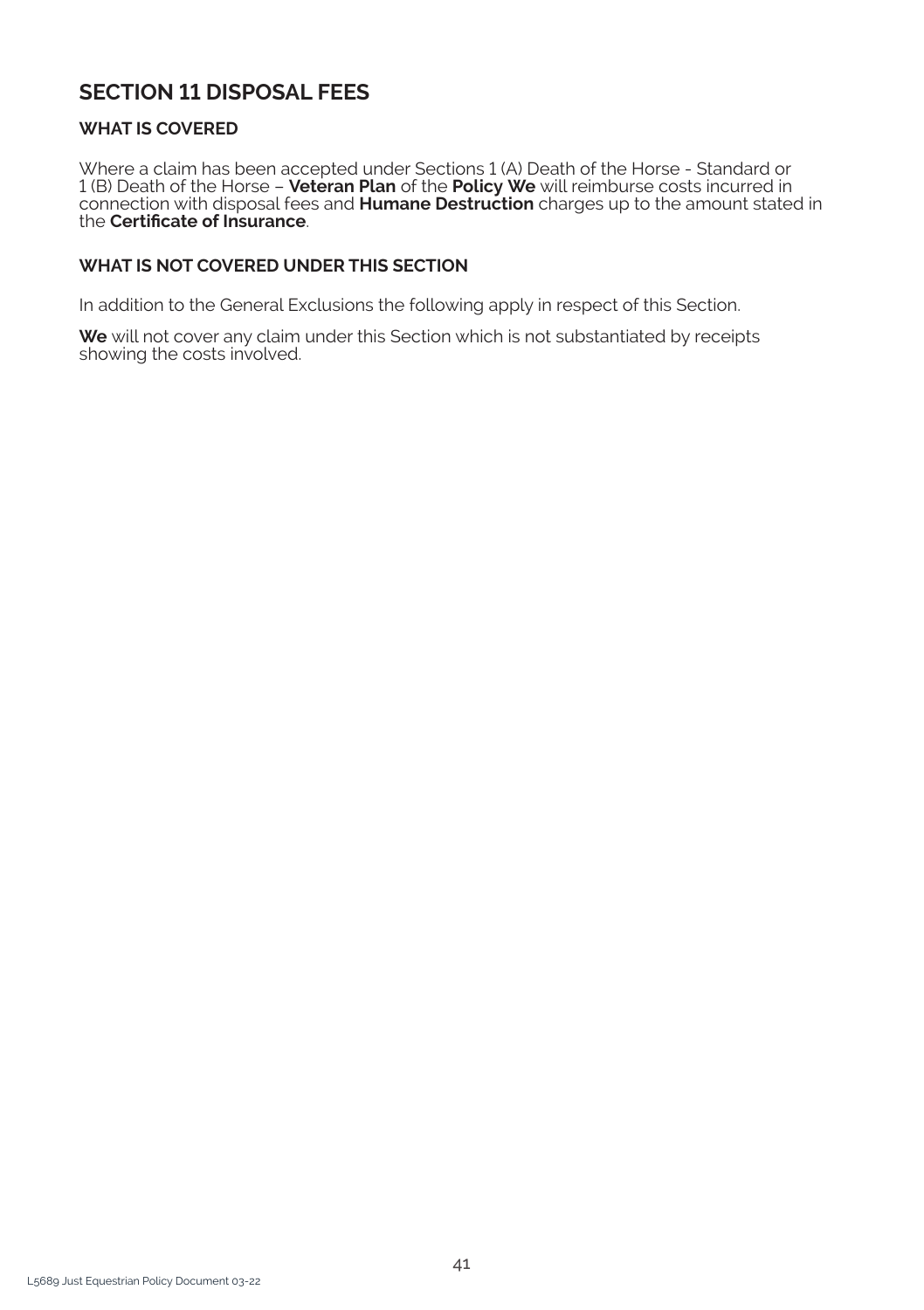# **FURTHER INFORMATION**

# **INSURANCE GUARANTEE SCHEME**

**We** are covered by the Financial Services Compensation Scheme. **You** may be entitled to compensation from the Scheme if **We** are unable to meet **Our** obligations under this **Policy**. If **You** are entitled to compensation under the Scheme, the level and extent of the compensation will depend on the nature of this **Policy**. Further information about the Scheme is available from the Financial Services Compensation Scheme (PO Box 300, Mitcheldean, GL17 1DY) and on their website: www.fscs.org.uk.

# **COMPLAINTS PROCEDURE**

**We** are dedicated to providing a high quality service and **We** want to ensure that **We** maintain this at all times.

If **You** have any questions or concerns about the **Policy** or the handling of a claim please contact **Your Broker** through whom this **Policy** was arranged.

If **You** wish to make a complaint **You** can do so at any time by referring the matter to:

Complaints Department XL Catlin Services SE 20 Gracechurch Street London EC3V 0BG United Kingdom Telephone Number: +44 (0)20 7743 8487 Email: axaxlukcomplaints@axaxl.com

XL Catlin Services SE acts on **Our** behalf in the administration of complaints.

If **You** remain dissatisfied after the Complaints Department has considered **Your** complaint, it may be possible in certain circumstances to refer the complaint to Lloyd's. Details of Lloyd's complaints procedures are set out in a leaflet "Your Complaint – How We Can Help" available at www.lloyds.com/complaints and are also available from AXA XL Underwriting Agencies Limited at the above address or from Lloyd's at:

Lloyd's Complaints One Lime Street London EC3M 7HA Telephone Number: +44 (0)20 7327 5693 Email: complaints@lloyds.com

If **You** remain dissatisfied after Lloyd's has considered **Your** complaint, or **You** have not received a decision by the time XL Catlin Services SE and Lloyd's have taken eight (8) weeks overall to consider **Your** complaint, **You** can refer **Your** complaint to the Financial Ombudsman Service at:

Exchange Tower I ondon E14 9SR E-mail: complaint.info@financial-ombudsman.org.uk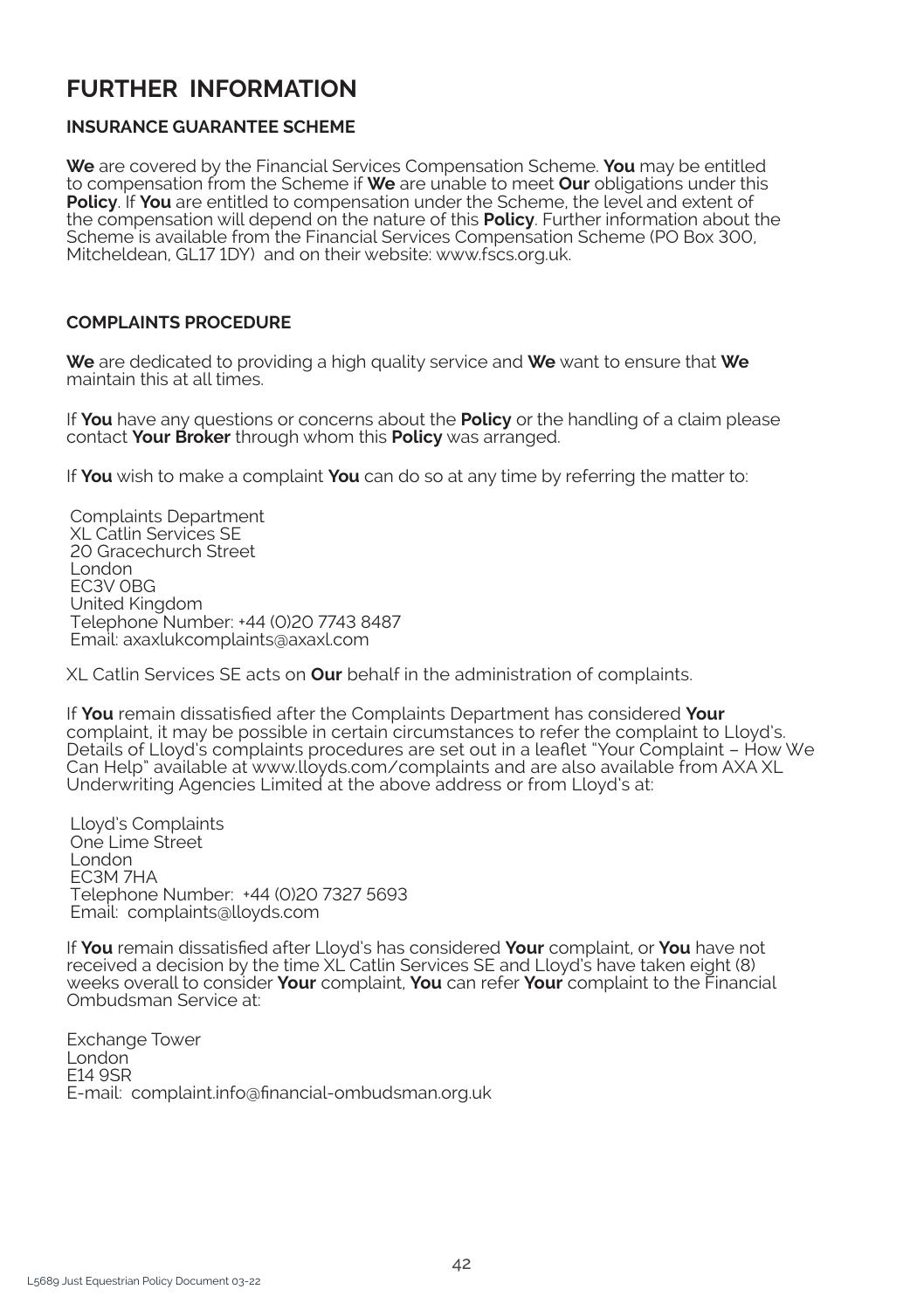# **From within the United Kingdom**

Telephone Number:

0800 0234 567 - calls to this number are free on mobiles and landlines 0300 1239 123 - calls to this number costs no more than calls to 01 and 02 numbers

# **From outside the United Kingdom**

Telephone Number: +44(0)20 7964 0500

Fax Number: +44(0)20 7964 1001

Text Number: 07860 027 586 Call Back Service

The Financial Ombudsman Service can look into most complaints from consumers and small businesses. For more information contact them on the above number or address, or view their website: www.financial-ombudsman.org.uk

The European Commission also provides an on-line dispute resolution (ODR) platform that allows consumers to submit their complaint through a central site, which will forward the complaint to the right Alternative Dispute Resolution (ADR) scheme. The ADR scheme for AXA XL Underwriting Agencies Limited is the Financial Ombudsman Service, which can be contacted directly using the contact details above. For more information about ODR please visit http:// ec.europa.eu/odr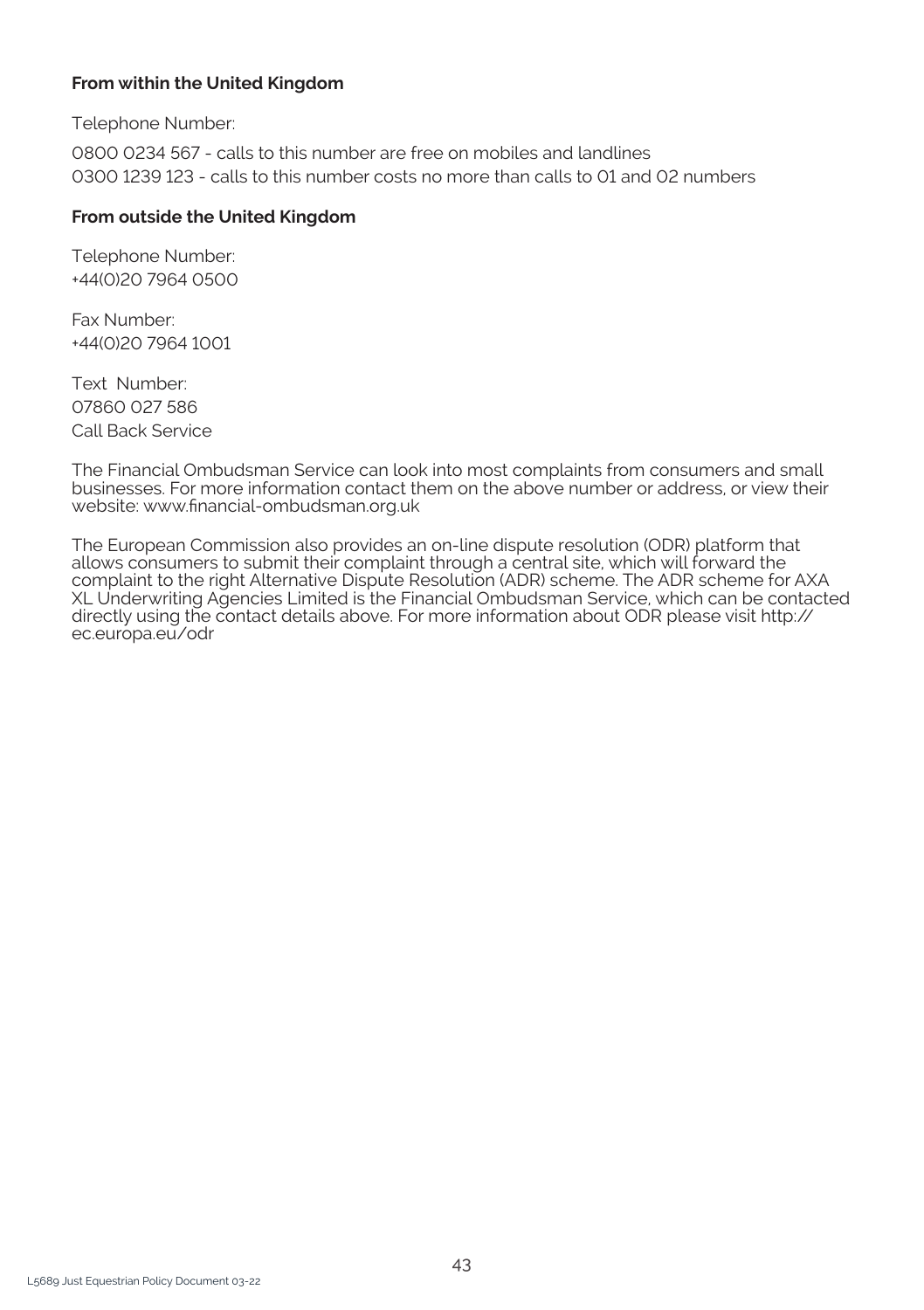**Notes**